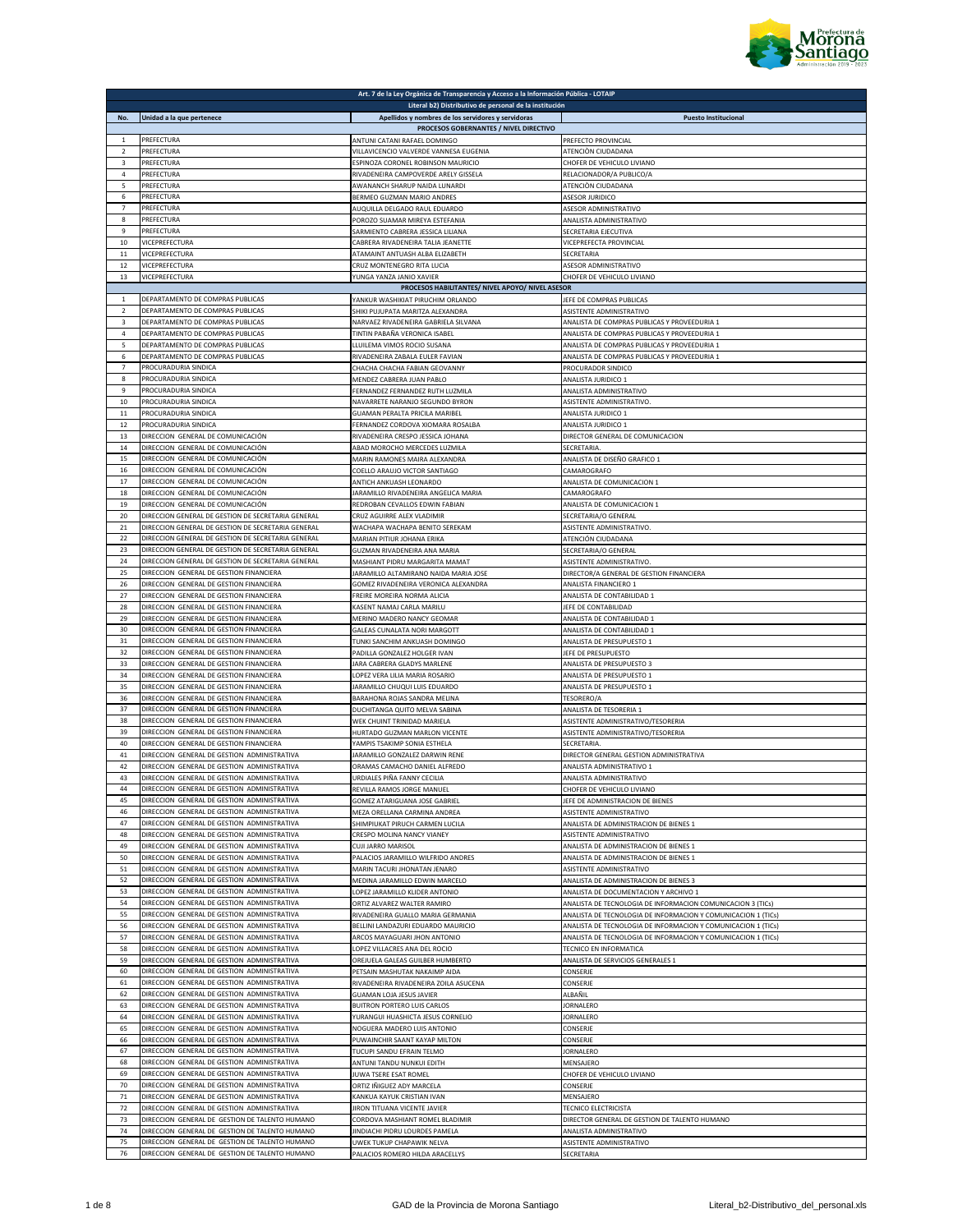

| 78<br>DIRECCION GENERAL DE GESTION DE TALENTO HUMANO<br>RIVADENEIRA NOGUERA BENITA VERONICA<br>ANALISTA DE TALENTO HUMANO 1<br>79<br>DIRECCION GENERAL DE GESTION DE TALENTO HUMANO<br>GUZMAN GOMEZ LEIDY CATALINA<br>ANALISTA DE TALENTO HUMANO 1<br>80<br>DIRECCION GENERAL DE GESTION DE TALENTO HUMANO<br>HERAS CORONEL CARLOS ALBERTO<br>ANALISTA DE SEGURIDAD OCUPACIONAL Y PREVENCION DE RIESGOS DE TRABAJO 1<br>81<br>DIRECCION GENERAL DE GESTION DE TALENTO HUMANO<br>TELLO VALLEJO MARCELO PATRICIO<br>MEDICO INSTITUCIONAL 3<br>DIRECCION GENERAL DE GESTION DE TALENTO HUMANO<br>82<br>RODRIGUEZ MATUTE DANIELA JACQUELINE<br>ENFERMERA<br>83<br>DIRECCION GENERAL DE GESTION DE TALENTO HUMANO<br>MARIN ASTUDILLO ATMAR ADRIANO<br>ASISTENTE ADMINISTRATIVO<br>84<br>DIRECCION GENERAL DE GESTION DE TALENTO HUMANO<br>SERRANO VILLARREAL ELIZA MARLENI<br>TRABAJADOR / A SOCIAL 1<br>85<br>DIRECCION GENERAL DE GESTION DE TALENTO HUMANO<br>PEÑAFIEL RAMIREZ BYRON ADRIAN<br>MEDICO INSTITUCIONAL 3<br>PROCESOS AGREGADORES DE VALOR / NIVEL OPERATIVO<br>DIRECCION GENERAL DE GESTION DE LA PLANIFICACION<br>$\mathbf{1}$<br>CALVA RIOFRIO DARWIN ANTONIO<br>DIRECTOR GENERAL DE PLANIFICACION<br>$\overline{\mathbf{2}}$<br>DIRECCION GENERAL DE GESTION DE LA PLANIFICACION<br>RUIZ NORIEGA ALICIA RUFINA<br>ANALISTA ADMINISTRATIVO<br>3<br>DIRECCION GENERAL DE GESTION DE LA PLANIFICACION<br>WACHAPA MASHIANT SHAUK REBECA<br>CONSERJE<br>4<br>DIRECCION GENERAL DE GESTION DE LA PLANIFICACION<br>TAYOPANTA CHUMPI DANIELA CRISTINA<br>SECRETARIA<br>DIRECCION GENERAL DE GESTION DE LA PLANIFICACION<br>WISUM PUWAINCHIR ARUTAM MARCONI<br>CHOFER DE VEHICULO LIVIANO<br>5<br>6<br>DIRECCION GENERAL DE GESTION DE LA PLANIFICACION<br>DIFILO BUENO ANGELO IVAN<br>JEFE DE COOPERACION INTERNACIONAL<br>DIRECCION GENERAL DE GESTION DE LA PLANIFICACION<br>ORBE JARAMILLO JOSE LUIS<br>ANALISTA DE COOPERACION INTERNACIONAL 1<br>$\overline{7}$<br>8<br>DIRECCION GENERAL DE GESTION DE LA PLANIFICACION<br>CORDOVA MOLINA DENIS MAGALI<br>SECRETARIA<br>DIRECCION GENERAL DE GESTION DE LA PLANIFICACION<br>UJUKAM KAWARIM GERMAN MARTIN<br>JEFE DE PARTICIPACION SOCIAL Y CIUDADANA<br>9<br>DIRECCION GENERAL DE GESTION DE LA PLANIFICACION<br>JARAMILLO VELEZ SHIRLEY PATRICIA<br>10<br>SECRETARIA<br>$11$<br>DIRECCION GENERAL DE GESTION DE LA PLANIFICACION<br>CHOFER DE VEHICULO PESADO<br>TIWIRAM CHIRIAP JULIO MARIO<br>12<br>DIRECCION GENERAL DE GESTION DE LA PLANIFICACION<br>COELLO RIVADENEIRA MARCO JHORNELY<br>ANALISTA DE PLANIFICACION ESTRATEGICA 1<br>13<br>DIRECCION GENERAL DE GESTION DE LA PLANIFICACION<br>KAJEKAI MARIAN NESTOR FELIPE<br>JORNALERO<br>JEFE DE PLANIFICACIÓN ESTRATEGICA DEL DESARROLLO Y ORDENAMIENTO TERRITORIAL<br>14<br>DIRECCION GENERAL DE GESTION DE LA PLANIFICACION<br>GUARACA GONZALEZ DIEGO PATRICIO<br>15<br>DIRECCION GENERAL DE GESTION DE LA PLANIFICACION<br>UNKUCH KUNKUMAS ALEX PATRICIO<br>CADENERO<br>16<br>DIRECCION GENERAL DE GESTION DE LA PLANIFICACION<br>VILLA RODRIGUEZ MONICA RAQUEL<br>ANALISTA DE PLANIFICACION ESTRATEGICA 2<br>17<br>DIRECCION GENERAL DE GESTION DE LA PLANIFICACION<br>FLORES JARAMILLO MAURICIO FABIAN<br>ANALISTA DE PLANIFICACION ESTRATEGICA 1<br>18<br>DIRECCION GENERAL DE GESTION DE LA PLANIFICACION<br>SHARUPI WARUSHA WISUM MIGUEL<br><b>JORNALERO</b><br>19<br>DIRECCION GENERAL DE GESTION DE LA PLANIFICACION<br>CHIRIAPA MASHIANT GILSON BERNABE<br>JORNALERO<br>20<br>DIRECCION GENERAL DE GESTION DE LA PLANIFICACION<br>SANDO MASHU PEDRO ANGUASH<br>CADENERO<br>21<br>DIRECCION GENERAL DE GESTION DE LA PLANIFICACION<br>SIGUENZA GUAMAN JESSENIA ESTEFANIA<br>ANALISTA DE PLANIFICACION INSTITUCIONAL 1<br>DIRECCION GENERAL DE GESTION DE LA PLANIFICACION<br>CRIOLLO DIAZ CRISTINA LIZETH<br>22<br>ANALISTA DE PLANIFICACION INSTITUCIONAL 1<br>ESPINDOLA MERINO MARLON FERNANDO<br>23<br>DIRECCION GENERAL DE GESTION DE LA PLANIFICACION<br>ANALISTA DE PLANIFICACION INSTITUCIONAL 1<br>JEFE DE PLANIFICACION INSTITUCIONAL, PROYECTOS, MONITOREO Y EVALUACION DE ESTUDIOS<br>DIRECCION GENERAL DE GESTION DE LA PLANIFICACION<br>CAIVINAGUA INGA JOEL MODESTO<br>24<br>VIALES<br>25<br>DIRECCION GENERAL DE GESTION DE LA PLANIFICACION<br>ANALISTA DE PLANIFICACION INSTITUCIONAL 1<br>SOLANO QUEZADA JORGE MIGUEL<br>26<br>DIRECCION GENERAL DE GESTION DE LA PLANIFICACION<br>GUAMAN BUESTAN ADRIAN ALEJANDRO<br>ANALISTA DE PLANIFICACION INSTITUCIONAL 1<br>27<br>DIRECCION GENERAL DE GESTION DE LA PLANIFICACION<br>MOROCHO GONZALEZ RUTH PATRICIA<br>ANALISTA DE PLANIFICACION INSTITUCIONAL 3<br>DIRECCION GENERAL DE OBRAS PUBLICAS, CONECTIVIDAD Y<br>28<br>AVILA CHOCO AUGUSTO PATRICIO<br>DIRECTOR GENERAL DE OBRAS PUBLICAS, CONECTIVIDAD Y TRANSPORTE MULTIMODAL<br>TRANSPORTE MULTIMODAL<br>DIRECCION GENERAL DE OBRAS PUBLICAS, CONECTIVIDAD Y<br>29<br>GUALOTO CAIZA KLEVER MANUEL<br>CHOFER DE VEHICULO PESADO<br>TRANSPORTE MULTIMODAL<br>DIRECCION GENERAL DE OBRAS PUBLICAS, CONECTIVIDAD Y<br>30<br>JARA COBOS SERGIO BENJAMIN<br>CHOFER DE VEHICULO PESADO<br>TRANSPORTE MULTIMODAL<br>DIRECCION GENERAL DE OBRAS PUBLICAS, CONECTIVIDAD Y<br>31<br>JIMBICTI JUANGA TANIA ELIZABETH<br>AUXILIAR DE ARCHIVO<br>TRANSPORTE MULTIMODAL<br>DIRECCION GENERAL DE OBRAS PUBLICAS, CONECTIVIDAD Y<br>32<br>SAANT YURANK ESTHER MARIA<br>ANALISTA ADMINISTRATIVO 1<br>TRANSPORTE MULTIMODAL<br>DIRECCION GENERAL DE OBRAS PUBLICAS, CONECTIVIDAD Y<br>33<br>KASENT NAMAJ JESICA MARICELA<br>SECRETARIA.<br>TRANSPORTE MULTIMODAL<br>DIRECCION GENERAL DE OBRAS PUBLICAS, CONECTIVIDAD Y<br>34<br>LOPEZ CAMPOVERDE EDWIN PATRICIO<br>SUB DIRECTOR DE OBRAS PUBLICAS, CONECTIVIDAD Y TRANSPORTE MULTIMODAL<br>TRANSPORTE MULTIMODAL<br>DIRECCION GENERAL DE OBRAS PUBLICAS, CONECTIVIDAD Y<br>35<br>PACHECO ARIZAGA FELIX ANTONIO<br>ANALISTA DE GESTION VEHICULAR 1<br>TRANSPORTE MULTIMODAL<br>DIRECCION GENERAL DE OBRAS PUBLICAS, CONECTIVIDAD Y<br>36<br>PADILLA GONZALEZ BLANCA LEONOR<br>ASISTENTE ADMINISTRATIVO<br>TRANSPORTE MULTIMODAL<br>DIRECCION GENERAL DE OBRAS PUBLICAS, CONECTIVIDAD Y<br>37<br>NEIRA BELTRAN SIMON BOLIVAR<br>CHOFFR DE VEHICULO PESADO<br>TRANSPORTE MULTIMODAL<br>DIRECCION GENERAL DE OBRAS PUBLICAS, CONECTIVIDAD Y<br>38<br>CHIRIBOGA BARRERA FERNANDO MARCELO<br>AYUDANTE DE MECANICA<br>TRANSPORTE MULTIMODAL<br>DIRECCION GENERAL DE OBRAS PUBLICAS, CONECTIVIDAD Y<br>39<br>ROMERO NARANJO JORGE RAMIRO<br>ENGRASADOR DE EQUIPO Y/O MAQUINARIA<br>TRANSPORTE MULTIMODAL<br>DIRECCION GENERAL DE OBRAS PUBLICAS, CONECTIVIDAD Y<br>JUNCAL JARAMILLO BOLIVAR DANIEL<br>AYUDANTE DE MECANICA<br>40<br>TRANSPORTE MULTIMODAL<br>DIRECCION GENERAL DE OBRAS PUBLICAS, CONECTIVIDAD Y<br>41<br>INGENIERO MECANICO 2<br>MOROCHO MAYAGUARI ALVARO ISMAEL<br>TRANSPORTE MULTIMODAL<br>DIRECCION GENERAL DE OBRAS PUBLICAS, CONECTIVIDAD Y<br>42<br>MALDONADO GUZMAN ALODIO OMERO<br>SOLDADOR ELECTRICO<br>TRANSPORTE MULTIMODAL<br>DIRECCION GENERAL DE OBRAS PUBLICAS, CONECTIVIDAD Y<br>TIWI KUKUSH LENIN ALFREDO<br>43<br>ENGRASADOR DE EQUIPO Y/O MAQUINARIA<br>TRANSPORTE MULTIMODAL<br>DIRECCION GENERAL DE OBRAS PUBLICAS, CONECTIVIDAD Y<br>44<br>TUNKI CHUMBIA JOSE OMAR<br>ENGRASADOR DE EQUIPO Y/O MAQUINARIA<br>TRANSPORTE MULTIMODAL<br>DIRECCION GENERAL DE OBRAS PUBLICAS, CONECTIVIDAD Y<br>45<br>MASHU TANKAMASH SANI MILTON<br>AYUDANTE DE MECANICA<br>TRANSPORTE MULTIMODAL<br>DIRECCION GENERAL DE OBRAS PUBLICAS, CONECTIVIDAD Y<br>RODRIGUEZ CALLE FREDI ALBERTO<br>INGENIERO MECANICO 1<br>46<br>TRANSPORTE MULTIMODAL<br>DIRECCION GENERAL DE OBRAS PUBLICAS, CONECTIVIDAD Y<br>47<br>TOLEDO COBOS WALTER HOMERO<br>ENGRASADOR DE EQUIPO Y/O MAQUINARIA<br>TRANSPORTE MULTIMODAL<br>DIRECCION GENERAL DE OBRAS PUBLICAS, CONECTIVIDAD Y<br>48<br>MOROCHO MOROCHO JORGE LEONARDO<br>CHOFER DE VEHICULO PESADO<br>TRANSPORTE MULTIMODAL<br>DIRECCION GENERAL DE OBRAS PUBLICAS, CONECTIVIDAD Y<br>49<br>JIMENEZ DELGADO JORGE JAIME<br>MECANICO SOLDADOR<br>TRANSPORTE MULTIMODAL<br>DIRECCION GENERAL DE OBRAS PUBLICAS, CONECTIVIDAD Y<br>50<br>CHUMAP KUKUSH JAIME RAMON<br>SOLDADOR<br>TRANSPORTE MULTIMODAL<br>DIRECCION GENERAL DE OBRAS PUBLICAS, CONECTIVIDAD Y<br>51<br>PUGLLA ORDOÑEZ HERNAN ORLANDO<br>SOLDADOR<br>TRANSPORTE MULTIMODAL<br>DIRECCION GENERAL DE OBRAS PUBLICAS, CONECTIVIDAD Y<br>52<br>SIMBA CHUQUIMARCA VICTOR MANUEL<br>MECANICO DE MANTENIMIENTO Y REPARACION DE EQUIPO PESADO<br>TRANSPORTE MULTIMODAL<br>DIRECCION GENERAL DE OBRAS PUBLICAS, CONECTIVIDAD Y<br>NAULA BARBA JILSON BOLIVAR<br>53<br>AYUDANTE DE MECANICA<br>TRANSPORTE MULTIMODAL<br>DIRECCION GENERAL DE OBRAS PUBLICAS, CONECTIVIDAD Y<br>54<br>CALLE RIERA GREIS JANETH<br>SECRETARIA.<br>TRANSPORTE MULTIMODAL<br>DIRECCION GENERAL DE OBRAS PUBLICAS, CONECTIVIDAD Y<br>55<br>TEJEDOR QUEZADA OSWALDO FRANCISCO<br>ENGRASADOR DE EQUIPO Y/O MAQUINARIA<br>TRANSPORTE MULTIMODAL<br>DIRECCION GENERAL DE OBRAS PUBLICAS, CONECTIVIDAD Y<br>CASTRO LEON RENE FRANSUA<br>JEFE DE MECANICA Y MANTENIMIENTO<br>56<br>TRANSPORTE MULTIMODAL<br>DIRECCION GENERAL DE OBRAS PUBLICAS, CONECTIVIDAD Y<br>INGENIERO MECANICO 1<br>57<br>MONTAGUANO GUATO JORGE ERNESTO<br>TRANSPORTE MULTIMODAL<br>DIRECCION GENERAL DE OBRAS PUBLICAS, CONECTIVIDAD Y<br>58<br>KASENT IJISAM NAYAIMP ADONIS<br>AYUDANTE DE MECANICA<br>TRANSPORTE MULTIMODAL | 77 | DIRECCION GENERAL DE GESTION DE TALENTO HUMANO | MOLINA ALVAREZ MARCO ANTONIO | ANALISTA DE TALENTO HUMANO 1 |
|-----------------------------------------------------------------------------------------------------------------------------------------------------------------------------------------------------------------------------------------------------------------------------------------------------------------------------------------------------------------------------------------------------------------------------------------------------------------------------------------------------------------------------------------------------------------------------------------------------------------------------------------------------------------------------------------------------------------------------------------------------------------------------------------------------------------------------------------------------------------------------------------------------------------------------------------------------------------------------------------------------------------------------------------------------------------------------------------------------------------------------------------------------------------------------------------------------------------------------------------------------------------------------------------------------------------------------------------------------------------------------------------------------------------------------------------------------------------------------------------------------------------------------------------------------------------------------------------------------------------------------------------------------------------------------------------------------------------------------------------------------------------------------------------------------------------------------------------------------------------------------------------------------------------------------------------------------------------------------------------------------------------------------------------------------------------------------------------------------------------------------------------------------------------------------------------------------------------------------------------------------------------------------------------------------------------------------------------------------------------------------------------------------------------------------------------------------------------------------------------------------------------------------------------------------------------------------------------------------------------------------------------------------------------------------------------------------------------------------------------------------------------------------------------------------------------------------------------------------------------------------------------------------------------------------------------------------------------------------------------------------------------------------------------------------------------------------------------------------------------------------------------------------------------------------------------------------------------------------------------------------------------------------------------------------------------------------------------------------------------------------------------------------------------------------------------------------------------------------------------------------------------------------------------------------------------------------------------------------------------------------------------------------------------------------------------------------------------------------------------------------------------------------------------------------------------------------------------------------------------------------------------------------------------------------------------------------------------------------------------------------------------------------------------------------------------------------------------------------------------------------------------------------------------------------------------------------------------------------------------------------------------------------------------------------------------------------------------------------------------------------------------------------------------------------------------------------------------------------------------------------------------------------------------------------------------------------------------------------------------------------------------------------------------------------------------------------------------------------------------------------------------------------------------------------------------------------------------------------------------------------------------------------------------------------------------------------------------------------------------------------------------------------------------------------------------------------------------------------------------------------------------------------------------------------------------------------------------------------------------------------------------------------------------------------------------------------------------------------------------------------------------------------------------------------------------------------------------------------------------------------------------------------------------------------------------------------------------------------------------------------------------------------------------------------------------------------------------------------------------------------------------------------------------------------------------------------------------------------------------------------------------------------------------------------------------------------------------------------------------------------------------------------------------------------------------------------------------------------------------------------------------------------------------------------------------------------------------------------------------------------------------------------------------------------------------------------------------------------------------------------------------------------------------------------------------------------------------------------------------------------------------------------------------------------------------------------------------------------------------------------------------------------------------------------------------------------------------------------------------------------------------------------------------------------------------------------------------------------------------------------------------------------------------------------------------------------------------------------------------------------------------------------------------------------------------------------------------------------------------------------------------------------------------------------------------------------------------------------------------------------------------------------------------------------------------------------------------------------------------------------------------------------------------------------------------------------------------------------------------------------------------------------------------------------------------------------------------------------------------------------------------------------------------------------------------------------------------------------------------------------------------------------------------------------------------------------------------------------------------------------------------------------------------------------------------------------------------------------------------------------------------------------------------------------------------------------------------------------------------------------------------------------------------------------------------------------------------------------------------------------------------------------------------------------------------------------------------------------------------------------------------------------------------------------------------------------------------------------------------------------------------------------------------------------------------------------------------------------------------------------------------------------------------------------------------------------------------------------------------------------------------------------------------------------------------------------------------------------------------------------------------------------------------------------------------------------------------------------------------------------------------------------------------------------------------------------------------------------------------------------------------------------------------------------------------------------------------------------------------------------------------------------------------------------------------------------------------------------------------------------------------------------------------------------------------------------------------------|----|------------------------------------------------|------------------------------|------------------------------|
|                                                                                                                                                                                                                                                                                                                                                                                                                                                                                                                                                                                                                                                                                                                                                                                                                                                                                                                                                                                                                                                                                                                                                                                                                                                                                                                                                                                                                                                                                                                                                                                                                                                                                                                                                                                                                                                                                                                                                                                                                                                                                                                                                                                                                                                                                                                                                                                                                                                                                                                                                                                                                                                                                                                                                                                                                                                                                                                                                                                                                                                                                                                                                                                                                                                                                                                                                                                                                                                                                                                                                                                                                                                                                                                                                                                                                                                                                                                                                                                                                                                                                                                                                                                                                                                                                                                                                                                                                                                                                                                                                                                                                                                                                                                                                                                                                                                                                                                                                                                                                                                                                                                                                                                                                                                                                                                                                                                                                                                                                                                                                                                                                                                                                                                                                                                                                                                                                                                                                                                                                                                                                                                                                                                                                                                                                                                                                                                                                                                                                                                                                                                                                                                                                                                                                                                                                                                                                                                                                                                                                                                                                                                                                                                                                                                                                                                                                                                                                                                                                                                                                                                                                                                                                                                                                                                                                                                                                                                                                                                                                                                                                                                                                                                                                                                                                                                                                                                                                                                                                                                                                                                                                                                                                                                                                                                                                                                                                                                                                                                                                                                                                                                                                                                                                                                                                                                                                                                                                                                                       |    |                                                |                              |                              |
|                                                                                                                                                                                                                                                                                                                                                                                                                                                                                                                                                                                                                                                                                                                                                                                                                                                                                                                                                                                                                                                                                                                                                                                                                                                                                                                                                                                                                                                                                                                                                                                                                                                                                                                                                                                                                                                                                                                                                                                                                                                                                                                                                                                                                                                                                                                                                                                                                                                                                                                                                                                                                                                                                                                                                                                                                                                                                                                                                                                                                                                                                                                                                                                                                                                                                                                                                                                                                                                                                                                                                                                                                                                                                                                                                                                                                                                                                                                                                                                                                                                                                                                                                                                                                                                                                                                                                                                                                                                                                                                                                                                                                                                                                                                                                                                                                                                                                                                                                                                                                                                                                                                                                                                                                                                                                                                                                                                                                                                                                                                                                                                                                                                                                                                                                                                                                                                                                                                                                                                                                                                                                                                                                                                                                                                                                                                                                                                                                                                                                                                                                                                                                                                                                                                                                                                                                                                                                                                                                                                                                                                                                                                                                                                                                                                                                                                                                                                                                                                                                                                                                                                                                                                                                                                                                                                                                                                                                                                                                                                                                                                                                                                                                                                                                                                                                                                                                                                                                                                                                                                                                                                                                                                                                                                                                                                                                                                                                                                                                                                                                                                                                                                                                                                                                                                                                                                                                                                                                                                                       |    |                                                |                              |                              |
|                                                                                                                                                                                                                                                                                                                                                                                                                                                                                                                                                                                                                                                                                                                                                                                                                                                                                                                                                                                                                                                                                                                                                                                                                                                                                                                                                                                                                                                                                                                                                                                                                                                                                                                                                                                                                                                                                                                                                                                                                                                                                                                                                                                                                                                                                                                                                                                                                                                                                                                                                                                                                                                                                                                                                                                                                                                                                                                                                                                                                                                                                                                                                                                                                                                                                                                                                                                                                                                                                                                                                                                                                                                                                                                                                                                                                                                                                                                                                                                                                                                                                                                                                                                                                                                                                                                                                                                                                                                                                                                                                                                                                                                                                                                                                                                                                                                                                                                                                                                                                                                                                                                                                                                                                                                                                                                                                                                                                                                                                                                                                                                                                                                                                                                                                                                                                                                                                                                                                                                                                                                                                                                                                                                                                                                                                                                                                                                                                                                                                                                                                                                                                                                                                                                                                                                                                                                                                                                                                                                                                                                                                                                                                                                                                                                                                                                                                                                                                                                                                                                                                                                                                                                                                                                                                                                                                                                                                                                                                                                                                                                                                                                                                                                                                                                                                                                                                                                                                                                                                                                                                                                                                                                                                                                                                                                                                                                                                                                                                                                                                                                                                                                                                                                                                                                                                                                                                                                                                                                                       |    |                                                |                              |                              |
|                                                                                                                                                                                                                                                                                                                                                                                                                                                                                                                                                                                                                                                                                                                                                                                                                                                                                                                                                                                                                                                                                                                                                                                                                                                                                                                                                                                                                                                                                                                                                                                                                                                                                                                                                                                                                                                                                                                                                                                                                                                                                                                                                                                                                                                                                                                                                                                                                                                                                                                                                                                                                                                                                                                                                                                                                                                                                                                                                                                                                                                                                                                                                                                                                                                                                                                                                                                                                                                                                                                                                                                                                                                                                                                                                                                                                                                                                                                                                                                                                                                                                                                                                                                                                                                                                                                                                                                                                                                                                                                                                                                                                                                                                                                                                                                                                                                                                                                                                                                                                                                                                                                                                                                                                                                                                                                                                                                                                                                                                                                                                                                                                                                                                                                                                                                                                                                                                                                                                                                                                                                                                                                                                                                                                                                                                                                                                                                                                                                                                                                                                                                                                                                                                                                                                                                                                                                                                                                                                                                                                                                                                                                                                                                                                                                                                                                                                                                                                                                                                                                                                                                                                                                                                                                                                                                                                                                                                                                                                                                                                                                                                                                                                                                                                                                                                                                                                                                                                                                                                                                                                                                                                                                                                                                                                                                                                                                                                                                                                                                                                                                                                                                                                                                                                                                                                                                                                                                                                                                                       |    |                                                |                              |                              |
|                                                                                                                                                                                                                                                                                                                                                                                                                                                                                                                                                                                                                                                                                                                                                                                                                                                                                                                                                                                                                                                                                                                                                                                                                                                                                                                                                                                                                                                                                                                                                                                                                                                                                                                                                                                                                                                                                                                                                                                                                                                                                                                                                                                                                                                                                                                                                                                                                                                                                                                                                                                                                                                                                                                                                                                                                                                                                                                                                                                                                                                                                                                                                                                                                                                                                                                                                                                                                                                                                                                                                                                                                                                                                                                                                                                                                                                                                                                                                                                                                                                                                                                                                                                                                                                                                                                                                                                                                                                                                                                                                                                                                                                                                                                                                                                                                                                                                                                                                                                                                                                                                                                                                                                                                                                                                                                                                                                                                                                                                                                                                                                                                                                                                                                                                                                                                                                                                                                                                                                                                                                                                                                                                                                                                                                                                                                                                                                                                                                                                                                                                                                                                                                                                                                                                                                                                                                                                                                                                                                                                                                                                                                                                                                                                                                                                                                                                                                                                                                                                                                                                                                                                                                                                                                                                                                                                                                                                                                                                                                                                                                                                                                                                                                                                                                                                                                                                                                                                                                                                                                                                                                                                                                                                                                                                                                                                                                                                                                                                                                                                                                                                                                                                                                                                                                                                                                                                                                                                                                                       |    |                                                |                              |                              |
|                                                                                                                                                                                                                                                                                                                                                                                                                                                                                                                                                                                                                                                                                                                                                                                                                                                                                                                                                                                                                                                                                                                                                                                                                                                                                                                                                                                                                                                                                                                                                                                                                                                                                                                                                                                                                                                                                                                                                                                                                                                                                                                                                                                                                                                                                                                                                                                                                                                                                                                                                                                                                                                                                                                                                                                                                                                                                                                                                                                                                                                                                                                                                                                                                                                                                                                                                                                                                                                                                                                                                                                                                                                                                                                                                                                                                                                                                                                                                                                                                                                                                                                                                                                                                                                                                                                                                                                                                                                                                                                                                                                                                                                                                                                                                                                                                                                                                                                                                                                                                                                                                                                                                                                                                                                                                                                                                                                                                                                                                                                                                                                                                                                                                                                                                                                                                                                                                                                                                                                                                                                                                                                                                                                                                                                                                                                                                                                                                                                                                                                                                                                                                                                                                                                                                                                                                                                                                                                                                                                                                                                                                                                                                                                                                                                                                                                                                                                                                                                                                                                                                                                                                                                                                                                                                                                                                                                                                                                                                                                                                                                                                                                                                                                                                                                                                                                                                                                                                                                                                                                                                                                                                                                                                                                                                                                                                                                                                                                                                                                                                                                                                                                                                                                                                                                                                                                                                                                                                                                                       |    |                                                |                              |                              |
|                                                                                                                                                                                                                                                                                                                                                                                                                                                                                                                                                                                                                                                                                                                                                                                                                                                                                                                                                                                                                                                                                                                                                                                                                                                                                                                                                                                                                                                                                                                                                                                                                                                                                                                                                                                                                                                                                                                                                                                                                                                                                                                                                                                                                                                                                                                                                                                                                                                                                                                                                                                                                                                                                                                                                                                                                                                                                                                                                                                                                                                                                                                                                                                                                                                                                                                                                                                                                                                                                                                                                                                                                                                                                                                                                                                                                                                                                                                                                                                                                                                                                                                                                                                                                                                                                                                                                                                                                                                                                                                                                                                                                                                                                                                                                                                                                                                                                                                                                                                                                                                                                                                                                                                                                                                                                                                                                                                                                                                                                                                                                                                                                                                                                                                                                                                                                                                                                                                                                                                                                                                                                                                                                                                                                                                                                                                                                                                                                                                                                                                                                                                                                                                                                                                                                                                                                                                                                                                                                                                                                                                                                                                                                                                                                                                                                                                                                                                                                                                                                                                                                                                                                                                                                                                                                                                                                                                                                                                                                                                                                                                                                                                                                                                                                                                                                                                                                                                                                                                                                                                                                                                                                                                                                                                                                                                                                                                                                                                                                                                                                                                                                                                                                                                                                                                                                                                                                                                                                                                                       |    |                                                |                              |                              |
|                                                                                                                                                                                                                                                                                                                                                                                                                                                                                                                                                                                                                                                                                                                                                                                                                                                                                                                                                                                                                                                                                                                                                                                                                                                                                                                                                                                                                                                                                                                                                                                                                                                                                                                                                                                                                                                                                                                                                                                                                                                                                                                                                                                                                                                                                                                                                                                                                                                                                                                                                                                                                                                                                                                                                                                                                                                                                                                                                                                                                                                                                                                                                                                                                                                                                                                                                                                                                                                                                                                                                                                                                                                                                                                                                                                                                                                                                                                                                                                                                                                                                                                                                                                                                                                                                                                                                                                                                                                                                                                                                                                                                                                                                                                                                                                                                                                                                                                                                                                                                                                                                                                                                                                                                                                                                                                                                                                                                                                                                                                                                                                                                                                                                                                                                                                                                                                                                                                                                                                                                                                                                                                                                                                                                                                                                                                                                                                                                                                                                                                                                                                                                                                                                                                                                                                                                                                                                                                                                                                                                                                                                                                                                                                                                                                                                                                                                                                                                                                                                                                                                                                                                                                                                                                                                                                                                                                                                                                                                                                                                                                                                                                                                                                                                                                                                                                                                                                                                                                                                                                                                                                                                                                                                                                                                                                                                                                                                                                                                                                                                                                                                                                                                                                                                                                                                                                                                                                                                                                                       |    |                                                |                              |                              |
|                                                                                                                                                                                                                                                                                                                                                                                                                                                                                                                                                                                                                                                                                                                                                                                                                                                                                                                                                                                                                                                                                                                                                                                                                                                                                                                                                                                                                                                                                                                                                                                                                                                                                                                                                                                                                                                                                                                                                                                                                                                                                                                                                                                                                                                                                                                                                                                                                                                                                                                                                                                                                                                                                                                                                                                                                                                                                                                                                                                                                                                                                                                                                                                                                                                                                                                                                                                                                                                                                                                                                                                                                                                                                                                                                                                                                                                                                                                                                                                                                                                                                                                                                                                                                                                                                                                                                                                                                                                                                                                                                                                                                                                                                                                                                                                                                                                                                                                                                                                                                                                                                                                                                                                                                                                                                                                                                                                                                                                                                                                                                                                                                                                                                                                                                                                                                                                                                                                                                                                                                                                                                                                                                                                                                                                                                                                                                                                                                                                                                                                                                                                                                                                                                                                                                                                                                                                                                                                                                                                                                                                                                                                                                                                                                                                                                                                                                                                                                                                                                                                                                                                                                                                                                                                                                                                                                                                                                                                                                                                                                                                                                                                                                                                                                                                                                                                                                                                                                                                                                                                                                                                                                                                                                                                                                                                                                                                                                                                                                                                                                                                                                                                                                                                                                                                                                                                                                                                                                                                                       |    |                                                |                              |                              |
|                                                                                                                                                                                                                                                                                                                                                                                                                                                                                                                                                                                                                                                                                                                                                                                                                                                                                                                                                                                                                                                                                                                                                                                                                                                                                                                                                                                                                                                                                                                                                                                                                                                                                                                                                                                                                                                                                                                                                                                                                                                                                                                                                                                                                                                                                                                                                                                                                                                                                                                                                                                                                                                                                                                                                                                                                                                                                                                                                                                                                                                                                                                                                                                                                                                                                                                                                                                                                                                                                                                                                                                                                                                                                                                                                                                                                                                                                                                                                                                                                                                                                                                                                                                                                                                                                                                                                                                                                                                                                                                                                                                                                                                                                                                                                                                                                                                                                                                                                                                                                                                                                                                                                                                                                                                                                                                                                                                                                                                                                                                                                                                                                                                                                                                                                                                                                                                                                                                                                                                                                                                                                                                                                                                                                                                                                                                                                                                                                                                                                                                                                                                                                                                                                                                                                                                                                                                                                                                                                                                                                                                                                                                                                                                                                                                                                                                                                                                                                                                                                                                                                                                                                                                                                                                                                                                                                                                                                                                                                                                                                                                                                                                                                                                                                                                                                                                                                                                                                                                                                                                                                                                                                                                                                                                                                                                                                                                                                                                                                                                                                                                                                                                                                                                                                                                                                                                                                                                                                                                                       |    |                                                |                              |                              |
|                                                                                                                                                                                                                                                                                                                                                                                                                                                                                                                                                                                                                                                                                                                                                                                                                                                                                                                                                                                                                                                                                                                                                                                                                                                                                                                                                                                                                                                                                                                                                                                                                                                                                                                                                                                                                                                                                                                                                                                                                                                                                                                                                                                                                                                                                                                                                                                                                                                                                                                                                                                                                                                                                                                                                                                                                                                                                                                                                                                                                                                                                                                                                                                                                                                                                                                                                                                                                                                                                                                                                                                                                                                                                                                                                                                                                                                                                                                                                                                                                                                                                                                                                                                                                                                                                                                                                                                                                                                                                                                                                                                                                                                                                                                                                                                                                                                                                                                                                                                                                                                                                                                                                                                                                                                                                                                                                                                                                                                                                                                                                                                                                                                                                                                                                                                                                                                                                                                                                                                                                                                                                                                                                                                                                                                                                                                                                                                                                                                                                                                                                                                                                                                                                                                                                                                                                                                                                                                                                                                                                                                                                                                                                                                                                                                                                                                                                                                                                                                                                                                                                                                                                                                                                                                                                                                                                                                                                                                                                                                                                                                                                                                                                                                                                                                                                                                                                                                                                                                                                                                                                                                                                                                                                                                                                                                                                                                                                                                                                                                                                                                                                                                                                                                                                                                                                                                                                                                                                                                                       |    |                                                |                              |                              |
|                                                                                                                                                                                                                                                                                                                                                                                                                                                                                                                                                                                                                                                                                                                                                                                                                                                                                                                                                                                                                                                                                                                                                                                                                                                                                                                                                                                                                                                                                                                                                                                                                                                                                                                                                                                                                                                                                                                                                                                                                                                                                                                                                                                                                                                                                                                                                                                                                                                                                                                                                                                                                                                                                                                                                                                                                                                                                                                                                                                                                                                                                                                                                                                                                                                                                                                                                                                                                                                                                                                                                                                                                                                                                                                                                                                                                                                                                                                                                                                                                                                                                                                                                                                                                                                                                                                                                                                                                                                                                                                                                                                                                                                                                                                                                                                                                                                                                                                                                                                                                                                                                                                                                                                                                                                                                                                                                                                                                                                                                                                                                                                                                                                                                                                                                                                                                                                                                                                                                                                                                                                                                                                                                                                                                                                                                                                                                                                                                                                                                                                                                                                                                                                                                                                                                                                                                                                                                                                                                                                                                                                                                                                                                                                                                                                                                                                                                                                                                                                                                                                                                                                                                                                                                                                                                                                                                                                                                                                                                                                                                                                                                                                                                                                                                                                                                                                                                                                                                                                                                                                                                                                                                                                                                                                                                                                                                                                                                                                                                                                                                                                                                                                                                                                                                                                                                                                                                                                                                                                                       |    |                                                |                              |                              |
|                                                                                                                                                                                                                                                                                                                                                                                                                                                                                                                                                                                                                                                                                                                                                                                                                                                                                                                                                                                                                                                                                                                                                                                                                                                                                                                                                                                                                                                                                                                                                                                                                                                                                                                                                                                                                                                                                                                                                                                                                                                                                                                                                                                                                                                                                                                                                                                                                                                                                                                                                                                                                                                                                                                                                                                                                                                                                                                                                                                                                                                                                                                                                                                                                                                                                                                                                                                                                                                                                                                                                                                                                                                                                                                                                                                                                                                                                                                                                                                                                                                                                                                                                                                                                                                                                                                                                                                                                                                                                                                                                                                                                                                                                                                                                                                                                                                                                                                                                                                                                                                                                                                                                                                                                                                                                                                                                                                                                                                                                                                                                                                                                                                                                                                                                                                                                                                                                                                                                                                                                                                                                                                                                                                                                                                                                                                                                                                                                                                                                                                                                                                                                                                                                                                                                                                                                                                                                                                                                                                                                                                                                                                                                                                                                                                                                                                                                                                                                                                                                                                                                                                                                                                                                                                                                                                                                                                                                                                                                                                                                                                                                                                                                                                                                                                                                                                                                                                                                                                                                                                                                                                                                                                                                                                                                                                                                                                                                                                                                                                                                                                                                                                                                                                                                                                                                                                                                                                                                                                                       |    |                                                |                              |                              |
|                                                                                                                                                                                                                                                                                                                                                                                                                                                                                                                                                                                                                                                                                                                                                                                                                                                                                                                                                                                                                                                                                                                                                                                                                                                                                                                                                                                                                                                                                                                                                                                                                                                                                                                                                                                                                                                                                                                                                                                                                                                                                                                                                                                                                                                                                                                                                                                                                                                                                                                                                                                                                                                                                                                                                                                                                                                                                                                                                                                                                                                                                                                                                                                                                                                                                                                                                                                                                                                                                                                                                                                                                                                                                                                                                                                                                                                                                                                                                                                                                                                                                                                                                                                                                                                                                                                                                                                                                                                                                                                                                                                                                                                                                                                                                                                                                                                                                                                                                                                                                                                                                                                                                                                                                                                                                                                                                                                                                                                                                                                                                                                                                                                                                                                                                                                                                                                                                                                                                                                                                                                                                                                                                                                                                                                                                                                                                                                                                                                                                                                                                                                                                                                                                                                                                                                                                                                                                                                                                                                                                                                                                                                                                                                                                                                                                                                                                                                                                                                                                                                                                                                                                                                                                                                                                                                                                                                                                                                                                                                                                                                                                                                                                                                                                                                                                                                                                                                                                                                                                                                                                                                                                                                                                                                                                                                                                                                                                                                                                                                                                                                                                                                                                                                                                                                                                                                                                                                                                                                                       |    |                                                |                              |                              |
|                                                                                                                                                                                                                                                                                                                                                                                                                                                                                                                                                                                                                                                                                                                                                                                                                                                                                                                                                                                                                                                                                                                                                                                                                                                                                                                                                                                                                                                                                                                                                                                                                                                                                                                                                                                                                                                                                                                                                                                                                                                                                                                                                                                                                                                                                                                                                                                                                                                                                                                                                                                                                                                                                                                                                                                                                                                                                                                                                                                                                                                                                                                                                                                                                                                                                                                                                                                                                                                                                                                                                                                                                                                                                                                                                                                                                                                                                                                                                                                                                                                                                                                                                                                                                                                                                                                                                                                                                                                                                                                                                                                                                                                                                                                                                                                                                                                                                                                                                                                                                                                                                                                                                                                                                                                                                                                                                                                                                                                                                                                                                                                                                                                                                                                                                                                                                                                                                                                                                                                                                                                                                                                                                                                                                                                                                                                                                                                                                                                                                                                                                                                                                                                                                                                                                                                                                                                                                                                                                                                                                                                                                                                                                                                                                                                                                                                                                                                                                                                                                                                                                                                                                                                                                                                                                                                                                                                                                                                                                                                                                                                                                                                                                                                                                                                                                                                                                                                                                                                                                                                                                                                                                                                                                                                                                                                                                                                                                                                                                                                                                                                                                                                                                                                                                                                                                                                                                                                                                                                                       |    |                                                |                              |                              |
|                                                                                                                                                                                                                                                                                                                                                                                                                                                                                                                                                                                                                                                                                                                                                                                                                                                                                                                                                                                                                                                                                                                                                                                                                                                                                                                                                                                                                                                                                                                                                                                                                                                                                                                                                                                                                                                                                                                                                                                                                                                                                                                                                                                                                                                                                                                                                                                                                                                                                                                                                                                                                                                                                                                                                                                                                                                                                                                                                                                                                                                                                                                                                                                                                                                                                                                                                                                                                                                                                                                                                                                                                                                                                                                                                                                                                                                                                                                                                                                                                                                                                                                                                                                                                                                                                                                                                                                                                                                                                                                                                                                                                                                                                                                                                                                                                                                                                                                                                                                                                                                                                                                                                                                                                                                                                                                                                                                                                                                                                                                                                                                                                                                                                                                                                                                                                                                                                                                                                                                                                                                                                                                                                                                                                                                                                                                                                                                                                                                                                                                                                                                                                                                                                                                                                                                                                                                                                                                                                                                                                                                                                                                                                                                                                                                                                                                                                                                                                                                                                                                                                                                                                                                                                                                                                                                                                                                                                                                                                                                                                                                                                                                                                                                                                                                                                                                                                                                                                                                                                                                                                                                                                                                                                                                                                                                                                                                                                                                                                                                                                                                                                                                                                                                                                                                                                                                                                                                                                                                                       |    |                                                |                              |                              |
|                                                                                                                                                                                                                                                                                                                                                                                                                                                                                                                                                                                                                                                                                                                                                                                                                                                                                                                                                                                                                                                                                                                                                                                                                                                                                                                                                                                                                                                                                                                                                                                                                                                                                                                                                                                                                                                                                                                                                                                                                                                                                                                                                                                                                                                                                                                                                                                                                                                                                                                                                                                                                                                                                                                                                                                                                                                                                                                                                                                                                                                                                                                                                                                                                                                                                                                                                                                                                                                                                                                                                                                                                                                                                                                                                                                                                                                                                                                                                                                                                                                                                                                                                                                                                                                                                                                                                                                                                                                                                                                                                                                                                                                                                                                                                                                                                                                                                                                                                                                                                                                                                                                                                                                                                                                                                                                                                                                                                                                                                                                                                                                                                                                                                                                                                                                                                                                                                                                                                                                                                                                                                                                                                                                                                                                                                                                                                                                                                                                                                                                                                                                                                                                                                                                                                                                                                                                                                                                                                                                                                                                                                                                                                                                                                                                                                                                                                                                                                                                                                                                                                                                                                                                                                                                                                                                                                                                                                                                                                                                                                                                                                                                                                                                                                                                                                                                                                                                                                                                                                                                                                                                                                                                                                                                                                                                                                                                                                                                                                                                                                                                                                                                                                                                                                                                                                                                                                                                                                                                                       |    |                                                |                              |                              |
|                                                                                                                                                                                                                                                                                                                                                                                                                                                                                                                                                                                                                                                                                                                                                                                                                                                                                                                                                                                                                                                                                                                                                                                                                                                                                                                                                                                                                                                                                                                                                                                                                                                                                                                                                                                                                                                                                                                                                                                                                                                                                                                                                                                                                                                                                                                                                                                                                                                                                                                                                                                                                                                                                                                                                                                                                                                                                                                                                                                                                                                                                                                                                                                                                                                                                                                                                                                                                                                                                                                                                                                                                                                                                                                                                                                                                                                                                                                                                                                                                                                                                                                                                                                                                                                                                                                                                                                                                                                                                                                                                                                                                                                                                                                                                                                                                                                                                                                                                                                                                                                                                                                                                                                                                                                                                                                                                                                                                                                                                                                                                                                                                                                                                                                                                                                                                                                                                                                                                                                                                                                                                                                                                                                                                                                                                                                                                                                                                                                                                                                                                                                                                                                                                                                                                                                                                                                                                                                                                                                                                                                                                                                                                                                                                                                                                                                                                                                                                                                                                                                                                                                                                                                                                                                                                                                                                                                                                                                                                                                                                                                                                                                                                                                                                                                                                                                                                                                                                                                                                                                                                                                                                                                                                                                                                                                                                                                                                                                                                                                                                                                                                                                                                                                                                                                                                                                                                                                                                                                                       |    |                                                |                              |                              |
|                                                                                                                                                                                                                                                                                                                                                                                                                                                                                                                                                                                                                                                                                                                                                                                                                                                                                                                                                                                                                                                                                                                                                                                                                                                                                                                                                                                                                                                                                                                                                                                                                                                                                                                                                                                                                                                                                                                                                                                                                                                                                                                                                                                                                                                                                                                                                                                                                                                                                                                                                                                                                                                                                                                                                                                                                                                                                                                                                                                                                                                                                                                                                                                                                                                                                                                                                                                                                                                                                                                                                                                                                                                                                                                                                                                                                                                                                                                                                                                                                                                                                                                                                                                                                                                                                                                                                                                                                                                                                                                                                                                                                                                                                                                                                                                                                                                                                                                                                                                                                                                                                                                                                                                                                                                                                                                                                                                                                                                                                                                                                                                                                                                                                                                                                                                                                                                                                                                                                                                                                                                                                                                                                                                                                                                                                                                                                                                                                                                                                                                                                                                                                                                                                                                                                                                                                                                                                                                                                                                                                                                                                                                                                                                                                                                                                                                                                                                                                                                                                                                                                                                                                                                                                                                                                                                                                                                                                                                                                                                                                                                                                                                                                                                                                                                                                                                                                                                                                                                                                                                                                                                                                                                                                                                                                                                                                                                                                                                                                                                                                                                                                                                                                                                                                                                                                                                                                                                                                                                                       |    |                                                |                              |                              |
|                                                                                                                                                                                                                                                                                                                                                                                                                                                                                                                                                                                                                                                                                                                                                                                                                                                                                                                                                                                                                                                                                                                                                                                                                                                                                                                                                                                                                                                                                                                                                                                                                                                                                                                                                                                                                                                                                                                                                                                                                                                                                                                                                                                                                                                                                                                                                                                                                                                                                                                                                                                                                                                                                                                                                                                                                                                                                                                                                                                                                                                                                                                                                                                                                                                                                                                                                                                                                                                                                                                                                                                                                                                                                                                                                                                                                                                                                                                                                                                                                                                                                                                                                                                                                                                                                                                                                                                                                                                                                                                                                                                                                                                                                                                                                                                                                                                                                                                                                                                                                                                                                                                                                                                                                                                                                                                                                                                                                                                                                                                                                                                                                                                                                                                                                                                                                                                                                                                                                                                                                                                                                                                                                                                                                                                                                                                                                                                                                                                                                                                                                                                                                                                                                                                                                                                                                                                                                                                                                                                                                                                                                                                                                                                                                                                                                                                                                                                                                                                                                                                                                                                                                                                                                                                                                                                                                                                                                                                                                                                                                                                                                                                                                                                                                                                                                                                                                                                                                                                                                                                                                                                                                                                                                                                                                                                                                                                                                                                                                                                                                                                                                                                                                                                                                                                                                                                                                                                                                                                                       |    |                                                |                              |                              |
|                                                                                                                                                                                                                                                                                                                                                                                                                                                                                                                                                                                                                                                                                                                                                                                                                                                                                                                                                                                                                                                                                                                                                                                                                                                                                                                                                                                                                                                                                                                                                                                                                                                                                                                                                                                                                                                                                                                                                                                                                                                                                                                                                                                                                                                                                                                                                                                                                                                                                                                                                                                                                                                                                                                                                                                                                                                                                                                                                                                                                                                                                                                                                                                                                                                                                                                                                                                                                                                                                                                                                                                                                                                                                                                                                                                                                                                                                                                                                                                                                                                                                                                                                                                                                                                                                                                                                                                                                                                                                                                                                                                                                                                                                                                                                                                                                                                                                                                                                                                                                                                                                                                                                                                                                                                                                                                                                                                                                                                                                                                                                                                                                                                                                                                                                                                                                                                                                                                                                                                                                                                                                                                                                                                                                                                                                                                                                                                                                                                                                                                                                                                                                                                                                                                                                                                                                                                                                                                                                                                                                                                                                                                                                                                                                                                                                                                                                                                                                                                                                                                                                                                                                                                                                                                                                                                                                                                                                                                                                                                                                                                                                                                                                                                                                                                                                                                                                                                                                                                                                                                                                                                                                                                                                                                                                                                                                                                                                                                                                                                                                                                                                                                                                                                                                                                                                                                                                                                                                                                                       |    |                                                |                              |                              |
|                                                                                                                                                                                                                                                                                                                                                                                                                                                                                                                                                                                                                                                                                                                                                                                                                                                                                                                                                                                                                                                                                                                                                                                                                                                                                                                                                                                                                                                                                                                                                                                                                                                                                                                                                                                                                                                                                                                                                                                                                                                                                                                                                                                                                                                                                                                                                                                                                                                                                                                                                                                                                                                                                                                                                                                                                                                                                                                                                                                                                                                                                                                                                                                                                                                                                                                                                                                                                                                                                                                                                                                                                                                                                                                                                                                                                                                                                                                                                                                                                                                                                                                                                                                                                                                                                                                                                                                                                                                                                                                                                                                                                                                                                                                                                                                                                                                                                                                                                                                                                                                                                                                                                                                                                                                                                                                                                                                                                                                                                                                                                                                                                                                                                                                                                                                                                                                                                                                                                                                                                                                                                                                                                                                                                                                                                                                                                                                                                                                                                                                                                                                                                                                                                                                                                                                                                                                                                                                                                                                                                                                                                                                                                                                                                                                                                                                                                                                                                                                                                                                                                                                                                                                                                                                                                                                                                                                                                                                                                                                                                                                                                                                                                                                                                                                                                                                                                                                                                                                                                                                                                                                                                                                                                                                                                                                                                                                                                                                                                                                                                                                                                                                                                                                                                                                                                                                                                                                                                                                                       |    |                                                |                              |                              |
|                                                                                                                                                                                                                                                                                                                                                                                                                                                                                                                                                                                                                                                                                                                                                                                                                                                                                                                                                                                                                                                                                                                                                                                                                                                                                                                                                                                                                                                                                                                                                                                                                                                                                                                                                                                                                                                                                                                                                                                                                                                                                                                                                                                                                                                                                                                                                                                                                                                                                                                                                                                                                                                                                                                                                                                                                                                                                                                                                                                                                                                                                                                                                                                                                                                                                                                                                                                                                                                                                                                                                                                                                                                                                                                                                                                                                                                                                                                                                                                                                                                                                                                                                                                                                                                                                                                                                                                                                                                                                                                                                                                                                                                                                                                                                                                                                                                                                                                                                                                                                                                                                                                                                                                                                                                                                                                                                                                                                                                                                                                                                                                                                                                                                                                                                                                                                                                                                                                                                                                                                                                                                                                                                                                                                                                                                                                                                                                                                                                                                                                                                                                                                                                                                                                                                                                                                                                                                                                                                                                                                                                                                                                                                                                                                                                                                                                                                                                                                                                                                                                                                                                                                                                                                                                                                                                                                                                                                                                                                                                                                                                                                                                                                                                                                                                                                                                                                                                                                                                                                                                                                                                                                                                                                                                                                                                                                                                                                                                                                                                                                                                                                                                                                                                                                                                                                                                                                                                                                                                                       |    |                                                |                              |                              |
|                                                                                                                                                                                                                                                                                                                                                                                                                                                                                                                                                                                                                                                                                                                                                                                                                                                                                                                                                                                                                                                                                                                                                                                                                                                                                                                                                                                                                                                                                                                                                                                                                                                                                                                                                                                                                                                                                                                                                                                                                                                                                                                                                                                                                                                                                                                                                                                                                                                                                                                                                                                                                                                                                                                                                                                                                                                                                                                                                                                                                                                                                                                                                                                                                                                                                                                                                                                                                                                                                                                                                                                                                                                                                                                                                                                                                                                                                                                                                                                                                                                                                                                                                                                                                                                                                                                                                                                                                                                                                                                                                                                                                                                                                                                                                                                                                                                                                                                                                                                                                                                                                                                                                                                                                                                                                                                                                                                                                                                                                                                                                                                                                                                                                                                                                                                                                                                                                                                                                                                                                                                                                                                                                                                                                                                                                                                                                                                                                                                                                                                                                                                                                                                                                                                                                                                                                                                                                                                                                                                                                                                                                                                                                                                                                                                                                                                                                                                                                                                                                                                                                                                                                                                                                                                                                                                                                                                                                                                                                                                                                                                                                                                                                                                                                                                                                                                                                                                                                                                                                                                                                                                                                                                                                                                                                                                                                                                                                                                                                                                                                                                                                                                                                                                                                                                                                                                                                                                                                                                                       |    |                                                |                              |                              |
|                                                                                                                                                                                                                                                                                                                                                                                                                                                                                                                                                                                                                                                                                                                                                                                                                                                                                                                                                                                                                                                                                                                                                                                                                                                                                                                                                                                                                                                                                                                                                                                                                                                                                                                                                                                                                                                                                                                                                                                                                                                                                                                                                                                                                                                                                                                                                                                                                                                                                                                                                                                                                                                                                                                                                                                                                                                                                                                                                                                                                                                                                                                                                                                                                                                                                                                                                                                                                                                                                                                                                                                                                                                                                                                                                                                                                                                                                                                                                                                                                                                                                                                                                                                                                                                                                                                                                                                                                                                                                                                                                                                                                                                                                                                                                                                                                                                                                                                                                                                                                                                                                                                                                                                                                                                                                                                                                                                                                                                                                                                                                                                                                                                                                                                                                                                                                                                                                                                                                                                                                                                                                                                                                                                                                                                                                                                                                                                                                                                                                                                                                                                                                                                                                                                                                                                                                                                                                                                                                                                                                                                                                                                                                                                                                                                                                                                                                                                                                                                                                                                                                                                                                                                                                                                                                                                                                                                                                                                                                                                                                                                                                                                                                                                                                                                                                                                                                                                                                                                                                                                                                                                                                                                                                                                                                                                                                                                                                                                                                                                                                                                                                                                                                                                                                                                                                                                                                                                                                                                                       |    |                                                |                              |                              |
|                                                                                                                                                                                                                                                                                                                                                                                                                                                                                                                                                                                                                                                                                                                                                                                                                                                                                                                                                                                                                                                                                                                                                                                                                                                                                                                                                                                                                                                                                                                                                                                                                                                                                                                                                                                                                                                                                                                                                                                                                                                                                                                                                                                                                                                                                                                                                                                                                                                                                                                                                                                                                                                                                                                                                                                                                                                                                                                                                                                                                                                                                                                                                                                                                                                                                                                                                                                                                                                                                                                                                                                                                                                                                                                                                                                                                                                                                                                                                                                                                                                                                                                                                                                                                                                                                                                                                                                                                                                                                                                                                                                                                                                                                                                                                                                                                                                                                                                                                                                                                                                                                                                                                                                                                                                                                                                                                                                                                                                                                                                                                                                                                                                                                                                                                                                                                                                                                                                                                                                                                                                                                                                                                                                                                                                                                                                                                                                                                                                                                                                                                                                                                                                                                                                                                                                                                                                                                                                                                                                                                                                                                                                                                                                                                                                                                                                                                                                                                                                                                                                                                                                                                                                                                                                                                                                                                                                                                                                                                                                                                                                                                                                                                                                                                                                                                                                                                                                                                                                                                                                                                                                                                                                                                                                                                                                                                                                                                                                                                                                                                                                                                                                                                                                                                                                                                                                                                                                                                                                                       |    |                                                |                              |                              |
|                                                                                                                                                                                                                                                                                                                                                                                                                                                                                                                                                                                                                                                                                                                                                                                                                                                                                                                                                                                                                                                                                                                                                                                                                                                                                                                                                                                                                                                                                                                                                                                                                                                                                                                                                                                                                                                                                                                                                                                                                                                                                                                                                                                                                                                                                                                                                                                                                                                                                                                                                                                                                                                                                                                                                                                                                                                                                                                                                                                                                                                                                                                                                                                                                                                                                                                                                                                                                                                                                                                                                                                                                                                                                                                                                                                                                                                                                                                                                                                                                                                                                                                                                                                                                                                                                                                                                                                                                                                                                                                                                                                                                                                                                                                                                                                                                                                                                                                                                                                                                                                                                                                                                                                                                                                                                                                                                                                                                                                                                                                                                                                                                                                                                                                                                                                                                                                                                                                                                                                                                                                                                                                                                                                                                                                                                                                                                                                                                                                                                                                                                                                                                                                                                                                                                                                                                                                                                                                                                                                                                                                                                                                                                                                                                                                                                                                                                                                                                                                                                                                                                                                                                                                                                                                                                                                                                                                                                                                                                                                                                                                                                                                                                                                                                                                                                                                                                                                                                                                                                                                                                                                                                                                                                                                                                                                                                                                                                                                                                                                                                                                                                                                                                                                                                                                                                                                                                                                                                                                                       |    |                                                |                              |                              |
|                                                                                                                                                                                                                                                                                                                                                                                                                                                                                                                                                                                                                                                                                                                                                                                                                                                                                                                                                                                                                                                                                                                                                                                                                                                                                                                                                                                                                                                                                                                                                                                                                                                                                                                                                                                                                                                                                                                                                                                                                                                                                                                                                                                                                                                                                                                                                                                                                                                                                                                                                                                                                                                                                                                                                                                                                                                                                                                                                                                                                                                                                                                                                                                                                                                                                                                                                                                                                                                                                                                                                                                                                                                                                                                                                                                                                                                                                                                                                                                                                                                                                                                                                                                                                                                                                                                                                                                                                                                                                                                                                                                                                                                                                                                                                                                                                                                                                                                                                                                                                                                                                                                                                                                                                                                                                                                                                                                                                                                                                                                                                                                                                                                                                                                                                                                                                                                                                                                                                                                                                                                                                                                                                                                                                                                                                                                                                                                                                                                                                                                                                                                                                                                                                                                                                                                                                                                                                                                                                                                                                                                                                                                                                                                                                                                                                                                                                                                                                                                                                                                                                                                                                                                                                                                                                                                                                                                                                                                                                                                                                                                                                                                                                                                                                                                                                                                                                                                                                                                                                                                                                                                                                                                                                                                                                                                                                                                                                                                                                                                                                                                                                                                                                                                                                                                                                                                                                                                                                                                                       |    |                                                |                              |                              |
|                                                                                                                                                                                                                                                                                                                                                                                                                                                                                                                                                                                                                                                                                                                                                                                                                                                                                                                                                                                                                                                                                                                                                                                                                                                                                                                                                                                                                                                                                                                                                                                                                                                                                                                                                                                                                                                                                                                                                                                                                                                                                                                                                                                                                                                                                                                                                                                                                                                                                                                                                                                                                                                                                                                                                                                                                                                                                                                                                                                                                                                                                                                                                                                                                                                                                                                                                                                                                                                                                                                                                                                                                                                                                                                                                                                                                                                                                                                                                                                                                                                                                                                                                                                                                                                                                                                                                                                                                                                                                                                                                                                                                                                                                                                                                                                                                                                                                                                                                                                                                                                                                                                                                                                                                                                                                                                                                                                                                                                                                                                                                                                                                                                                                                                                                                                                                                                                                                                                                                                                                                                                                                                                                                                                                                                                                                                                                                                                                                                                                                                                                                                                                                                                                                                                                                                                                                                                                                                                                                                                                                                                                                                                                                                                                                                                                                                                                                                                                                                                                                                                                                                                                                                                                                                                                                                                                                                                                                                                                                                                                                                                                                                                                                                                                                                                                                                                                                                                                                                                                                                                                                                                                                                                                                                                                                                                                                                                                                                                                                                                                                                                                                                                                                                                                                                                                                                                                                                                                                                                       |    |                                                |                              |                              |
|                                                                                                                                                                                                                                                                                                                                                                                                                                                                                                                                                                                                                                                                                                                                                                                                                                                                                                                                                                                                                                                                                                                                                                                                                                                                                                                                                                                                                                                                                                                                                                                                                                                                                                                                                                                                                                                                                                                                                                                                                                                                                                                                                                                                                                                                                                                                                                                                                                                                                                                                                                                                                                                                                                                                                                                                                                                                                                                                                                                                                                                                                                                                                                                                                                                                                                                                                                                                                                                                                                                                                                                                                                                                                                                                                                                                                                                                                                                                                                                                                                                                                                                                                                                                                                                                                                                                                                                                                                                                                                                                                                                                                                                                                                                                                                                                                                                                                                                                                                                                                                                                                                                                                                                                                                                                                                                                                                                                                                                                                                                                                                                                                                                                                                                                                                                                                                                                                                                                                                                                                                                                                                                                                                                                                                                                                                                                                                                                                                                                                                                                                                                                                                                                                                                                                                                                                                                                                                                                                                                                                                                                                                                                                                                                                                                                                                                                                                                                                                                                                                                                                                                                                                                                                                                                                                                                                                                                                                                                                                                                                                                                                                                                                                                                                                                                                                                                                                                                                                                                                                                                                                                                                                                                                                                                                                                                                                                                                                                                                                                                                                                                                                                                                                                                                                                                                                                                                                                                                                                                       |    |                                                |                              |                              |
|                                                                                                                                                                                                                                                                                                                                                                                                                                                                                                                                                                                                                                                                                                                                                                                                                                                                                                                                                                                                                                                                                                                                                                                                                                                                                                                                                                                                                                                                                                                                                                                                                                                                                                                                                                                                                                                                                                                                                                                                                                                                                                                                                                                                                                                                                                                                                                                                                                                                                                                                                                                                                                                                                                                                                                                                                                                                                                                                                                                                                                                                                                                                                                                                                                                                                                                                                                                                                                                                                                                                                                                                                                                                                                                                                                                                                                                                                                                                                                                                                                                                                                                                                                                                                                                                                                                                                                                                                                                                                                                                                                                                                                                                                                                                                                                                                                                                                                                                                                                                                                                                                                                                                                                                                                                                                                                                                                                                                                                                                                                                                                                                                                                                                                                                                                                                                                                                                                                                                                                                                                                                                                                                                                                                                                                                                                                                                                                                                                                                                                                                                                                                                                                                                                                                                                                                                                                                                                                                                                                                                                                                                                                                                                                                                                                                                                                                                                                                                                                                                                                                                                                                                                                                                                                                                                                                                                                                                                                                                                                                                                                                                                                                                                                                                                                                                                                                                                                                                                                                                                                                                                                                                                                                                                                                                                                                                                                                                                                                                                                                                                                                                                                                                                                                                                                                                                                                                                                                                                                                       |    |                                                |                              |                              |
|                                                                                                                                                                                                                                                                                                                                                                                                                                                                                                                                                                                                                                                                                                                                                                                                                                                                                                                                                                                                                                                                                                                                                                                                                                                                                                                                                                                                                                                                                                                                                                                                                                                                                                                                                                                                                                                                                                                                                                                                                                                                                                                                                                                                                                                                                                                                                                                                                                                                                                                                                                                                                                                                                                                                                                                                                                                                                                                                                                                                                                                                                                                                                                                                                                                                                                                                                                                                                                                                                                                                                                                                                                                                                                                                                                                                                                                                                                                                                                                                                                                                                                                                                                                                                                                                                                                                                                                                                                                                                                                                                                                                                                                                                                                                                                                                                                                                                                                                                                                                                                                                                                                                                                                                                                                                                                                                                                                                                                                                                                                                                                                                                                                                                                                                                                                                                                                                                                                                                                                                                                                                                                                                                                                                                                                                                                                                                                                                                                                                                                                                                                                                                                                                                                                                                                                                                                                                                                                                                                                                                                                                                                                                                                                                                                                                                                                                                                                                                                                                                                                                                                                                                                                                                                                                                                                                                                                                                                                                                                                                                                                                                                                                                                                                                                                                                                                                                                                                                                                                                                                                                                                                                                                                                                                                                                                                                                                                                                                                                                                                                                                                                                                                                                                                                                                                                                                                                                                                                                                                       |    |                                                |                              |                              |
|                                                                                                                                                                                                                                                                                                                                                                                                                                                                                                                                                                                                                                                                                                                                                                                                                                                                                                                                                                                                                                                                                                                                                                                                                                                                                                                                                                                                                                                                                                                                                                                                                                                                                                                                                                                                                                                                                                                                                                                                                                                                                                                                                                                                                                                                                                                                                                                                                                                                                                                                                                                                                                                                                                                                                                                                                                                                                                                                                                                                                                                                                                                                                                                                                                                                                                                                                                                                                                                                                                                                                                                                                                                                                                                                                                                                                                                                                                                                                                                                                                                                                                                                                                                                                                                                                                                                                                                                                                                                                                                                                                                                                                                                                                                                                                                                                                                                                                                                                                                                                                                                                                                                                                                                                                                                                                                                                                                                                                                                                                                                                                                                                                                                                                                                                                                                                                                                                                                                                                                                                                                                                                                                                                                                                                                                                                                                                                                                                                                                                                                                                                                                                                                                                                                                                                                                                                                                                                                                                                                                                                                                                                                                                                                                                                                                                                                                                                                                                                                                                                                                                                                                                                                                                                                                                                                                                                                                                                                                                                                                                                                                                                                                                                                                                                                                                                                                                                                                                                                                                                                                                                                                                                                                                                                                                                                                                                                                                                                                                                                                                                                                                                                                                                                                                                                                                                                                                                                                                                                                       |    |                                                |                              |                              |
|                                                                                                                                                                                                                                                                                                                                                                                                                                                                                                                                                                                                                                                                                                                                                                                                                                                                                                                                                                                                                                                                                                                                                                                                                                                                                                                                                                                                                                                                                                                                                                                                                                                                                                                                                                                                                                                                                                                                                                                                                                                                                                                                                                                                                                                                                                                                                                                                                                                                                                                                                                                                                                                                                                                                                                                                                                                                                                                                                                                                                                                                                                                                                                                                                                                                                                                                                                                                                                                                                                                                                                                                                                                                                                                                                                                                                                                                                                                                                                                                                                                                                                                                                                                                                                                                                                                                                                                                                                                                                                                                                                                                                                                                                                                                                                                                                                                                                                                                                                                                                                                                                                                                                                                                                                                                                                                                                                                                                                                                                                                                                                                                                                                                                                                                                                                                                                                                                                                                                                                                                                                                                                                                                                                                                                                                                                                                                                                                                                                                                                                                                                                                                                                                                                                                                                                                                                                                                                                                                                                                                                                                                                                                                                                                                                                                                                                                                                                                                                                                                                                                                                                                                                                                                                                                                                                                                                                                                                                                                                                                                                                                                                                                                                                                                                                                                                                                                                                                                                                                                                                                                                                                                                                                                                                                                                                                                                                                                                                                                                                                                                                                                                                                                                                                                                                                                                                                                                                                                                                                       |    |                                                |                              |                              |
|                                                                                                                                                                                                                                                                                                                                                                                                                                                                                                                                                                                                                                                                                                                                                                                                                                                                                                                                                                                                                                                                                                                                                                                                                                                                                                                                                                                                                                                                                                                                                                                                                                                                                                                                                                                                                                                                                                                                                                                                                                                                                                                                                                                                                                                                                                                                                                                                                                                                                                                                                                                                                                                                                                                                                                                                                                                                                                                                                                                                                                                                                                                                                                                                                                                                                                                                                                                                                                                                                                                                                                                                                                                                                                                                                                                                                                                                                                                                                                                                                                                                                                                                                                                                                                                                                                                                                                                                                                                                                                                                                                                                                                                                                                                                                                                                                                                                                                                                                                                                                                                                                                                                                                                                                                                                                                                                                                                                                                                                                                                                                                                                                                                                                                                                                                                                                                                                                                                                                                                                                                                                                                                                                                                                                                                                                                                                                                                                                                                                                                                                                                                                                                                                                                                                                                                                                                                                                                                                                                                                                                                                                                                                                                                                                                                                                                                                                                                                                                                                                                                                                                                                                                                                                                                                                                                                                                                                                                                                                                                                                                                                                                                                                                                                                                                                                                                                                                                                                                                                                                                                                                                                                                                                                                                                                                                                                                                                                                                                                                                                                                                                                                                                                                                                                                                                                                                                                                                                                                                                       |    |                                                |                              |                              |
|                                                                                                                                                                                                                                                                                                                                                                                                                                                                                                                                                                                                                                                                                                                                                                                                                                                                                                                                                                                                                                                                                                                                                                                                                                                                                                                                                                                                                                                                                                                                                                                                                                                                                                                                                                                                                                                                                                                                                                                                                                                                                                                                                                                                                                                                                                                                                                                                                                                                                                                                                                                                                                                                                                                                                                                                                                                                                                                                                                                                                                                                                                                                                                                                                                                                                                                                                                                                                                                                                                                                                                                                                                                                                                                                                                                                                                                                                                                                                                                                                                                                                                                                                                                                                                                                                                                                                                                                                                                                                                                                                                                                                                                                                                                                                                                                                                                                                                                                                                                                                                                                                                                                                                                                                                                                                                                                                                                                                                                                                                                                                                                                                                                                                                                                                                                                                                                                                                                                                                                                                                                                                                                                                                                                                                                                                                                                                                                                                                                                                                                                                                                                                                                                                                                                                                                                                                                                                                                                                                                                                                                                                                                                                                                                                                                                                                                                                                                                                                                                                                                                                                                                                                                                                                                                                                                                                                                                                                                                                                                                                                                                                                                                                                                                                                                                                                                                                                                                                                                                                                                                                                                                                                                                                                                                                                                                                                                                                                                                                                                                                                                                                                                                                                                                                                                                                                                                                                                                                                                                       |    |                                                |                              |                              |
|                                                                                                                                                                                                                                                                                                                                                                                                                                                                                                                                                                                                                                                                                                                                                                                                                                                                                                                                                                                                                                                                                                                                                                                                                                                                                                                                                                                                                                                                                                                                                                                                                                                                                                                                                                                                                                                                                                                                                                                                                                                                                                                                                                                                                                                                                                                                                                                                                                                                                                                                                                                                                                                                                                                                                                                                                                                                                                                                                                                                                                                                                                                                                                                                                                                                                                                                                                                                                                                                                                                                                                                                                                                                                                                                                                                                                                                                                                                                                                                                                                                                                                                                                                                                                                                                                                                                                                                                                                                                                                                                                                                                                                                                                                                                                                                                                                                                                                                                                                                                                                                                                                                                                                                                                                                                                                                                                                                                                                                                                                                                                                                                                                                                                                                                                                                                                                                                                                                                                                                                                                                                                                                                                                                                                                                                                                                                                                                                                                                                                                                                                                                                                                                                                                                                                                                                                                                                                                                                                                                                                                                                                                                                                                                                                                                                                                                                                                                                                                                                                                                                                                                                                                                                                                                                                                                                                                                                                                                                                                                                                                                                                                                                                                                                                                                                                                                                                                                                                                                                                                                                                                                                                                                                                                                                                                                                                                                                                                                                                                                                                                                                                                                                                                                                                                                                                                                                                                                                                                                                       |    |                                                |                              |                              |
|                                                                                                                                                                                                                                                                                                                                                                                                                                                                                                                                                                                                                                                                                                                                                                                                                                                                                                                                                                                                                                                                                                                                                                                                                                                                                                                                                                                                                                                                                                                                                                                                                                                                                                                                                                                                                                                                                                                                                                                                                                                                                                                                                                                                                                                                                                                                                                                                                                                                                                                                                                                                                                                                                                                                                                                                                                                                                                                                                                                                                                                                                                                                                                                                                                                                                                                                                                                                                                                                                                                                                                                                                                                                                                                                                                                                                                                                                                                                                                                                                                                                                                                                                                                                                                                                                                                                                                                                                                                                                                                                                                                                                                                                                                                                                                                                                                                                                                                                                                                                                                                                                                                                                                                                                                                                                                                                                                                                                                                                                                                                                                                                                                                                                                                                                                                                                                                                                                                                                                                                                                                                                                                                                                                                                                                                                                                                                                                                                                                                                                                                                                                                                                                                                                                                                                                                                                                                                                                                                                                                                                                                                                                                                                                                                                                                                                                                                                                                                                                                                                                                                                                                                                                                                                                                                                                                                                                                                                                                                                                                                                                                                                                                                                                                                                                                                                                                                                                                                                                                                                                                                                                                                                                                                                                                                                                                                                                                                                                                                                                                                                                                                                                                                                                                                                                                                                                                                                                                                                                                       |    |                                                |                              |                              |
|                                                                                                                                                                                                                                                                                                                                                                                                                                                                                                                                                                                                                                                                                                                                                                                                                                                                                                                                                                                                                                                                                                                                                                                                                                                                                                                                                                                                                                                                                                                                                                                                                                                                                                                                                                                                                                                                                                                                                                                                                                                                                                                                                                                                                                                                                                                                                                                                                                                                                                                                                                                                                                                                                                                                                                                                                                                                                                                                                                                                                                                                                                                                                                                                                                                                                                                                                                                                                                                                                                                                                                                                                                                                                                                                                                                                                                                                                                                                                                                                                                                                                                                                                                                                                                                                                                                                                                                                                                                                                                                                                                                                                                                                                                                                                                                                                                                                                                                                                                                                                                                                                                                                                                                                                                                                                                                                                                                                                                                                                                                                                                                                                                                                                                                                                                                                                                                                                                                                                                                                                                                                                                                                                                                                                                                                                                                                                                                                                                                                                                                                                                                                                                                                                                                                                                                                                                                                                                                                                                                                                                                                                                                                                                                                                                                                                                                                                                                                                                                                                                                                                                                                                                                                                                                                                                                                                                                                                                                                                                                                                                                                                                                                                                                                                                                                                                                                                                                                                                                                                                                                                                                                                                                                                                                                                                                                                                                                                                                                                                                                                                                                                                                                                                                                                                                                                                                                                                                                                                                                       |    |                                                |                              |                              |
|                                                                                                                                                                                                                                                                                                                                                                                                                                                                                                                                                                                                                                                                                                                                                                                                                                                                                                                                                                                                                                                                                                                                                                                                                                                                                                                                                                                                                                                                                                                                                                                                                                                                                                                                                                                                                                                                                                                                                                                                                                                                                                                                                                                                                                                                                                                                                                                                                                                                                                                                                                                                                                                                                                                                                                                                                                                                                                                                                                                                                                                                                                                                                                                                                                                                                                                                                                                                                                                                                                                                                                                                                                                                                                                                                                                                                                                                                                                                                                                                                                                                                                                                                                                                                                                                                                                                                                                                                                                                                                                                                                                                                                                                                                                                                                                                                                                                                                                                                                                                                                                                                                                                                                                                                                                                                                                                                                                                                                                                                                                                                                                                                                                                                                                                                                                                                                                                                                                                                                                                                                                                                                                                                                                                                                                                                                                                                                                                                                                                                                                                                                                                                                                                                                                                                                                                                                                                                                                                                                                                                                                                                                                                                                                                                                                                                                                                                                                                                                                                                                                                                                                                                                                                                                                                                                                                                                                                                                                                                                                                                                                                                                                                                                                                                                                                                                                                                                                                                                                                                                                                                                                                                                                                                                                                                                                                                                                                                                                                                                                                                                                                                                                                                                                                                                                                                                                                                                                                                                                                       |    |                                                |                              |                              |
|                                                                                                                                                                                                                                                                                                                                                                                                                                                                                                                                                                                                                                                                                                                                                                                                                                                                                                                                                                                                                                                                                                                                                                                                                                                                                                                                                                                                                                                                                                                                                                                                                                                                                                                                                                                                                                                                                                                                                                                                                                                                                                                                                                                                                                                                                                                                                                                                                                                                                                                                                                                                                                                                                                                                                                                                                                                                                                                                                                                                                                                                                                                                                                                                                                                                                                                                                                                                                                                                                                                                                                                                                                                                                                                                                                                                                                                                                                                                                                                                                                                                                                                                                                                                                                                                                                                                                                                                                                                                                                                                                                                                                                                                                                                                                                                                                                                                                                                                                                                                                                                                                                                                                                                                                                                                                                                                                                                                                                                                                                                                                                                                                                                                                                                                                                                                                                                                                                                                                                                                                                                                                                                                                                                                                                                                                                                                                                                                                                                                                                                                                                                                                                                                                                                                                                                                                                                                                                                                                                                                                                                                                                                                                                                                                                                                                                                                                                                                                                                                                                                                                                                                                                                                                                                                                                                                                                                                                                                                                                                                                                                                                                                                                                                                                                                                                                                                                                                                                                                                                                                                                                                                                                                                                                                                                                                                                                                                                                                                                                                                                                                                                                                                                                                                                                                                                                                                                                                                                                                                       |    |                                                |                              |                              |
|                                                                                                                                                                                                                                                                                                                                                                                                                                                                                                                                                                                                                                                                                                                                                                                                                                                                                                                                                                                                                                                                                                                                                                                                                                                                                                                                                                                                                                                                                                                                                                                                                                                                                                                                                                                                                                                                                                                                                                                                                                                                                                                                                                                                                                                                                                                                                                                                                                                                                                                                                                                                                                                                                                                                                                                                                                                                                                                                                                                                                                                                                                                                                                                                                                                                                                                                                                                                                                                                                                                                                                                                                                                                                                                                                                                                                                                                                                                                                                                                                                                                                                                                                                                                                                                                                                                                                                                                                                                                                                                                                                                                                                                                                                                                                                                                                                                                                                                                                                                                                                                                                                                                                                                                                                                                                                                                                                                                                                                                                                                                                                                                                                                                                                                                                                                                                                                                                                                                                                                                                                                                                                                                                                                                                                                                                                                                                                                                                                                                                                                                                                                                                                                                                                                                                                                                                                                                                                                                                                                                                                                                                                                                                                                                                                                                                                                                                                                                                                                                                                                                                                                                                                                                                                                                                                                                                                                                                                                                                                                                                                                                                                                                                                                                                                                                                                                                                                                                                                                                                                                                                                                                                                                                                                                                                                                                                                                                                                                                                                                                                                                                                                                                                                                                                                                                                                                                                                                                                                                                       |    |                                                |                              |                              |
|                                                                                                                                                                                                                                                                                                                                                                                                                                                                                                                                                                                                                                                                                                                                                                                                                                                                                                                                                                                                                                                                                                                                                                                                                                                                                                                                                                                                                                                                                                                                                                                                                                                                                                                                                                                                                                                                                                                                                                                                                                                                                                                                                                                                                                                                                                                                                                                                                                                                                                                                                                                                                                                                                                                                                                                                                                                                                                                                                                                                                                                                                                                                                                                                                                                                                                                                                                                                                                                                                                                                                                                                                                                                                                                                                                                                                                                                                                                                                                                                                                                                                                                                                                                                                                                                                                                                                                                                                                                                                                                                                                                                                                                                                                                                                                                                                                                                                                                                                                                                                                                                                                                                                                                                                                                                                                                                                                                                                                                                                                                                                                                                                                                                                                                                                                                                                                                                                                                                                                                                                                                                                                                                                                                                                                                                                                                                                                                                                                                                                                                                                                                                                                                                                                                                                                                                                                                                                                                                                                                                                                                                                                                                                                                                                                                                                                                                                                                                                                                                                                                                                                                                                                                                                                                                                                                                                                                                                                                                                                                                                                                                                                                                                                                                                                                                                                                                                                                                                                                                                                                                                                                                                                                                                                                                                                                                                                                                                                                                                                                                                                                                                                                                                                                                                                                                                                                                                                                                                                                                       |    |                                                |                              |                              |
|                                                                                                                                                                                                                                                                                                                                                                                                                                                                                                                                                                                                                                                                                                                                                                                                                                                                                                                                                                                                                                                                                                                                                                                                                                                                                                                                                                                                                                                                                                                                                                                                                                                                                                                                                                                                                                                                                                                                                                                                                                                                                                                                                                                                                                                                                                                                                                                                                                                                                                                                                                                                                                                                                                                                                                                                                                                                                                                                                                                                                                                                                                                                                                                                                                                                                                                                                                                                                                                                                                                                                                                                                                                                                                                                                                                                                                                                                                                                                                                                                                                                                                                                                                                                                                                                                                                                                                                                                                                                                                                                                                                                                                                                                                                                                                                                                                                                                                                                                                                                                                                                                                                                                                                                                                                                                                                                                                                                                                                                                                                                                                                                                                                                                                                                                                                                                                                                                                                                                                                                                                                                                                                                                                                                                                                                                                                                                                                                                                                                                                                                                                                                                                                                                                                                                                                                                                                                                                                                                                                                                                                                                                                                                                                                                                                                                                                                                                                                                                                                                                                                                                                                                                                                                                                                                                                                                                                                                                                                                                                                                                                                                                                                                                                                                                                                                                                                                                                                                                                                                                                                                                                                                                                                                                                                                                                                                                                                                                                                                                                                                                                                                                                                                                                                                                                                                                                                                                                                                                                                       |    |                                                |                              |                              |
|                                                                                                                                                                                                                                                                                                                                                                                                                                                                                                                                                                                                                                                                                                                                                                                                                                                                                                                                                                                                                                                                                                                                                                                                                                                                                                                                                                                                                                                                                                                                                                                                                                                                                                                                                                                                                                                                                                                                                                                                                                                                                                                                                                                                                                                                                                                                                                                                                                                                                                                                                                                                                                                                                                                                                                                                                                                                                                                                                                                                                                                                                                                                                                                                                                                                                                                                                                                                                                                                                                                                                                                                                                                                                                                                                                                                                                                                                                                                                                                                                                                                                                                                                                                                                                                                                                                                                                                                                                                                                                                                                                                                                                                                                                                                                                                                                                                                                                                                                                                                                                                                                                                                                                                                                                                                                                                                                                                                                                                                                                                                                                                                                                                                                                                                                                                                                                                                                                                                                                                                                                                                                                                                                                                                                                                                                                                                                                                                                                                                                                                                                                                                                                                                                                                                                                                                                                                                                                                                                                                                                                                                                                                                                                                                                                                                                                                                                                                                                                                                                                                                                                                                                                                                                                                                                                                                                                                                                                                                                                                                                                                                                                                                                                                                                                                                                                                                                                                                                                                                                                                                                                                                                                                                                                                                                                                                                                                                                                                                                                                                                                                                                                                                                                                                                                                                                                                                                                                                                                                                       |    |                                                |                              |                              |
|                                                                                                                                                                                                                                                                                                                                                                                                                                                                                                                                                                                                                                                                                                                                                                                                                                                                                                                                                                                                                                                                                                                                                                                                                                                                                                                                                                                                                                                                                                                                                                                                                                                                                                                                                                                                                                                                                                                                                                                                                                                                                                                                                                                                                                                                                                                                                                                                                                                                                                                                                                                                                                                                                                                                                                                                                                                                                                                                                                                                                                                                                                                                                                                                                                                                                                                                                                                                                                                                                                                                                                                                                                                                                                                                                                                                                                                                                                                                                                                                                                                                                                                                                                                                                                                                                                                                                                                                                                                                                                                                                                                                                                                                                                                                                                                                                                                                                                                                                                                                                                                                                                                                                                                                                                                                                                                                                                                                                                                                                                                                                                                                                                                                                                                                                                                                                                                                                                                                                                                                                                                                                                                                                                                                                                                                                                                                                                                                                                                                                                                                                                                                                                                                                                                                                                                                                                                                                                                                                                                                                                                                                                                                                                                                                                                                                                                                                                                                                                                                                                                                                                                                                                                                                                                                                                                                                                                                                                                                                                                                                                                                                                                                                                                                                                                                                                                                                                                                                                                                                                                                                                                                                                                                                                                                                                                                                                                                                                                                                                                                                                                                                                                                                                                                                                                                                                                                                                                                                                                                       |    |                                                |                              |                              |
|                                                                                                                                                                                                                                                                                                                                                                                                                                                                                                                                                                                                                                                                                                                                                                                                                                                                                                                                                                                                                                                                                                                                                                                                                                                                                                                                                                                                                                                                                                                                                                                                                                                                                                                                                                                                                                                                                                                                                                                                                                                                                                                                                                                                                                                                                                                                                                                                                                                                                                                                                                                                                                                                                                                                                                                                                                                                                                                                                                                                                                                                                                                                                                                                                                                                                                                                                                                                                                                                                                                                                                                                                                                                                                                                                                                                                                                                                                                                                                                                                                                                                                                                                                                                                                                                                                                                                                                                                                                                                                                                                                                                                                                                                                                                                                                                                                                                                                                                                                                                                                                                                                                                                                                                                                                                                                                                                                                                                                                                                                                                                                                                                                                                                                                                                                                                                                                                                                                                                                                                                                                                                                                                                                                                                                                                                                                                                                                                                                                                                                                                                                                                                                                                                                                                                                                                                                                                                                                                                                                                                                                                                                                                                                                                                                                                                                                                                                                                                                                                                                                                                                                                                                                                                                                                                                                                                                                                                                                                                                                                                                                                                                                                                                                                                                                                                                                                                                                                                                                                                                                                                                                                                                                                                                                                                                                                                                                                                                                                                                                                                                                                                                                                                                                                                                                                                                                                                                                                                                                                       |    |                                                |                              |                              |
|                                                                                                                                                                                                                                                                                                                                                                                                                                                                                                                                                                                                                                                                                                                                                                                                                                                                                                                                                                                                                                                                                                                                                                                                                                                                                                                                                                                                                                                                                                                                                                                                                                                                                                                                                                                                                                                                                                                                                                                                                                                                                                                                                                                                                                                                                                                                                                                                                                                                                                                                                                                                                                                                                                                                                                                                                                                                                                                                                                                                                                                                                                                                                                                                                                                                                                                                                                                                                                                                                                                                                                                                                                                                                                                                                                                                                                                                                                                                                                                                                                                                                                                                                                                                                                                                                                                                                                                                                                                                                                                                                                                                                                                                                                                                                                                                                                                                                                                                                                                                                                                                                                                                                                                                                                                                                                                                                                                                                                                                                                                                                                                                                                                                                                                                                                                                                                                                                                                                                                                                                                                                                                                                                                                                                                                                                                                                                                                                                                                                                                                                                                                                                                                                                                                                                                                                                                                                                                                                                                                                                                                                                                                                                                                                                                                                                                                                                                                                                                                                                                                                                                                                                                                                                                                                                                                                                                                                                                                                                                                                                                                                                                                                                                                                                                                                                                                                                                                                                                                                                                                                                                                                                                                                                                                                                                                                                                                                                                                                                                                                                                                                                                                                                                                                                                                                                                                                                                                                                                                                       |    |                                                |                              |                              |
|                                                                                                                                                                                                                                                                                                                                                                                                                                                                                                                                                                                                                                                                                                                                                                                                                                                                                                                                                                                                                                                                                                                                                                                                                                                                                                                                                                                                                                                                                                                                                                                                                                                                                                                                                                                                                                                                                                                                                                                                                                                                                                                                                                                                                                                                                                                                                                                                                                                                                                                                                                                                                                                                                                                                                                                                                                                                                                                                                                                                                                                                                                                                                                                                                                                                                                                                                                                                                                                                                                                                                                                                                                                                                                                                                                                                                                                                                                                                                                                                                                                                                                                                                                                                                                                                                                                                                                                                                                                                                                                                                                                                                                                                                                                                                                                                                                                                                                                                                                                                                                                                                                                                                                                                                                                                                                                                                                                                                                                                                                                                                                                                                                                                                                                                                                                                                                                                                                                                                                                                                                                                                                                                                                                                                                                                                                                                                                                                                                                                                                                                                                                                                                                                                                                                                                                                                                                                                                                                                                                                                                                                                                                                                                                                                                                                                                                                                                                                                                                                                                                                                                                                                                                                                                                                                                                                                                                                                                                                                                                                                                                                                                                                                                                                                                                                                                                                                                                                                                                                                                                                                                                                                                                                                                                                                                                                                                                                                                                                                                                                                                                                                                                                                                                                                                                                                                                                                                                                                                                                       |    |                                                |                              |                              |
|                                                                                                                                                                                                                                                                                                                                                                                                                                                                                                                                                                                                                                                                                                                                                                                                                                                                                                                                                                                                                                                                                                                                                                                                                                                                                                                                                                                                                                                                                                                                                                                                                                                                                                                                                                                                                                                                                                                                                                                                                                                                                                                                                                                                                                                                                                                                                                                                                                                                                                                                                                                                                                                                                                                                                                                                                                                                                                                                                                                                                                                                                                                                                                                                                                                                                                                                                                                                                                                                                                                                                                                                                                                                                                                                                                                                                                                                                                                                                                                                                                                                                                                                                                                                                                                                                                                                                                                                                                                                                                                                                                                                                                                                                                                                                                                                                                                                                                                                                                                                                                                                                                                                                                                                                                                                                                                                                                                                                                                                                                                                                                                                                                                                                                                                                                                                                                                                                                                                                                                                                                                                                                                                                                                                                                                                                                                                                                                                                                                                                                                                                                                                                                                                                                                                                                                                                                                                                                                                                                                                                                                                                                                                                                                                                                                                                                                                                                                                                                                                                                                                                                                                                                                                                                                                                                                                                                                                                                                                                                                                                                                                                                                                                                                                                                                                                                                                                                                                                                                                                                                                                                                                                                                                                                                                                                                                                                                                                                                                                                                                                                                                                                                                                                                                                                                                                                                                                                                                                                                                       |    |                                                |                              |                              |
|                                                                                                                                                                                                                                                                                                                                                                                                                                                                                                                                                                                                                                                                                                                                                                                                                                                                                                                                                                                                                                                                                                                                                                                                                                                                                                                                                                                                                                                                                                                                                                                                                                                                                                                                                                                                                                                                                                                                                                                                                                                                                                                                                                                                                                                                                                                                                                                                                                                                                                                                                                                                                                                                                                                                                                                                                                                                                                                                                                                                                                                                                                                                                                                                                                                                                                                                                                                                                                                                                                                                                                                                                                                                                                                                                                                                                                                                                                                                                                                                                                                                                                                                                                                                                                                                                                                                                                                                                                                                                                                                                                                                                                                                                                                                                                                                                                                                                                                                                                                                                                                                                                                                                                                                                                                                                                                                                                                                                                                                                                                                                                                                                                                                                                                                                                                                                                                                                                                                                                                                                                                                                                                                                                                                                                                                                                                                                                                                                                                                                                                                                                                                                                                                                                                                                                                                                                                                                                                                                                                                                                                                                                                                                                                                                                                                                                                                                                                                                                                                                                                                                                                                                                                                                                                                                                                                                                                                                                                                                                                                                                                                                                                                                                                                                                                                                                                                                                                                                                                                                                                                                                                                                                                                                                                                                                                                                                                                                                                                                                                                                                                                                                                                                                                                                                                                                                                                                                                                                                                                       |    |                                                |                              |                              |
|                                                                                                                                                                                                                                                                                                                                                                                                                                                                                                                                                                                                                                                                                                                                                                                                                                                                                                                                                                                                                                                                                                                                                                                                                                                                                                                                                                                                                                                                                                                                                                                                                                                                                                                                                                                                                                                                                                                                                                                                                                                                                                                                                                                                                                                                                                                                                                                                                                                                                                                                                                                                                                                                                                                                                                                                                                                                                                                                                                                                                                                                                                                                                                                                                                                                                                                                                                                                                                                                                                                                                                                                                                                                                                                                                                                                                                                                                                                                                                                                                                                                                                                                                                                                                                                                                                                                                                                                                                                                                                                                                                                                                                                                                                                                                                                                                                                                                                                                                                                                                                                                                                                                                                                                                                                                                                                                                                                                                                                                                                                                                                                                                                                                                                                                                                                                                                                                                                                                                                                                                                                                                                                                                                                                                                                                                                                                                                                                                                                                                                                                                                                                                                                                                                                                                                                                                                                                                                                                                                                                                                                                                                                                                                                                                                                                                                                                                                                                                                                                                                                                                                                                                                                                                                                                                                                                                                                                                                                                                                                                                                                                                                                                                                                                                                                                                                                                                                                                                                                                                                                                                                                                                                                                                                                                                                                                                                                                                                                                                                                                                                                                                                                                                                                                                                                                                                                                                                                                                                                                       |    |                                                |                              |                              |
|                                                                                                                                                                                                                                                                                                                                                                                                                                                                                                                                                                                                                                                                                                                                                                                                                                                                                                                                                                                                                                                                                                                                                                                                                                                                                                                                                                                                                                                                                                                                                                                                                                                                                                                                                                                                                                                                                                                                                                                                                                                                                                                                                                                                                                                                                                                                                                                                                                                                                                                                                                                                                                                                                                                                                                                                                                                                                                                                                                                                                                                                                                                                                                                                                                                                                                                                                                                                                                                                                                                                                                                                                                                                                                                                                                                                                                                                                                                                                                                                                                                                                                                                                                                                                                                                                                                                                                                                                                                                                                                                                                                                                                                                                                                                                                                                                                                                                                                                                                                                                                                                                                                                                                                                                                                                                                                                                                                                                                                                                                                                                                                                                                                                                                                                                                                                                                                                                                                                                                                                                                                                                                                                                                                                                                                                                                                                                                                                                                                                                                                                                                                                                                                                                                                                                                                                                                                                                                                                                                                                                                                                                                                                                                                                                                                                                                                                                                                                                                                                                                                                                                                                                                                                                                                                                                                                                                                                                                                                                                                                                                                                                                                                                                                                                                                                                                                                                                                                                                                                                                                                                                                                                                                                                                                                                                                                                                                                                                                                                                                                                                                                                                                                                                                                                                                                                                                                                                                                                                                                       |    |                                                |                              |                              |
|                                                                                                                                                                                                                                                                                                                                                                                                                                                                                                                                                                                                                                                                                                                                                                                                                                                                                                                                                                                                                                                                                                                                                                                                                                                                                                                                                                                                                                                                                                                                                                                                                                                                                                                                                                                                                                                                                                                                                                                                                                                                                                                                                                                                                                                                                                                                                                                                                                                                                                                                                                                                                                                                                                                                                                                                                                                                                                                                                                                                                                                                                                                                                                                                                                                                                                                                                                                                                                                                                                                                                                                                                                                                                                                                                                                                                                                                                                                                                                                                                                                                                                                                                                                                                                                                                                                                                                                                                                                                                                                                                                                                                                                                                                                                                                                                                                                                                                                                                                                                                                                                                                                                                                                                                                                                                                                                                                                                                                                                                                                                                                                                                                                                                                                                                                                                                                                                                                                                                                                                                                                                                                                                                                                                                                                                                                                                                                                                                                                                                                                                                                                                                                                                                                                                                                                                                                                                                                                                                                                                                                                                                                                                                                                                                                                                                                                                                                                                                                                                                                                                                                                                                                                                                                                                                                                                                                                                                                                                                                                                                                                                                                                                                                                                                                                                                                                                                                                                                                                                                                                                                                                                                                                                                                                                                                                                                                                                                                                                                                                                                                                                                                                                                                                                                                                                                                                                                                                                                                                                       |    |                                                |                              |                              |
|                                                                                                                                                                                                                                                                                                                                                                                                                                                                                                                                                                                                                                                                                                                                                                                                                                                                                                                                                                                                                                                                                                                                                                                                                                                                                                                                                                                                                                                                                                                                                                                                                                                                                                                                                                                                                                                                                                                                                                                                                                                                                                                                                                                                                                                                                                                                                                                                                                                                                                                                                                                                                                                                                                                                                                                                                                                                                                                                                                                                                                                                                                                                                                                                                                                                                                                                                                                                                                                                                                                                                                                                                                                                                                                                                                                                                                                                                                                                                                                                                                                                                                                                                                                                                                                                                                                                                                                                                                                                                                                                                                                                                                                                                                                                                                                                                                                                                                                                                                                                                                                                                                                                                                                                                                                                                                                                                                                                                                                                                                                                                                                                                                                                                                                                                                                                                                                                                                                                                                                                                                                                                                                                                                                                                                                                                                                                                                                                                                                                                                                                                                                                                                                                                                                                                                                                                                                                                                                                                                                                                                                                                                                                                                                                                                                                                                                                                                                                                                                                                                                                                                                                                                                                                                                                                                                                                                                                                                                                                                                                                                                                                                                                                                                                                                                                                                                                                                                                                                                                                                                                                                                                                                                                                                                                                                                                                                                                                                                                                                                                                                                                                                                                                                                                                                                                                                                                                                                                                                                                       |    |                                                |                              |                              |
|                                                                                                                                                                                                                                                                                                                                                                                                                                                                                                                                                                                                                                                                                                                                                                                                                                                                                                                                                                                                                                                                                                                                                                                                                                                                                                                                                                                                                                                                                                                                                                                                                                                                                                                                                                                                                                                                                                                                                                                                                                                                                                                                                                                                                                                                                                                                                                                                                                                                                                                                                                                                                                                                                                                                                                                                                                                                                                                                                                                                                                                                                                                                                                                                                                                                                                                                                                                                                                                                                                                                                                                                                                                                                                                                                                                                                                                                                                                                                                                                                                                                                                                                                                                                                                                                                                                                                                                                                                                                                                                                                                                                                                                                                                                                                                                                                                                                                                                                                                                                                                                                                                                                                                                                                                                                                                                                                                                                                                                                                                                                                                                                                                                                                                                                                                                                                                                                                                                                                                                                                                                                                                                                                                                                                                                                                                                                                                                                                                                                                                                                                                                                                                                                                                                                                                                                                                                                                                                                                                                                                                                                                                                                                                                                                                                                                                                                                                                                                                                                                                                                                                                                                                                                                                                                                                                                                                                                                                                                                                                                                                                                                                                                                                                                                                                                                                                                                                                                                                                                                                                                                                                                                                                                                                                                                                                                                                                                                                                                                                                                                                                                                                                                                                                                                                                                                                                                                                                                                                                                       |    |                                                |                              |                              |
|                                                                                                                                                                                                                                                                                                                                                                                                                                                                                                                                                                                                                                                                                                                                                                                                                                                                                                                                                                                                                                                                                                                                                                                                                                                                                                                                                                                                                                                                                                                                                                                                                                                                                                                                                                                                                                                                                                                                                                                                                                                                                                                                                                                                                                                                                                                                                                                                                                                                                                                                                                                                                                                                                                                                                                                                                                                                                                                                                                                                                                                                                                                                                                                                                                                                                                                                                                                                                                                                                                                                                                                                                                                                                                                                                                                                                                                                                                                                                                                                                                                                                                                                                                                                                                                                                                                                                                                                                                                                                                                                                                                                                                                                                                                                                                                                                                                                                                                                                                                                                                                                                                                                                                                                                                                                                                                                                                                                                                                                                                                                                                                                                                                                                                                                                                                                                                                                                                                                                                                                                                                                                                                                                                                                                                                                                                                                                                                                                                                                                                                                                                                                                                                                                                                                                                                                                                                                                                                                                                                                                                                                                                                                                                                                                                                                                                                                                                                                                                                                                                                                                                                                                                                                                                                                                                                                                                                                                                                                                                                                                                                                                                                                                                                                                                                                                                                                                                                                                                                                                                                                                                                                                                                                                                                                                                                                                                                                                                                                                                                                                                                                                                                                                                                                                                                                                                                                                                                                                                                                       |    |                                                |                              |                              |
|                                                                                                                                                                                                                                                                                                                                                                                                                                                                                                                                                                                                                                                                                                                                                                                                                                                                                                                                                                                                                                                                                                                                                                                                                                                                                                                                                                                                                                                                                                                                                                                                                                                                                                                                                                                                                                                                                                                                                                                                                                                                                                                                                                                                                                                                                                                                                                                                                                                                                                                                                                                                                                                                                                                                                                                                                                                                                                                                                                                                                                                                                                                                                                                                                                                                                                                                                                                                                                                                                                                                                                                                                                                                                                                                                                                                                                                                                                                                                                                                                                                                                                                                                                                                                                                                                                                                                                                                                                                                                                                                                                                                                                                                                                                                                                                                                                                                                                                                                                                                                                                                                                                                                                                                                                                                                                                                                                                                                                                                                                                                                                                                                                                                                                                                                                                                                                                                                                                                                                                                                                                                                                                                                                                                                                                                                                                                                                                                                                                                                                                                                                                                                                                                                                                                                                                                                                                                                                                                                                                                                                                                                                                                                                                                                                                                                                                                                                                                                                                                                                                                                                                                                                                                                                                                                                                                                                                                                                                                                                                                                                                                                                                                                                                                                                                                                                                                                                                                                                                                                                                                                                                                                                                                                                                                                                                                                                                                                                                                                                                                                                                                                                                                                                                                                                                                                                                                                                                                                                                                       |    |                                                |                              |                              |
|                                                                                                                                                                                                                                                                                                                                                                                                                                                                                                                                                                                                                                                                                                                                                                                                                                                                                                                                                                                                                                                                                                                                                                                                                                                                                                                                                                                                                                                                                                                                                                                                                                                                                                                                                                                                                                                                                                                                                                                                                                                                                                                                                                                                                                                                                                                                                                                                                                                                                                                                                                                                                                                                                                                                                                                                                                                                                                                                                                                                                                                                                                                                                                                                                                                                                                                                                                                                                                                                                                                                                                                                                                                                                                                                                                                                                                                                                                                                                                                                                                                                                                                                                                                                                                                                                                                                                                                                                                                                                                                                                                                                                                                                                                                                                                                                                                                                                                                                                                                                                                                                                                                                                                                                                                                                                                                                                                                                                                                                                                                                                                                                                                                                                                                                                                                                                                                                                                                                                                                                                                                                                                                                                                                                                                                                                                                                                                                                                                                                                                                                                                                                                                                                                                                                                                                                                                                                                                                                                                                                                                                                                                                                                                                                                                                                                                                                                                                                                                                                                                                                                                                                                                                                                                                                                                                                                                                                                                                                                                                                                                                                                                                                                                                                                                                                                                                                                                                                                                                                                                                                                                                                                                                                                                                                                                                                                                                                                                                                                                                                                                                                                                                                                                                                                                                                                                                                                                                                                                                                       |    |                                                |                              |                              |
|                                                                                                                                                                                                                                                                                                                                                                                                                                                                                                                                                                                                                                                                                                                                                                                                                                                                                                                                                                                                                                                                                                                                                                                                                                                                                                                                                                                                                                                                                                                                                                                                                                                                                                                                                                                                                                                                                                                                                                                                                                                                                                                                                                                                                                                                                                                                                                                                                                                                                                                                                                                                                                                                                                                                                                                                                                                                                                                                                                                                                                                                                                                                                                                                                                                                                                                                                                                                                                                                                                                                                                                                                                                                                                                                                                                                                                                                                                                                                                                                                                                                                                                                                                                                                                                                                                                                                                                                                                                                                                                                                                                                                                                                                                                                                                                                                                                                                                                                                                                                                                                                                                                                                                                                                                                                                                                                                                                                                                                                                                                                                                                                                                                                                                                                                                                                                                                                                                                                                                                                                                                                                                                                                                                                                                                                                                                                                                                                                                                                                                                                                                                                                                                                                                                                                                                                                                                                                                                                                                                                                                                                                                                                                                                                                                                                                                                                                                                                                                                                                                                                                                                                                                                                                                                                                                                                                                                                                                                                                                                                                                                                                                                                                                                                                                                                                                                                                                                                                                                                                                                                                                                                                                                                                                                                                                                                                                                                                                                                                                                                                                                                                                                                                                                                                                                                                                                                                                                                                                                                       |    |                                                |                              |                              |
|                                                                                                                                                                                                                                                                                                                                                                                                                                                                                                                                                                                                                                                                                                                                                                                                                                                                                                                                                                                                                                                                                                                                                                                                                                                                                                                                                                                                                                                                                                                                                                                                                                                                                                                                                                                                                                                                                                                                                                                                                                                                                                                                                                                                                                                                                                                                                                                                                                                                                                                                                                                                                                                                                                                                                                                                                                                                                                                                                                                                                                                                                                                                                                                                                                                                                                                                                                                                                                                                                                                                                                                                                                                                                                                                                                                                                                                                                                                                                                                                                                                                                                                                                                                                                                                                                                                                                                                                                                                                                                                                                                                                                                                                                                                                                                                                                                                                                                                                                                                                                                                                                                                                                                                                                                                                                                                                                                                                                                                                                                                                                                                                                                                                                                                                                                                                                                                                                                                                                                                                                                                                                                                                                                                                                                                                                                                                                                                                                                                                                                                                                                                                                                                                                                                                                                                                                                                                                                                                                                                                                                                                                                                                                                                                                                                                                                                                                                                                                                                                                                                                                                                                                                                                                                                                                                                                                                                                                                                                                                                                                                                                                                                                                                                                                                                                                                                                                                                                                                                                                                                                                                                                                                                                                                                                                                                                                                                                                                                                                                                                                                                                                                                                                                                                                                                                                                                                                                                                                                                                       |    |                                                |                              |                              |
|                                                                                                                                                                                                                                                                                                                                                                                                                                                                                                                                                                                                                                                                                                                                                                                                                                                                                                                                                                                                                                                                                                                                                                                                                                                                                                                                                                                                                                                                                                                                                                                                                                                                                                                                                                                                                                                                                                                                                                                                                                                                                                                                                                                                                                                                                                                                                                                                                                                                                                                                                                                                                                                                                                                                                                                                                                                                                                                                                                                                                                                                                                                                                                                                                                                                                                                                                                                                                                                                                                                                                                                                                                                                                                                                                                                                                                                                                                                                                                                                                                                                                                                                                                                                                                                                                                                                                                                                                                                                                                                                                                                                                                                                                                                                                                                                                                                                                                                                                                                                                                                                                                                                                                                                                                                                                                                                                                                                                                                                                                                                                                                                                                                                                                                                                                                                                                                                                                                                                                                                                                                                                                                                                                                                                                                                                                                                                                                                                                                                                                                                                                                                                                                                                                                                                                                                                                                                                                                                                                                                                                                                                                                                                                                                                                                                                                                                                                                                                                                                                                                                                                                                                                                                                                                                                                                                                                                                                                                                                                                                                                                                                                                                                                                                                                                                                                                                                                                                                                                                                                                                                                                                                                                                                                                                                                                                                                                                                                                                                                                                                                                                                                                                                                                                                                                                                                                                                                                                                                                                       |    |                                                |                              |                              |
|                                                                                                                                                                                                                                                                                                                                                                                                                                                                                                                                                                                                                                                                                                                                                                                                                                                                                                                                                                                                                                                                                                                                                                                                                                                                                                                                                                                                                                                                                                                                                                                                                                                                                                                                                                                                                                                                                                                                                                                                                                                                                                                                                                                                                                                                                                                                                                                                                                                                                                                                                                                                                                                                                                                                                                                                                                                                                                                                                                                                                                                                                                                                                                                                                                                                                                                                                                                                                                                                                                                                                                                                                                                                                                                                                                                                                                                                                                                                                                                                                                                                                                                                                                                                                                                                                                                                                                                                                                                                                                                                                                                                                                                                                                                                                                                                                                                                                                                                                                                                                                                                                                                                                                                                                                                                                                                                                                                                                                                                                                                                                                                                                                                                                                                                                                                                                                                                                                                                                                                                                                                                                                                                                                                                                                                                                                                                                                                                                                                                                                                                                                                                                                                                                                                                                                                                                                                                                                                                                                                                                                                                                                                                                                                                                                                                                                                                                                                                                                                                                                                                                                                                                                                                                                                                                                                                                                                                                                                                                                                                                                                                                                                                                                                                                                                                                                                                                                                                                                                                                                                                                                                                                                                                                                                                                                                                                                                                                                                                                                                                                                                                                                                                                                                                                                                                                                                                                                                                                                                                       |    |                                                |                              |                              |
|                                                                                                                                                                                                                                                                                                                                                                                                                                                                                                                                                                                                                                                                                                                                                                                                                                                                                                                                                                                                                                                                                                                                                                                                                                                                                                                                                                                                                                                                                                                                                                                                                                                                                                                                                                                                                                                                                                                                                                                                                                                                                                                                                                                                                                                                                                                                                                                                                                                                                                                                                                                                                                                                                                                                                                                                                                                                                                                                                                                                                                                                                                                                                                                                                                                                                                                                                                                                                                                                                                                                                                                                                                                                                                                                                                                                                                                                                                                                                                                                                                                                                                                                                                                                                                                                                                                                                                                                                                                                                                                                                                                                                                                                                                                                                                                                                                                                                                                                                                                                                                                                                                                                                                                                                                                                                                                                                                                                                                                                                                                                                                                                                                                                                                                                                                                                                                                                                                                                                                                                                                                                                                                                                                                                                                                                                                                                                                                                                                                                                                                                                                                                                                                                                                                                                                                                                                                                                                                                                                                                                                                                                                                                                                                                                                                                                                                                                                                                                                                                                                                                                                                                                                                                                                                                                                                                                                                                                                                                                                                                                                                                                                                                                                                                                                                                                                                                                                                                                                                                                                                                                                                                                                                                                                                                                                                                                                                                                                                                                                                                                                                                                                                                                                                                                                                                                                                                                                                                                                                                       |    |                                                |                              |                              |
|                                                                                                                                                                                                                                                                                                                                                                                                                                                                                                                                                                                                                                                                                                                                                                                                                                                                                                                                                                                                                                                                                                                                                                                                                                                                                                                                                                                                                                                                                                                                                                                                                                                                                                                                                                                                                                                                                                                                                                                                                                                                                                                                                                                                                                                                                                                                                                                                                                                                                                                                                                                                                                                                                                                                                                                                                                                                                                                                                                                                                                                                                                                                                                                                                                                                                                                                                                                                                                                                                                                                                                                                                                                                                                                                                                                                                                                                                                                                                                                                                                                                                                                                                                                                                                                                                                                                                                                                                                                                                                                                                                                                                                                                                                                                                                                                                                                                                                                                                                                                                                                                                                                                                                                                                                                                                                                                                                                                                                                                                                                                                                                                                                                                                                                                                                                                                                                                                                                                                                                                                                                                                                                                                                                                                                                                                                                                                                                                                                                                                                                                                                                                                                                                                                                                                                                                                                                                                                                                                                                                                                                                                                                                                                                                                                                                                                                                                                                                                                                                                                                                                                                                                                                                                                                                                                                                                                                                                                                                                                                                                                                                                                                                                                                                                                                                                                                                                                                                                                                                                                                                                                                                                                                                                                                                                                                                                                                                                                                                                                                                                                                                                                                                                                                                                                                                                                                                                                                                                                                                       |    |                                                |                              |                              |
|                                                                                                                                                                                                                                                                                                                                                                                                                                                                                                                                                                                                                                                                                                                                                                                                                                                                                                                                                                                                                                                                                                                                                                                                                                                                                                                                                                                                                                                                                                                                                                                                                                                                                                                                                                                                                                                                                                                                                                                                                                                                                                                                                                                                                                                                                                                                                                                                                                                                                                                                                                                                                                                                                                                                                                                                                                                                                                                                                                                                                                                                                                                                                                                                                                                                                                                                                                                                                                                                                                                                                                                                                                                                                                                                                                                                                                                                                                                                                                                                                                                                                                                                                                                                                                                                                                                                                                                                                                                                                                                                                                                                                                                                                                                                                                                                                                                                                                                                                                                                                                                                                                                                                                                                                                                                                                                                                                                                                                                                                                                                                                                                                                                                                                                                                                                                                                                                                                                                                                                                                                                                                                                                                                                                                                                                                                                                                                                                                                                                                                                                                                                                                                                                                                                                                                                                                                                                                                                                                                                                                                                                                                                                                                                                                                                                                                                                                                                                                                                                                                                                                                                                                                                                                                                                                                                                                                                                                                                                                                                                                                                                                                                                                                                                                                                                                                                                                                                                                                                                                                                                                                                                                                                                                                                                                                                                                                                                                                                                                                                                                                                                                                                                                                                                                                                                                                                                                                                                                                                                       |    |                                                |                              |                              |
|                                                                                                                                                                                                                                                                                                                                                                                                                                                                                                                                                                                                                                                                                                                                                                                                                                                                                                                                                                                                                                                                                                                                                                                                                                                                                                                                                                                                                                                                                                                                                                                                                                                                                                                                                                                                                                                                                                                                                                                                                                                                                                                                                                                                                                                                                                                                                                                                                                                                                                                                                                                                                                                                                                                                                                                                                                                                                                                                                                                                                                                                                                                                                                                                                                                                                                                                                                                                                                                                                                                                                                                                                                                                                                                                                                                                                                                                                                                                                                                                                                                                                                                                                                                                                                                                                                                                                                                                                                                                                                                                                                                                                                                                                                                                                                                                                                                                                                                                                                                                                                                                                                                                                                                                                                                                                                                                                                                                                                                                                                                                                                                                                                                                                                                                                                                                                                                                                                                                                                                                                                                                                                                                                                                                                                                                                                                                                                                                                                                                                                                                                                                                                                                                                                                                                                                                                                                                                                                                                                                                                                                                                                                                                                                                                                                                                                                                                                                                                                                                                                                                                                                                                                                                                                                                                                                                                                                                                                                                                                                                                                                                                                                                                                                                                                                                                                                                                                                                                                                                                                                                                                                                                                                                                                                                                                                                                                                                                                                                                                                                                                                                                                                                                                                                                                                                                                                                                                                                                                                                       |    |                                                |                              |                              |
|                                                                                                                                                                                                                                                                                                                                                                                                                                                                                                                                                                                                                                                                                                                                                                                                                                                                                                                                                                                                                                                                                                                                                                                                                                                                                                                                                                                                                                                                                                                                                                                                                                                                                                                                                                                                                                                                                                                                                                                                                                                                                                                                                                                                                                                                                                                                                                                                                                                                                                                                                                                                                                                                                                                                                                                                                                                                                                                                                                                                                                                                                                                                                                                                                                                                                                                                                                                                                                                                                                                                                                                                                                                                                                                                                                                                                                                                                                                                                                                                                                                                                                                                                                                                                                                                                                                                                                                                                                                                                                                                                                                                                                                                                                                                                                                                                                                                                                                                                                                                                                                                                                                                                                                                                                                                                                                                                                                                                                                                                                                                                                                                                                                                                                                                                                                                                                                                                                                                                                                                                                                                                                                                                                                                                                                                                                                                                                                                                                                                                                                                                                                                                                                                                                                                                                                                                                                                                                                                                                                                                                                                                                                                                                                                                                                                                                                                                                                                                                                                                                                                                                                                                                                                                                                                                                                                                                                                                                                                                                                                                                                                                                                                                                                                                                                                                                                                                                                                                                                                                                                                                                                                                                                                                                                                                                                                                                                                                                                                                                                                                                                                                                                                                                                                                                                                                                                                                                                                                                                                       |    |                                                |                              |                              |
|                                                                                                                                                                                                                                                                                                                                                                                                                                                                                                                                                                                                                                                                                                                                                                                                                                                                                                                                                                                                                                                                                                                                                                                                                                                                                                                                                                                                                                                                                                                                                                                                                                                                                                                                                                                                                                                                                                                                                                                                                                                                                                                                                                                                                                                                                                                                                                                                                                                                                                                                                                                                                                                                                                                                                                                                                                                                                                                                                                                                                                                                                                                                                                                                                                                                                                                                                                                                                                                                                                                                                                                                                                                                                                                                                                                                                                                                                                                                                                                                                                                                                                                                                                                                                                                                                                                                                                                                                                                                                                                                                                                                                                                                                                                                                                                                                                                                                                                                                                                                                                                                                                                                                                                                                                                                                                                                                                                                                                                                                                                                                                                                                                                                                                                                                                                                                                                                                                                                                                                                                                                                                                                                                                                                                                                                                                                                                                                                                                                                                                                                                                                                                                                                                                                                                                                                                                                                                                                                                                                                                                                                                                                                                                                                                                                                                                                                                                                                                                                                                                                                                                                                                                                                                                                                                                                                                                                                                                                                                                                                                                                                                                                                                                                                                                                                                                                                                                                                                                                                                                                                                                                                                                                                                                                                                                                                                                                                                                                                                                                                                                                                                                                                                                                                                                                                                                                                                                                                                                                                       |    |                                                |                              |                              |
|                                                                                                                                                                                                                                                                                                                                                                                                                                                                                                                                                                                                                                                                                                                                                                                                                                                                                                                                                                                                                                                                                                                                                                                                                                                                                                                                                                                                                                                                                                                                                                                                                                                                                                                                                                                                                                                                                                                                                                                                                                                                                                                                                                                                                                                                                                                                                                                                                                                                                                                                                                                                                                                                                                                                                                                                                                                                                                                                                                                                                                                                                                                                                                                                                                                                                                                                                                                                                                                                                                                                                                                                                                                                                                                                                                                                                                                                                                                                                                                                                                                                                                                                                                                                                                                                                                                                                                                                                                                                                                                                                                                                                                                                                                                                                                                                                                                                                                                                                                                                                                                                                                                                                                                                                                                                                                                                                                                                                                                                                                                                                                                                                                                                                                                                                                                                                                                                                                                                                                                                                                                                                                                                                                                                                                                                                                                                                                                                                                                                                                                                                                                                                                                                                                                                                                                                                                                                                                                                                                                                                                                                                                                                                                                                                                                                                                                                                                                                                                                                                                                                                                                                                                                                                                                                                                                                                                                                                                                                                                                                                                                                                                                                                                                                                                                                                                                                                                                                                                                                                                                                                                                                                                                                                                                                                                                                                                                                                                                                                                                                                                                                                                                                                                                                                                                                                                                                                                                                                                                                       |    |                                                |                              |                              |
|                                                                                                                                                                                                                                                                                                                                                                                                                                                                                                                                                                                                                                                                                                                                                                                                                                                                                                                                                                                                                                                                                                                                                                                                                                                                                                                                                                                                                                                                                                                                                                                                                                                                                                                                                                                                                                                                                                                                                                                                                                                                                                                                                                                                                                                                                                                                                                                                                                                                                                                                                                                                                                                                                                                                                                                                                                                                                                                                                                                                                                                                                                                                                                                                                                                                                                                                                                                                                                                                                                                                                                                                                                                                                                                                                                                                                                                                                                                                                                                                                                                                                                                                                                                                                                                                                                                                                                                                                                                                                                                                                                                                                                                                                                                                                                                                                                                                                                                                                                                                                                                                                                                                                                                                                                                                                                                                                                                                                                                                                                                                                                                                                                                                                                                                                                                                                                                                                                                                                                                                                                                                                                                                                                                                                                                                                                                                                                                                                                                                                                                                                                                                                                                                                                                                                                                                                                                                                                                                                                                                                                                                                                                                                                                                                                                                                                                                                                                                                                                                                                                                                                                                                                                                                                                                                                                                                                                                                                                                                                                                                                                                                                                                                                                                                                                                                                                                                                                                                                                                                                                                                                                                                                                                                                                                                                                                                                                                                                                                                                                                                                                                                                                                                                                                                                                                                                                                                                                                                                                                       |    |                                                |                              |                              |
|                                                                                                                                                                                                                                                                                                                                                                                                                                                                                                                                                                                                                                                                                                                                                                                                                                                                                                                                                                                                                                                                                                                                                                                                                                                                                                                                                                                                                                                                                                                                                                                                                                                                                                                                                                                                                                                                                                                                                                                                                                                                                                                                                                                                                                                                                                                                                                                                                                                                                                                                                                                                                                                                                                                                                                                                                                                                                                                                                                                                                                                                                                                                                                                                                                                                                                                                                                                                                                                                                                                                                                                                                                                                                                                                                                                                                                                                                                                                                                                                                                                                                                                                                                                                                                                                                                                                                                                                                                                                                                                                                                                                                                                                                                                                                                                                                                                                                                                                                                                                                                                                                                                                                                                                                                                                                                                                                                                                                                                                                                                                                                                                                                                                                                                                                                                                                                                                                                                                                                                                                                                                                                                                                                                                                                                                                                                                                                                                                                                                                                                                                                                                                                                                                                                                                                                                                                                                                                                                                                                                                                                                                                                                                                                                                                                                                                                                                                                                                                                                                                                                                                                                                                                                                                                                                                                                                                                                                                                                                                                                                                                                                                                                                                                                                                                                                                                                                                                                                                                                                                                                                                                                                                                                                                                                                                                                                                                                                                                                                                                                                                                                                                                                                                                                                                                                                                                                                                                                                                                                       |    |                                                |                              |                              |
|                                                                                                                                                                                                                                                                                                                                                                                                                                                                                                                                                                                                                                                                                                                                                                                                                                                                                                                                                                                                                                                                                                                                                                                                                                                                                                                                                                                                                                                                                                                                                                                                                                                                                                                                                                                                                                                                                                                                                                                                                                                                                                                                                                                                                                                                                                                                                                                                                                                                                                                                                                                                                                                                                                                                                                                                                                                                                                                                                                                                                                                                                                                                                                                                                                                                                                                                                                                                                                                                                                                                                                                                                                                                                                                                                                                                                                                                                                                                                                                                                                                                                                                                                                                                                                                                                                                                                                                                                                                                                                                                                                                                                                                                                                                                                                                                                                                                                                                                                                                                                                                                                                                                                                                                                                                                                                                                                                                                                                                                                                                                                                                                                                                                                                                                                                                                                                                                                                                                                                                                                                                                                                                                                                                                                                                                                                                                                                                                                                                                                                                                                                                                                                                                                                                                                                                                                                                                                                                                                                                                                                                                                                                                                                                                                                                                                                                                                                                                                                                                                                                                                                                                                                                                                                                                                                                                                                                                                                                                                                                                                                                                                                                                                                                                                                                                                                                                                                                                                                                                                                                                                                                                                                                                                                                                                                                                                                                                                                                                                                                                                                                                                                                                                                                                                                                                                                                                                                                                                                                                       |    |                                                |                              |                              |
|                                                                                                                                                                                                                                                                                                                                                                                                                                                                                                                                                                                                                                                                                                                                                                                                                                                                                                                                                                                                                                                                                                                                                                                                                                                                                                                                                                                                                                                                                                                                                                                                                                                                                                                                                                                                                                                                                                                                                                                                                                                                                                                                                                                                                                                                                                                                                                                                                                                                                                                                                                                                                                                                                                                                                                                                                                                                                                                                                                                                                                                                                                                                                                                                                                                                                                                                                                                                                                                                                                                                                                                                                                                                                                                                                                                                                                                                                                                                                                                                                                                                                                                                                                                                                                                                                                                                                                                                                                                                                                                                                                                                                                                                                                                                                                                                                                                                                                                                                                                                                                                                                                                                                                                                                                                                                                                                                                                                                                                                                                                                                                                                                                                                                                                                                                                                                                                                                                                                                                                                                                                                                                                                                                                                                                                                                                                                                                                                                                                                                                                                                                                                                                                                                                                                                                                                                                                                                                                                                                                                                                                                                                                                                                                                                                                                                                                                                                                                                                                                                                                                                                                                                                                                                                                                                                                                                                                                                                                                                                                                                                                                                                                                                                                                                                                                                                                                                                                                                                                                                                                                                                                                                                                                                                                                                                                                                                                                                                                                                                                                                                                                                                                                                                                                                                                                                                                                                                                                                                                                       |    |                                                |                              |                              |
|                                                                                                                                                                                                                                                                                                                                                                                                                                                                                                                                                                                                                                                                                                                                                                                                                                                                                                                                                                                                                                                                                                                                                                                                                                                                                                                                                                                                                                                                                                                                                                                                                                                                                                                                                                                                                                                                                                                                                                                                                                                                                                                                                                                                                                                                                                                                                                                                                                                                                                                                                                                                                                                                                                                                                                                                                                                                                                                                                                                                                                                                                                                                                                                                                                                                                                                                                                                                                                                                                                                                                                                                                                                                                                                                                                                                                                                                                                                                                                                                                                                                                                                                                                                                                                                                                                                                                                                                                                                                                                                                                                                                                                                                                                                                                                                                                                                                                                                                                                                                                                                                                                                                                                                                                                                                                                                                                                                                                                                                                                                                                                                                                                                                                                                                                                                                                                                                                                                                                                                                                                                                                                                                                                                                                                                                                                                                                                                                                                                                                                                                                                                                                                                                                                                                                                                                                                                                                                                                                                                                                                                                                                                                                                                                                                                                                                                                                                                                                                                                                                                                                                                                                                                                                                                                                                                                                                                                                                                                                                                                                                                                                                                                                                                                                                                                                                                                                                                                                                                                                                                                                                                                                                                                                                                                                                                                                                                                                                                                                                                                                                                                                                                                                                                                                                                                                                                                                                                                                                                                       |    |                                                |                              |                              |
|                                                                                                                                                                                                                                                                                                                                                                                                                                                                                                                                                                                                                                                                                                                                                                                                                                                                                                                                                                                                                                                                                                                                                                                                                                                                                                                                                                                                                                                                                                                                                                                                                                                                                                                                                                                                                                                                                                                                                                                                                                                                                                                                                                                                                                                                                                                                                                                                                                                                                                                                                                                                                                                                                                                                                                                                                                                                                                                                                                                                                                                                                                                                                                                                                                                                                                                                                                                                                                                                                                                                                                                                                                                                                                                                                                                                                                                                                                                                                                                                                                                                                                                                                                                                                                                                                                                                                                                                                                                                                                                                                                                                                                                                                                                                                                                                                                                                                                                                                                                                                                                                                                                                                                                                                                                                                                                                                                                                                                                                                                                                                                                                                                                                                                                                                                                                                                                                                                                                                                                                                                                                                                                                                                                                                                                                                                                                                                                                                                                                                                                                                                                                                                                                                                                                                                                                                                                                                                                                                                                                                                                                                                                                                                                                                                                                                                                                                                                                                                                                                                                                                                                                                                                                                                                                                                                                                                                                                                                                                                                                                                                                                                                                                                                                                                                                                                                                                                                                                                                                                                                                                                                                                                                                                                                                                                                                                                                                                                                                                                                                                                                                                                                                                                                                                                                                                                                                                                                                                                                                       |    |                                                |                              |                              |
|                                                                                                                                                                                                                                                                                                                                                                                                                                                                                                                                                                                                                                                                                                                                                                                                                                                                                                                                                                                                                                                                                                                                                                                                                                                                                                                                                                                                                                                                                                                                                                                                                                                                                                                                                                                                                                                                                                                                                                                                                                                                                                                                                                                                                                                                                                                                                                                                                                                                                                                                                                                                                                                                                                                                                                                                                                                                                                                                                                                                                                                                                                                                                                                                                                                                                                                                                                                                                                                                                                                                                                                                                                                                                                                                                                                                                                                                                                                                                                                                                                                                                                                                                                                                                                                                                                                                                                                                                                                                                                                                                                                                                                                                                                                                                                                                                                                                                                                                                                                                                                                                                                                                                                                                                                                                                                                                                                                                                                                                                                                                                                                                                                                                                                                                                                                                                                                                                                                                                                                                                                                                                                                                                                                                                                                                                                                                                                                                                                                                                                                                                                                                                                                                                                                                                                                                                                                                                                                                                                                                                                                                                                                                                                                                                                                                                                                                                                                                                                                                                                                                                                                                                                                                                                                                                                                                                                                                                                                                                                                                                                                                                                                                                                                                                                                                                                                                                                                                                                                                                                                                                                                                                                                                                                                                                                                                                                                                                                                                                                                                                                                                                                                                                                                                                                                                                                                                                                                                                                                                       |    |                                                |                              |                              |
|                                                                                                                                                                                                                                                                                                                                                                                                                                                                                                                                                                                                                                                                                                                                                                                                                                                                                                                                                                                                                                                                                                                                                                                                                                                                                                                                                                                                                                                                                                                                                                                                                                                                                                                                                                                                                                                                                                                                                                                                                                                                                                                                                                                                                                                                                                                                                                                                                                                                                                                                                                                                                                                                                                                                                                                                                                                                                                                                                                                                                                                                                                                                                                                                                                                                                                                                                                                                                                                                                                                                                                                                                                                                                                                                                                                                                                                                                                                                                                                                                                                                                                                                                                                                                                                                                                                                                                                                                                                                                                                                                                                                                                                                                                                                                                                                                                                                                                                                                                                                                                                                                                                                                                                                                                                                                                                                                                                                                                                                                                                                                                                                                                                                                                                                                                                                                                                                                                                                                                                                                                                                                                                                                                                                                                                                                                                                                                                                                                                                                                                                                                                                                                                                                                                                                                                                                                                                                                                                                                                                                                                                                                                                                                                                                                                                                                                                                                                                                                                                                                                                                                                                                                                                                                                                                                                                                                                                                                                                                                                                                                                                                                                                                                                                                                                                                                                                                                                                                                                                                                                                                                                                                                                                                                                                                                                                                                                                                                                                                                                                                                                                                                                                                                                                                                                                                                                                                                                                                                                                       |    |                                                |                              |                              |
|                                                                                                                                                                                                                                                                                                                                                                                                                                                                                                                                                                                                                                                                                                                                                                                                                                                                                                                                                                                                                                                                                                                                                                                                                                                                                                                                                                                                                                                                                                                                                                                                                                                                                                                                                                                                                                                                                                                                                                                                                                                                                                                                                                                                                                                                                                                                                                                                                                                                                                                                                                                                                                                                                                                                                                                                                                                                                                                                                                                                                                                                                                                                                                                                                                                                                                                                                                                                                                                                                                                                                                                                                                                                                                                                                                                                                                                                                                                                                                                                                                                                                                                                                                                                                                                                                                                                                                                                                                                                                                                                                                                                                                                                                                                                                                                                                                                                                                                                                                                                                                                                                                                                                                                                                                                                                                                                                                                                                                                                                                                                                                                                                                                                                                                                                                                                                                                                                                                                                                                                                                                                                                                                                                                                                                                                                                                                                                                                                                                                                                                                                                                                                                                                                                                                                                                                                                                                                                                                                                                                                                                                                                                                                                                                                                                                                                                                                                                                                                                                                                                                                                                                                                                                                                                                                                                                                                                                                                                                                                                                                                                                                                                                                                                                                                                                                                                                                                                                                                                                                                                                                                                                                                                                                                                                                                                                                                                                                                                                                                                                                                                                                                                                                                                                                                                                                                                                                                                                                                                                       |    |                                                |                              |                              |
|                                                                                                                                                                                                                                                                                                                                                                                                                                                                                                                                                                                                                                                                                                                                                                                                                                                                                                                                                                                                                                                                                                                                                                                                                                                                                                                                                                                                                                                                                                                                                                                                                                                                                                                                                                                                                                                                                                                                                                                                                                                                                                                                                                                                                                                                                                                                                                                                                                                                                                                                                                                                                                                                                                                                                                                                                                                                                                                                                                                                                                                                                                                                                                                                                                                                                                                                                                                                                                                                                                                                                                                                                                                                                                                                                                                                                                                                                                                                                                                                                                                                                                                                                                                                                                                                                                                                                                                                                                                                                                                                                                                                                                                                                                                                                                                                                                                                                                                                                                                                                                                                                                                                                                                                                                                                                                                                                                                                                                                                                                                                                                                                                                                                                                                                                                                                                                                                                                                                                                                                                                                                                                                                                                                                                                                                                                                                                                                                                                                                                                                                                                                                                                                                                                                                                                                                                                                                                                                                                                                                                                                                                                                                                                                                                                                                                                                                                                                                                                                                                                                                                                                                                                                                                                                                                                                                                                                                                                                                                                                                                                                                                                                                                                                                                                                                                                                                                                                                                                                                                                                                                                                                                                                                                                                                                                                                                                                                                                                                                                                                                                                                                                                                                                                                                                                                                                                                                                                                                                                                       |    |                                                |                              |                              |
|                                                                                                                                                                                                                                                                                                                                                                                                                                                                                                                                                                                                                                                                                                                                                                                                                                                                                                                                                                                                                                                                                                                                                                                                                                                                                                                                                                                                                                                                                                                                                                                                                                                                                                                                                                                                                                                                                                                                                                                                                                                                                                                                                                                                                                                                                                                                                                                                                                                                                                                                                                                                                                                                                                                                                                                                                                                                                                                                                                                                                                                                                                                                                                                                                                                                                                                                                                                                                                                                                                                                                                                                                                                                                                                                                                                                                                                                                                                                                                                                                                                                                                                                                                                                                                                                                                                                                                                                                                                                                                                                                                                                                                                                                                                                                                                                                                                                                                                                                                                                                                                                                                                                                                                                                                                                                                                                                                                                                                                                                                                                                                                                                                                                                                                                                                                                                                                                                                                                                                                                                                                                                                                                                                                                                                                                                                                                                                                                                                                                                                                                                                                                                                                                                                                                                                                                                                                                                                                                                                                                                                                                                                                                                                                                                                                                                                                                                                                                                                                                                                                                                                                                                                                                                                                                                                                                                                                                                                                                                                                                                                                                                                                                                                                                                                                                                                                                                                                                                                                                                                                                                                                                                                                                                                                                                                                                                                                                                                                                                                                                                                                                                                                                                                                                                                                                                                                                                                                                                                                                       |    |                                                |                              |                              |
|                                                                                                                                                                                                                                                                                                                                                                                                                                                                                                                                                                                                                                                                                                                                                                                                                                                                                                                                                                                                                                                                                                                                                                                                                                                                                                                                                                                                                                                                                                                                                                                                                                                                                                                                                                                                                                                                                                                                                                                                                                                                                                                                                                                                                                                                                                                                                                                                                                                                                                                                                                                                                                                                                                                                                                                                                                                                                                                                                                                                                                                                                                                                                                                                                                                                                                                                                                                                                                                                                                                                                                                                                                                                                                                                                                                                                                                                                                                                                                                                                                                                                                                                                                                                                                                                                                                                                                                                                                                                                                                                                                                                                                                                                                                                                                                                                                                                                                                                                                                                                                                                                                                                                                                                                                                                                                                                                                                                                                                                                                                                                                                                                                                                                                                                                                                                                                                                                                                                                                                                                                                                                                                                                                                                                                                                                                                                                                                                                                                                                                                                                                                                                                                                                                                                                                                                                                                                                                                                                                                                                                                                                                                                                                                                                                                                                                                                                                                                                                                                                                                                                                                                                                                                                                                                                                                                                                                                                                                                                                                                                                                                                                                                                                                                                                                                                                                                                                                                                                                                                                                                                                                                                                                                                                                                                                                                                                                                                                                                                                                                                                                                                                                                                                                                                                                                                                                                                                                                                                                                       |    |                                                |                              |                              |
|                                                                                                                                                                                                                                                                                                                                                                                                                                                                                                                                                                                                                                                                                                                                                                                                                                                                                                                                                                                                                                                                                                                                                                                                                                                                                                                                                                                                                                                                                                                                                                                                                                                                                                                                                                                                                                                                                                                                                                                                                                                                                                                                                                                                                                                                                                                                                                                                                                                                                                                                                                                                                                                                                                                                                                                                                                                                                                                                                                                                                                                                                                                                                                                                                                                                                                                                                                                                                                                                                                                                                                                                                                                                                                                                                                                                                                                                                                                                                                                                                                                                                                                                                                                                                                                                                                                                                                                                                                                                                                                                                                                                                                                                                                                                                                                                                                                                                                                                                                                                                                                                                                                                                                                                                                                                                                                                                                                                                                                                                                                                                                                                                                                                                                                                                                                                                                                                                                                                                                                                                                                                                                                                                                                                                                                                                                                                                                                                                                                                                                                                                                                                                                                                                                                                                                                                                                                                                                                                                                                                                                                                                                                                                                                                                                                                                                                                                                                                                                                                                                                                                                                                                                                                                                                                                                                                                                                                                                                                                                                                                                                                                                                                                                                                                                                                                                                                                                                                                                                                                                                                                                                                                                                                                                                                                                                                                                                                                                                                                                                                                                                                                                                                                                                                                                                                                                                                                                                                                                                                       |    |                                                |                              |                              |
|                                                                                                                                                                                                                                                                                                                                                                                                                                                                                                                                                                                                                                                                                                                                                                                                                                                                                                                                                                                                                                                                                                                                                                                                                                                                                                                                                                                                                                                                                                                                                                                                                                                                                                                                                                                                                                                                                                                                                                                                                                                                                                                                                                                                                                                                                                                                                                                                                                                                                                                                                                                                                                                                                                                                                                                                                                                                                                                                                                                                                                                                                                                                                                                                                                                                                                                                                                                                                                                                                                                                                                                                                                                                                                                                                                                                                                                                                                                                                                                                                                                                                                                                                                                                                                                                                                                                                                                                                                                                                                                                                                                                                                                                                                                                                                                                                                                                                                                                                                                                                                                                                                                                                                                                                                                                                                                                                                                                                                                                                                                                                                                                                                                                                                                                                                                                                                                                                                                                                                                                                                                                                                                                                                                                                                                                                                                                                                                                                                                                                                                                                                                                                                                                                                                                                                                                                                                                                                                                                                                                                                                                                                                                                                                                                                                                                                                                                                                                                                                                                                                                                                                                                                                                                                                                                                                                                                                                                                                                                                                                                                                                                                                                                                                                                                                                                                                                                                                                                                                                                                                                                                                                                                                                                                                                                                                                                                                                                                                                                                                                                                                                                                                                                                                                                                                                                                                                                                                                                                                                       |    |                                                |                              |                              |
|                                                                                                                                                                                                                                                                                                                                                                                                                                                                                                                                                                                                                                                                                                                                                                                                                                                                                                                                                                                                                                                                                                                                                                                                                                                                                                                                                                                                                                                                                                                                                                                                                                                                                                                                                                                                                                                                                                                                                                                                                                                                                                                                                                                                                                                                                                                                                                                                                                                                                                                                                                                                                                                                                                                                                                                                                                                                                                                                                                                                                                                                                                                                                                                                                                                                                                                                                                                                                                                                                                                                                                                                                                                                                                                                                                                                                                                                                                                                                                                                                                                                                                                                                                                                                                                                                                                                                                                                                                                                                                                                                                                                                                                                                                                                                                                                                                                                                                                                                                                                                                                                                                                                                                                                                                                                                                                                                                                                                                                                                                                                                                                                                                                                                                                                                                                                                                                                                                                                                                                                                                                                                                                                                                                                                                                                                                                                                                                                                                                                                                                                                                                                                                                                                                                                                                                                                                                                                                                                                                                                                                                                                                                                                                                                                                                                                                                                                                                                                                                                                                                                                                                                                                                                                                                                                                                                                                                                                                                                                                                                                                                                                                                                                                                                                                                                                                                                                                                                                                                                                                                                                                                                                                                                                                                                                                                                                                                                                                                                                                                                                                                                                                                                                                                                                                                                                                                                                                                                                                                                       |    |                                                |                              |                              |
|                                                                                                                                                                                                                                                                                                                                                                                                                                                                                                                                                                                                                                                                                                                                                                                                                                                                                                                                                                                                                                                                                                                                                                                                                                                                                                                                                                                                                                                                                                                                                                                                                                                                                                                                                                                                                                                                                                                                                                                                                                                                                                                                                                                                                                                                                                                                                                                                                                                                                                                                                                                                                                                                                                                                                                                                                                                                                                                                                                                                                                                                                                                                                                                                                                                                                                                                                                                                                                                                                                                                                                                                                                                                                                                                                                                                                                                                                                                                                                                                                                                                                                                                                                                                                                                                                                                                                                                                                                                                                                                                                                                                                                                                                                                                                                                                                                                                                                                                                                                                                                                                                                                                                                                                                                                                                                                                                                                                                                                                                                                                                                                                                                                                                                                                                                                                                                                                                                                                                                                                                                                                                                                                                                                                                                                                                                                                                                                                                                                                                                                                                                                                                                                                                                                                                                                                                                                                                                                                                                                                                                                                                                                                                                                                                                                                                                                                                                                                                                                                                                                                                                                                                                                                                                                                                                                                                                                                                                                                                                                                                                                                                                                                                                                                                                                                                                                                                                                                                                                                                                                                                                                                                                                                                                                                                                                                                                                                                                                                                                                                                                                                                                                                                                                                                                                                                                                                                                                                                                                                       |    |                                                |                              |                              |
|                                                                                                                                                                                                                                                                                                                                                                                                                                                                                                                                                                                                                                                                                                                                                                                                                                                                                                                                                                                                                                                                                                                                                                                                                                                                                                                                                                                                                                                                                                                                                                                                                                                                                                                                                                                                                                                                                                                                                                                                                                                                                                                                                                                                                                                                                                                                                                                                                                                                                                                                                                                                                                                                                                                                                                                                                                                                                                                                                                                                                                                                                                                                                                                                                                                                                                                                                                                                                                                                                                                                                                                                                                                                                                                                                                                                                                                                                                                                                                                                                                                                                                                                                                                                                                                                                                                                                                                                                                                                                                                                                                                                                                                                                                                                                                                                                                                                                                                                                                                                                                                                                                                                                                                                                                                                                                                                                                                                                                                                                                                                                                                                                                                                                                                                                                                                                                                                                                                                                                                                                                                                                                                                                                                                                                                                                                                                                                                                                                                                                                                                                                                                                                                                                                                                                                                                                                                                                                                                                                                                                                                                                                                                                                                                                                                                                                                                                                                                                                                                                                                                                                                                                                                                                                                                                                                                                                                                                                                                                                                                                                                                                                                                                                                                                                                                                                                                                                                                                                                                                                                                                                                                                                                                                                                                                                                                                                                                                                                                                                                                                                                                                                                                                                                                                                                                                                                                                                                                                                                                       |    |                                                |                              |                              |
|                                                                                                                                                                                                                                                                                                                                                                                                                                                                                                                                                                                                                                                                                                                                                                                                                                                                                                                                                                                                                                                                                                                                                                                                                                                                                                                                                                                                                                                                                                                                                                                                                                                                                                                                                                                                                                                                                                                                                                                                                                                                                                                                                                                                                                                                                                                                                                                                                                                                                                                                                                                                                                                                                                                                                                                                                                                                                                                                                                                                                                                                                                                                                                                                                                                                                                                                                                                                                                                                                                                                                                                                                                                                                                                                                                                                                                                                                                                                                                                                                                                                                                                                                                                                                                                                                                                                                                                                                                                                                                                                                                                                                                                                                                                                                                                                                                                                                                                                                                                                                                                                                                                                                                                                                                                                                                                                                                                                                                                                                                                                                                                                                                                                                                                                                                                                                                                                                                                                                                                                                                                                                                                                                                                                                                                                                                                                                                                                                                                                                                                                                                                                                                                                                                                                                                                                                                                                                                                                                                                                                                                                                                                                                                                                                                                                                                                                                                                                                                                                                                                                                                                                                                                                                                                                                                                                                                                                                                                                                                                                                                                                                                                                                                                                                                                                                                                                                                                                                                                                                                                                                                                                                                                                                                                                                                                                                                                                                                                                                                                                                                                                                                                                                                                                                                                                                                                                                                                                                                                                       |    |                                                |                              |                              |
|                                                                                                                                                                                                                                                                                                                                                                                                                                                                                                                                                                                                                                                                                                                                                                                                                                                                                                                                                                                                                                                                                                                                                                                                                                                                                                                                                                                                                                                                                                                                                                                                                                                                                                                                                                                                                                                                                                                                                                                                                                                                                                                                                                                                                                                                                                                                                                                                                                                                                                                                                                                                                                                                                                                                                                                                                                                                                                                                                                                                                                                                                                                                                                                                                                                                                                                                                                                                                                                                                                                                                                                                                                                                                                                                                                                                                                                                                                                                                                                                                                                                                                                                                                                                                                                                                                                                                                                                                                                                                                                                                                                                                                                                                                                                                                                                                                                                                                                                                                                                                                                                                                                                                                                                                                                                                                                                                                                                                                                                                                                                                                                                                                                                                                                                                                                                                                                                                                                                                                                                                                                                                                                                                                                                                                                                                                                                                                                                                                                                                                                                                                                                                                                                                                                                                                                                                                                                                                                                                                                                                                                                                                                                                                                                                                                                                                                                                                                                                                                                                                                                                                                                                                                                                                                                                                                                                                                                                                                                                                                                                                                                                                                                                                                                                                                                                                                                                                                                                                                                                                                                                                                                                                                                                                                                                                                                                                                                                                                                                                                                                                                                                                                                                                                                                                                                                                                                                                                                                                                                       |    |                                                |                              |                              |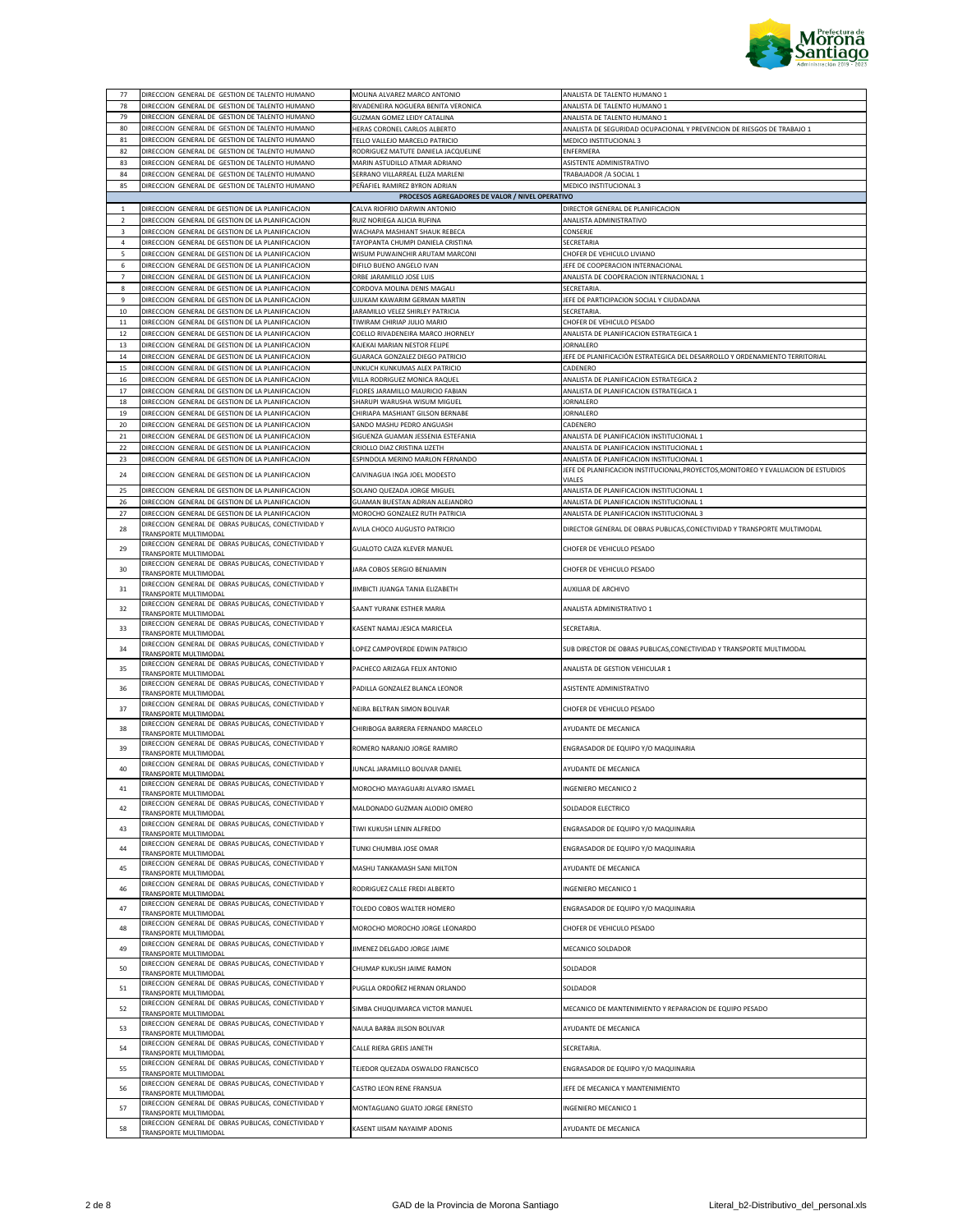

| 59  | DIRECCION GENERAL DE OBRAS PUBLICAS, CONECTIVIDAD Y                                 | JARAMILLO RIVADENEIRA TEOFILO OLIVEROS    | MECANICO DE MANTENIMIENTO Y REPARACION DE EQUIPO PESADO    |
|-----|-------------------------------------------------------------------------------------|-------------------------------------------|------------------------------------------------------------|
| 60  | TRANSPORTE MULTIMODAL<br>DIRECCION GENERAL DE OBRAS PUBLICAS, CONECTIVIDAD Y        | NAULA CHIMBOLEMA MILTON CLAUDIO           | OPERADOR DE RODILLO                                        |
|     | TRANSPORTE MULTIMODAL<br>DIRECCION GENERAL DE OBRAS PUBLICAS, CONECTIVIDAD Y        |                                           | CHOFER DE VEHICULO PESADO                                  |
| 61  | TRANSPORTE MULTIMODAL<br>DIRECCION GENERAL DE OBRAS PUBLICAS, CONECTIVIDAD Y        | COZAR VELIN ISIDRO ALBERTO                |                                                            |
| 62  | TRANSPORTE MULTIMODAL<br>DIRECCION GENERAL DE OBRAS PUBLICAS, CONECTIVIDAD Y        | PICHAMA NARANJO CARLOS EFRAIN             | <b>JORNALERO</b>                                           |
| 63  | TRANSPORTE MULTIMODAL<br>DIRECCION GENERAL DE OBRAS PUBLICAS, CONECTIVIDAD Y        | ENTZACUA CHACHA CHRISTIAAN GEOVANNY       | OPERADOR DE TRACTOR                                        |
| 64  | TRANSPORTE MULTIMODAL<br>DIRECCION GENERAL DE OBRAS PUBLICAS, CONECTIVIDAD Y        | NURINKIAS CHUINT EDUARDO MARTIN           | GUARDIAN/GUARDIAN ADMINISTRATIVO                           |
| 65  | TRANSPORTE MULTIMODAL                                                               | SOLIS SHIQUI WASHINGTON STALIN            | ANALISTA DE VIALIDAD 1                                     |
| 66  | DIRECCION GENERAL DE OBRAS PUBLICAS, CONECTIVIDAD Y<br>TRANSPORTE MULTIMODAL        | AGUIRRE ARIAS MILTON JACINTO              | CHOFER DE VEHICULO PESADO                                  |
| 67  | DIRECCION GENERAL DE OBRAS PUBLICAS, CONECTIVIDAD Y<br>TRANSPORTE MULTIMODAL        | TUNGUI YAMBIQUI SANDRO                    | <b>JORNALERO</b>                                           |
| 68  | DIRECCION GENERAL DE OBRAS PUBLICAS, CONECTIVIDAD Y<br>TRANSPORTE MULTIMODAL        | ZABALA VALLEJO LUIS LEONARDO              | JORNALERO                                                  |
| 69  | DIRECCION GENERAL DE OBRAS PUBLICAS, CONECTIVIDAD Y<br>TRANSPORTE MULTIMODAL        | SAMANIEGO MALDONADO FREDDY RODOLFO        | CHOFER DE VEHICULO PESADO                                  |
| 70  | DIRECCION GENERAL DE OBRAS PUBLICAS, CONECTIVIDAD Y<br>TRANSPORTE MULTIMODAL        | ORTEGA LALVAY MECIAS ROMAN                | OPERADOR DE EXCAVADORA                                     |
| 71  | DIRECCION GENERAL DE OBRAS PUBLICAS, CONECTIVIDAD Y<br>TRANSPORTE MULTIMODAL        | RIERA ALVEAR ANIVAL AUGUSTO               | OPERADOR DE MOTONIVELADORA                                 |
| 72  | DIRECCION GENERAL DE OBRAS PUBLICAS, CONECTIVIDAD Y<br>TRANSPORTE MULTIMODAL        | CORDOVA JAYA FLAVIO ROLANDO               | CHOFER DE VEHICULO PESADO                                  |
| 73  | DIRECCION GENERAL DE OBRAS PUBLICAS, CONECTIVIDAD Y<br>TRANSPORTE MULTIMODAL        | AREVALO ORELLANA ROMEL VINICIO            | CHOFER DE VEHICULO PESADO                                  |
| 74  | DIRECCION GENERAL DE OBRAS PUBLICAS, CONECTIVIDAD Y<br>TRANSPORTE MULTIMODAL        | CHACON NARANJO LUIS GERARDO               | CHOFER DE VEHICULO PESADO                                  |
| 75  | DIRECCION GENERAL DE OBRAS PUBLICAS, CONECTIVIDAD Y<br>TRANSPORTE MULTIMODAL        | MASHIANT KANIRAS ALEXANDRO BARTOLO        | OPERADOR DE EXCAVADORA                                     |
| 76  | DIRECCION GENERAL DE OBRAS PUBLICAS, CONECTIVIDAD Y<br>TRANSPORTE MULTIMODAL        | GOMEZ PARREÑO CLEVER ROBERTO              | OPERADOR DE MAQUINARIA O EQUIP                             |
| 77  | DIRECCION GENERAL DE OBRAS PUBLICAS, CONECTIVIDAD Y<br>TRANSPORTE MULTIMODAL        | VILLAVICENCIO VILLAVICENCIO JORGE LUIS    | CHOFER DE VEHICULO PESADO                                  |
| 78  | DIRECCION GENERAL DE OBRAS PUBLICAS, CONECTIVIDAD Y<br>TRANSPORTE MULTIMODAL        | PITIUR INTIAI YANKUAM VICENTE             | CADENERO                                                   |
| 79  | DIRECCION GENERAL DE OBRAS PUBLICAS, CONECTIVIDAD Y<br>TRANSPORTE MULTIMODAL        | TOAPANTA NAMBEL JUAN CARLOS               | JORNALERO                                                  |
| 80  | DIRECCION GENERAL DE OBRAS PUBLICAS, CONECTIVIDAD Y<br>TRANSPORTE MULTIMODAL        | AYUI PAPUE TUKUP ENRIQUE                  | OPERADOR DE EXCAVADORA                                     |
| 81  | DIRECCION GENERAL DE OBRAS PUBLICAS, CONECTIVIDAD Y<br>TRANSPORTE MULTIMODAL        | VIZUMA TUNGUI EDDER ANDRES                | <b>JORNALERO</b>                                           |
| 82  | DIRECCION GENERAL DE OBRAS PUBLICAS, CONECTIVIDAD Y<br>TRANSPORTE MULTIMODAL        | GUTIERREZ ROMAN GERMAN VITERVO            | CHOFER DE VEHICULO PESADO                                  |
| 83  | DIRECCION GENERAL DE OBRAS PUBLICAS, CONECTIVIDAD Y<br>TRANSPORTE MULTIMODAL        | REIBAN QUITO HUGO FERNANDO                | ANALISTA DE VIALIDAD 1                                     |
| 84  | DIRECCION GENERAL DE OBRAS PUBLICAS, CONECTIVIDAD Y<br>TRANSPORTE MULTIMODAL        | TUITS TIMIAS ALEX DANILO                  | <b>JORNALERO</b>                                           |
| 85  | DIRECCION GENERAL DE OBRAS PUBLICAS, CONECTIVIDAD Y<br>TRANSPORTE MULTIMODAL        | ZABALA VALLEJO JULIO GABRIEL              | CHOFER DE VEHICULO PESADO                                  |
| 86  | DIRECCION GENERAL DE OBRAS PUBLICAS, CONECTIVIDAD Y<br>TRANSPORTE MULTIMODAL        | SHIKI ASAMAT ARUTAM SAMUEL                | JORNALERO                                                  |
| 87  | DIRECCION GENERAL DE OBRAS PUBLICAS, CONECTIVIDAD Y<br>TRANSPORTE MULTIMODAL        | AIZALLA LUMBE RAMIRO                      | CHOFER DE VEHICULO PESADO                                  |
| 88  | DIRECCION GENERAL DE OBRAS PUBLICAS, CONECTIVIDAD Y<br>TRANSPORTE MULTIMODAL        | GALLARDO RODRIGUEZ MARVIN GIOBERTI        | OPERADOR DE EXCAVADORA                                     |
| 89  | DIRECCION GENERAL DE OBRAS PUBLICAS, CONECTIVIDAD Y<br>TRANSPORTE MULTIMODAL        | JIMBIQUITE VILLARREAL CRISTOFHER FERNANDO | <b>JORNALERO</b>                                           |
| 90  | DIRECCION GENERAL DE OBRAS PUBLICAS, CONECTIVIDAD Y<br>TRANSPORTE MULTIMODAL        | NIVELO WASHINGTON OSWALDO                 | <b>JORNALERO</b>                                           |
| 91  | DIRECCION GENERAL DE OBRAS PUBLICAS, CONECTIVIDAD Y<br>TRANSPORTE MULTIMODAL        | RODRIGUEZ AVILES RENE JAIME               | CHOFER DE VEHICULO PESADO                                  |
| 92  | DIRECCION GENERAL DE OBRAS PUBLICAS, CONECTIVIDAD Y<br>TRANSPORTE MULTIMODAL        | CARDENAS RIERA MARCO EUCLIDES             | <b>JORNALERO</b>                                           |
| 93  | DIRECCION GENERAL DE OBRAS PUBLICAS, CONECTIVIDAD Y<br>TRANSPORTE MULTIMODAL        | CHAVEZ ILLESCAS ANGEL JULIO               | <b>JORNALERO</b>                                           |
| 94  | DIRECCION GENERAL DE OBRAS PUBLICAS, CONECTIVIDAD Y<br>TRANSPORTE MULTIMODAL        | FUENTES PARDO NELSON FRANCISCO            | CHOFER DE VEHICULO PESADO                                  |
| 95  | DIRECCION GENERAL DE OBRAS PUBLICAS, CONECTIVIDAD Y<br>TRANSPORTE MULTIMODAL        | BARBA CASTRO JULIO BLADIMIR               | ANALISTA DE VIALIDAD 1                                     |
| 96  | DIRECCION GENERAL DE OBRAS PUBLICAS, CONECTIVIDAD Y<br>TRANSPORTE MULTIMODAL        | BERREZUETA TORRES JUAN CARLOS             | ANALISTA DE ESTUDIOS VIALES 1                              |
| 97  | DIRECCION GENERAL DE OBRAS PUBLICAS, CONECTIVIDAD Y<br>TRANSPORTE MULTIMODAL        | MONTENEGRO LOPEZ FRANK JONATAN            | OPERADOR DE MAQUINARIA Y EQUIPO PESADO(PLANTA TRITURADORA) |
| 98  | DIRECCION GENERAL DE OBRAS PUBLICAS, CONECTIVIDAD Y<br>TRANSPORTE MULTIMODAL        | PIDRU YAMBISA FAUSTO RODOLFO              | OPERADOR DE EXCAVADORA                                     |
| 99  | DIRECCION GENERAL DE OBRAS PUBLICAS, CONECTIVIDAD Y<br>TRANSPORTE MULTIMODAL        | SHUIR YURANGUI MILTON ALBERTO             | <b>JORNALERO</b>                                           |
| 100 | DIRECCION GENERAL DE OBRAS PUBLICAS, CONECTIVIDAD Y<br>TRANSPORTE MULTIMODAL        | BARBA CHACHA CLEBER WILLAM                | JORNALERO                                                  |
| 101 | DIRECCION GENERAL DE OBRAS PUBLICAS, CONECTIVIDAD Y<br><b>FRANSPORTE MULTIMODAL</b> | ANKUASH USHAP LUIS JEMPEKAT               | <b>JORNALERO</b>                                           |
| 102 | DIRECCION GENERAL DE OBRAS PUBLICAS, CONECTIVIDAD Y<br>TRANSPORTE MULTIMODAL        | PAUCAR SUAREZ FAUSTO HERNAN               | CHOFER DE VEHICULO PESADO                                  |
| 103 | DIRECCION GENERAL DE OBRAS PUBLICAS, CONECTIVIDAD Y                                 | ANKUASH PEAS ENTSANUA MARCIA              | CONSERJE                                                   |
| 104 | TRANSPORTE MULTIMODAL<br>DIRECCION GENERAL DE OBRAS PUBLICAS, CONECTIVIDAD Y        | ROBLES AGUAYO ANGEL WASHINGTON            | OPERADOR DE TRACTOR                                        |
| 105 | TRANSPORTE MULTIMODAL<br>DIRECCION GENERAL DE OBRAS PUBLICAS, CONECTIVIDAD Y        | WASHICTA TUITZA DANIEL                    | <b>JORNALERO</b>                                           |
| 106 | TRANSPORTE MULTIMODAL<br>DIRECCION GENERAL DE OBRAS PUBLICAS, CONECTIVIDAD Y        | CORREA SAMANIEGO CARLOS FABIAN            | <b>JORNALERO</b>                                           |
| 107 | TRANSPORTE MULTIMODAL<br>DIRECCION GENERAL DE OBRAS PUBLICAS, CONECTIVIDAD Y        | LITUMA TORRES FRANCO                      | CHOFER DE VEHICULO PESADO                                  |
| 108 | TRANSPORTE MULTIMODAL<br>DIRECCION GENERAL DE OBRAS PUBLICAS, CONECTIVIDAD Y        | VINZA CHAMORRO PEDRO PABLO                | <b>JORNALERO</b>                                           |
| 109 | TRANSPORTE MULTIMODAL<br>DIRECCION GENERAL DE OBRAS PUBLICAS, CONECTIVIDAD Y        | CAÑIRSA HUAMBAGUETE WILSON WILFRIDO       | JORNALERO                                                  |
| 110 | TRANSPORTE MULTIMODAL<br>DIRECCION GENERAL DE OBRAS PUBLICAS, CONECTIVIDAD Y        | CORO CORO JOSE MIGUEL                     | CHOFER DE VEHICULO PESADO                                  |
| 111 | TRANSPORTE MULTIMODAL<br>DIRECCION GENERAL DE OBRAS PUBLICAS, CONECTIVIDAD Y        | CAYAPA VARGAS CESAR HUMBERTO              | MOTORISTA DE EMBARCACIONES                                 |
|     | TRANSPORTE MULTIMODAL                                                               |                                           |                                                            |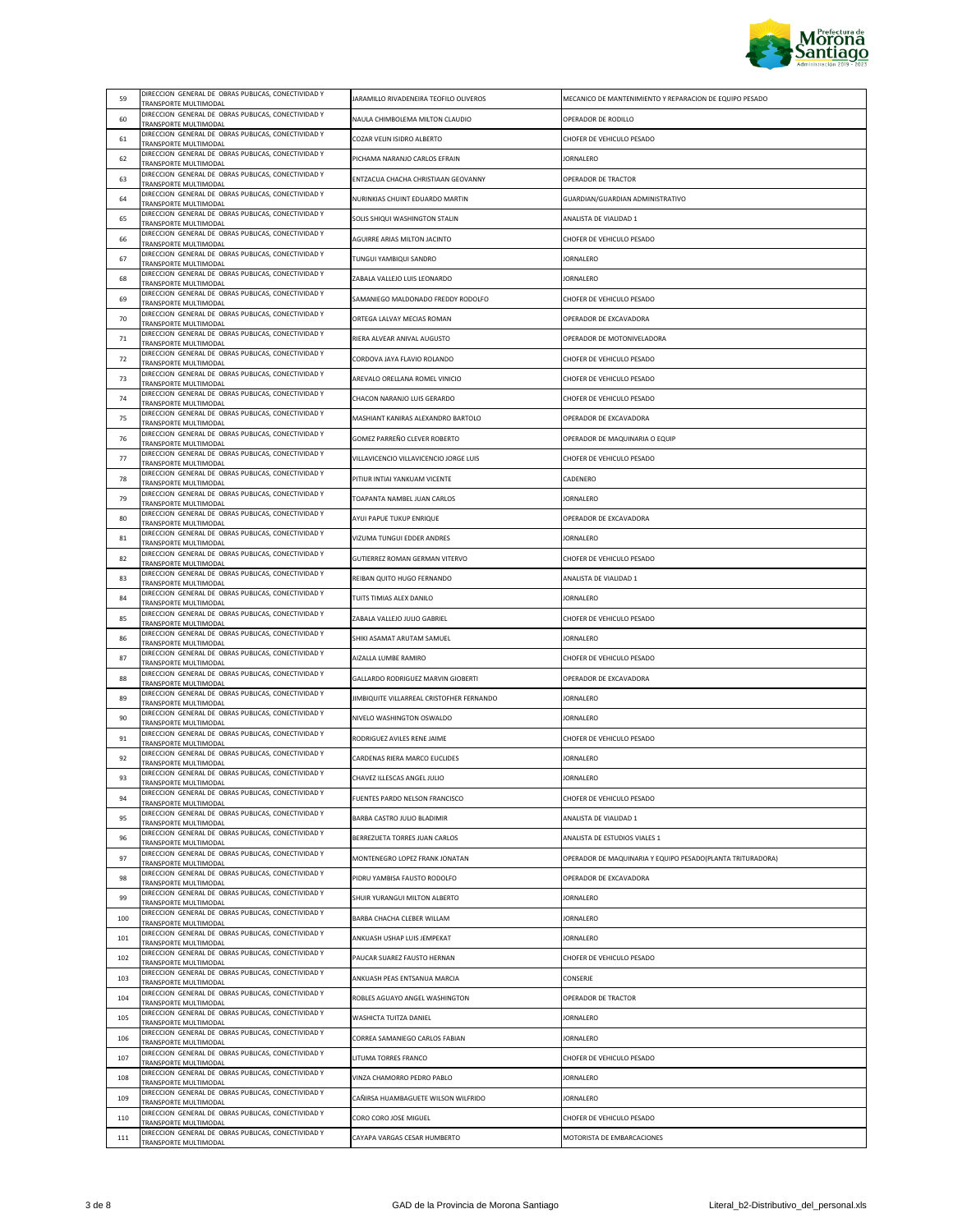

| 112 | DIRECCION GENERAL DE OBRAS PUBLICAS, CONECTIVIDAD Y                                 | CAYAPA NUNGUICHI JUAN GABRIE            | CHOFER DE VEHICULO PESADO      |
|-----|-------------------------------------------------------------------------------------|-----------------------------------------|--------------------------------|
|     | TRANSPORTE MULTIMODAL<br>DIRECCION GENERAL DE OBRAS PUBLICAS, CONECTIVIDAD Y        | CEDEÑO GUZMAN ERICH GERMAN              | <b>JORNALERO</b>               |
| 113 | TRANSPORTE MULTIMODAL<br>DIRECCION GENERAL DE OBRAS PUBLICAS, CONECTIVIDAD Y        |                                         |                                |
| 114 | TRANSPORTE MULTIMODAL<br>DIRECCION GENERAL DE OBRAS PUBLICAS, CONECTIVIDAD Y        | AMBAM CHAMIK ABRAHAN USHAP              | <b>JORNALERO</b>               |
| 115 | TRANSPORTE MULTIMODAL<br>DIRECCION GENERAL DE OBRAS PUBLICAS, CONECTIVIDAD Y        | SHARUP WAJAI CRISTOVAL LEONIDAS         | <b>JORNALERO</b>               |
| 116 | TRANSPORTE MULTIMODAL                                                               | SAMANIEGO LOPEZ VICENTE MARCELO         | CHOFER DE VEHICULO PESADO      |
| 117 | DIRECCION GENERAL DE OBRAS PUBLICAS, CONECTIVIDAD Y<br>TRANSPORTE MULTIMODAL        | PATIÑO ARMIJOS EDISON CARLOS            | JEFE DE VIALIDAD               |
| 118 | DIRECCION GENERAL DE OBRAS PUBLICAS, CONECTIVIDAD Y<br>TRANSPORTE MULTIMODAL        | UTITIAJ WACHAPA TUNTIAK ERNESTO         | OPERADOR DE MOTONIVELADORA     |
| 119 | DIRECCION GENERAL DE OBRAS PUBLICAS, CONECTIVIDAD Y<br>TRANSPORTE MULTIMODAL        | NAWECH NAIKIAI KLEVER EDISON            | JORNALERO                      |
| 120 | DIRECCION GENERAL DE OBRAS PUBLICAS, CONECTIVIDAD Y<br>TRANSPORTE MULTIMODAL        | CABRERA BRITO JOSE ARCADIO              | OPERADOR DE MOTONIVELADORA     |
| 121 | DIRECCION GENERAL DE OBRAS PUBLICAS, CONECTIVIDAD Y<br>TRANSPORTE MULTIMODAL        | MARQUEZ CARDENAS JORGE RAMIRO           | OPERADOR DE MOTONIVELADORA     |
| 122 | DIRECCION GENERAL DE OBRAS PUBLICAS, CONECTIVIDAD Y<br>TRANSPORTE MULTIMODAL        | CHAMICO CHUINDIA MARCO TIMOTEO          | <b>JORNALERO</b>               |
| 123 | DIRECCION GENERAL DE OBRAS PUBLICAS, CONECTIVIDAD Y                                 | TAPIA ORBEA JUAN JOSE                   | ANALISTA DE VIALIDAD 1         |
| 124 | TRANSPORTE MULTIMODAL<br>DIRECCION GENERAL DE OBRAS PUBLICAS, CONECTIVIDAD Y        | FIGUEROA MALDONADO MANOLO               | OPERADOR DE GRUA               |
| 125 | TRANSPORTE MULTIMODAL<br>DIRECCION GENERAL DE OBRAS PUBLICAS, CONECTIVIDAD Y        | CHACHA CHACHA WILMER ARMANDO            | OPERADOR DE MAQUINARIA PESADA  |
|     | <b>FRANSPORTE MULTIMODAL</b><br>DIRECCION GENERAL DE OBRAS PUBLICAS, CONECTIVIDAD Y |                                         |                                |
| 126 | TRANSPORTE MULTIMODAL<br>DIRECCION GENERAL DE OBRAS PUBLICAS, CONECTIVIDAD Y        | GUACHICHULCA PEÑAFIEL ELDER GONZALO     | SOBRESTANTE                    |
| 127 | TRANSPORTE MULTIMODAL<br>DIRECCION GENERAL DE OBRAS PUBLICAS, CONECTIVIDAD Y        | SOLIS ORDOÑEZ FLAVIO TEODORO            | CHOFER DE VEHICULO PESADO      |
| 128 | TRANSPORTE MULTIMODAL<br>DIRECCION GENERAL DE OBRAS PUBLICAS, CONECTIVIDAD Y        | ARPI SINCHI ANGEL FABIAN                | JORNALERO                      |
| 129 | TRANSPORTE MULTIMODAL<br>DIRECCION GENERAL DE OBRAS PUBLICAS, CONECTIVIDAD Y        | PALTAN CHACHA ENRIQUE                   | <b>JORNALERO</b>               |
| 130 | TRANSPORTE MULTIMODAL                                                               | ZABALA RIVADENEIRA EDGAR RAMIRO         | <b>JORNALERO</b>               |
| 131 | DIRECCION GENERAL DE OBRAS PUBLICAS, CONECTIVIDAD Y<br>TRANSPORTE MULTIMODAL        | SALINAS LEON JAIME OLIVERIO             | CHOFER DE VEHICULO PESADO      |
| 132 | DIRECCION GENERAL DE OBRAS PUBLICAS, CONECTIVIDAD Y<br>TRANSPORTE MULTIMODAL        | SUAMBRA ANKUASH FREDY OLMEDO            | JORNALERO                      |
| 133 | DIRECCION GENERAL DE OBRAS PUBLICAS, CONECTIVIDAD Y<br>TRANSPORTE MULTIMODAL        | ATAMAINT MASHU MAURICIO JONATAN         | JORNALERO                      |
| 134 | DIRECCION GENERAL DE OBRAS PUBLICAS, CONECTIVIDAD Y<br>TRANSPORTE MULTIMODAL        | MISQUERO MASHINGASHI JESSICA DEL CARMEN | <b>JORNALERO</b>               |
| 135 | DIRECCION GENERAL DE OBRAS PUBLICAS, CONECTIVIDAD Y<br>TRANSPORTE MULTIMODAL        | GUAJARE SANCHIMA JAIRO CELIN            | JORNALERO                      |
| 136 | DIRECCION GENERAL DE OBRAS PUBLICAS, CONECTIVIDAD Y<br>TRANSPORTE MULTIMODAL        | LLIVIZACA LLIVISACA DIEGO ARMANDO       | CHOFER DE VEHICULO PESADO      |
| 137 | DIRECCION GENERAL DE OBRAS PUBLICAS, CONECTIVIDAD Y<br>TRANSPORTE MULTIMODAL        | TORRES MOLINA JULIO ADAN                | <b>JORNALERO</b>               |
| 138 | DIRECCION GENERAL DE OBRAS PUBLICAS, CONECTIVIDAD Y<br>TRANSPORTE MULTIMODAL        | TAPIA RAMON JUAN CARLOS                 | JORNALERO                      |
| 139 | DIRECCION GENERAL DE OBRAS PUBLICAS, CONECTIVIDAD Y<br><b>FRANSPORTE MULTIMODAL</b> | CHIRIAP KANUS MONICA ISABELA            | JORNALERO                      |
| 140 | DIRECCION GENERAL DE OBRAS PUBLICAS, CONECTIVIDAD Y<br>TRANSPORTE MULTIMODAL        | PITIUR WACHAPA IVAN FLOR                | <b>JORNALERO</b>               |
| 141 | DIRECCION GENERAL DE OBRAS PUBLICAS, CONECTIVIDAD Y<br>TRANSPORTE MULTIMODAL        | KASENT IJISAM NANKI FRANCIS             | <b>JORNALERO</b>               |
| 142 | DIRECCION GENERAL DE OBRAS PUBLICAS, CONECTIVIDAD Y<br>TRANSPORTE MULTIMODAL        | TIGRE GOMEZ DIEGO ARMANDO               | ANALISTA DE VIALIDAD 1         |
| 143 | DIRECCION GENERAL DE OBRAS PUBLICAS, CONECTIVIDAD Y<br>TRANSPORTE MULTIMODAL        | PIDRU PUENCHERA MARIO LEODAN            | OPERADOR DE MAQ. Y EQUIPO PESA |
| 144 | DIRECCION GENERAL DE OBRAS PUBLICAS, CONECTIVIDAD Y<br>TRANSPORTE MULTIMODAL        | JARAMILLO CHIRIBOGA CESAR FREDI         | CHOFER DE VEHICULO PESADO      |
| 145 | DIRECCION GENERAL DE OBRAS PUBLICAS, CONECTIVIDAD Y                                 | WAMPUTSAR TIWI NAWECH MIGUEL            | <b>JORNALERO</b>               |
| 146 | TRANSPORTE MULTIMODAL<br>DIRECCION GENERAL DE OBRAS PUBLICAS, CONECTIVIDAD Y        | JIMPIKIT NANTIP CLAUDIO CRISTIAN        | CHOFER DE VEHICULO PESADO      |
| 147 | <b>FRANSPORTE MULTIMODAL</b><br>DIRECCION GENERAL DE OBRAS PUBLICAS, CONECTIVIDAD Y | SANDU JEMPE MANUEL                      | ALBAÑIL                        |
| 148 | TRANSPORTE MULTIMODAL<br>DIRECCION GENERAL DE OBRAS PUBLICAS, CONECTIVIDAD Y        |                                         | OPERADOR DE RETROEXCAVADORA    |
|     | TRANSPORTE MULTIMODAL<br>DIRECCION GENERAL DE OBRAS PUBLICAS, CONECTIVIDAD Y        | KAJEKAI AMPAM ANKUASH RAMIRO            |                                |
| 149 | TRANSPORTE MULTIMODAL<br>DIRECCION GENERAL DE OBRAS PUBLICAS, CONECTIVIDAD Y        | DELGADO ATIENCIA LUIS CARLOS            | <b>JORNALERO</b>               |
| 150 | TRANSPORTE MULTIMODAL<br>DIRECCION GENERAL DE OBRAS PUBLICAS, CONECTIVIDAD Y        | CHUMPI PUJUPAT SIRO FRANCISCO           | SOBRESTANTE                    |
| 151 | TRANSPORTE MULTIMODAL<br>DIRECCION GENERAL DE OBRAS PUBLICAS, CONECTIVIDAD Y        | SAANT CHAYUQUI HILARIO AMADEO           | JORNALERO                      |
| 152 | TRANSPORTE MULTIMODAL<br>DIRECCION GENERAL DE OBRAS PUBLICAS, CONECTIVIDAD Y        | WAMPACH YAKUM ANDRES ROMAN              | <b>JORNALERO</b>               |
| 153 | <b>FRANSPORTE MULTIMODAL</b>                                                        | SHAKAI JAUP AYUMPUM OLGER               | SOBRESTANTE                    |
| 154 | DIRECCION GENERAL DE OBRAS PUBLICAS, CONECTIVIDAD Y<br>TRANSPORTE MULTIMODAL        | MARTINEZ CHAMIK MAURO YURANK            | CHOFER DE VEHICULO PESADO      |
| 155 | DIRECCION GENERAL DE OBRAS PUBLICAS, CONECTIVIDAD Y<br>TRANSPORTE MULTIMODAL        | AREVALO AREVALO SEGUNDO AGUSTIN         | OPERADOR DE TRACTOR            |
| 156 | DIRECCION GENERAL DE OBRAS PUBLICAS, CONECTIVIDAD Y<br>TRANSPORTE MULTIMODAL        | TIGRE URGILES VICTOR MAURICIO           | CHOFER DE VEHICULO PESADO      |
| 157 | DIRECCION GENERAL DE OBRAS PUBLICAS, CONECTIVIDAD Y<br>TRANSPORTE MULTIMODAL        | ZHUNAULA AULESTIA ARGENIS YAMEL         | JORNALERO                      |
| 158 | DIRECCION GENERAL DE OBRAS PUBLICAS, CONECTIVIDAD Y<br>TRANSPORTE MULTIMODAL        | BARRETO OTAVALO ALCIDES JHON            | JORNALERO                      |
| 159 | DIRECCION GENERAL DE OBRAS PUBLICAS, CONECTIVIDAD Y<br>TRANSPORTE MULTIMODAL        | WAMPASH SURIK ANDRES ABELINO            | <b>JORNALERO</b>               |
| 160 | DIRECCION GENERAL DE OBRAS PUBLICAS, CONECTIVIDAD Y<br><b>FRANSPORTE MULTIMODAL</b> | CHACHA CHUCAY MARIO PATRICIO            | OPERADOR DE TRACTOR DE ORUGAS  |
| 161 | DIRECCION GENERAL DE OBRAS PUBLICAS, CONECTIVIDAD Y<br>TRANSPORTE MULTIMODAL        | KAYAP NAJAMTAI KUNKI LEOPOLDO           | <b>JORNALERO</b>               |
| 162 | DIRECCION GENERAL DE OBRAS PUBLICAS, CONECTIVIDAD Y<br>TRANSPORTE MULTIMODAL        | PILCO PILCO JOSE MARIA                  | OPERADOR DE RODILLO            |
| 163 | DIRECCION GENERAL DE OBRAS PUBLICAS, CONECTIVIDAD Y<br>TRANSPORTE MULTIMODAL        | GARCIA RIVADENEIRA JULIO DANIEL         | PERFILERO                      |
| 164 | DIRECCION GENERAL DE OBRAS PUBLICAS, CONECTIVIDAD Y<br>TRANSPORTE MULTIMODAL        | IÑIGUEZ CABRERA ROBER PATRICIO          | CHOFER DE VEHICULO PESADO      |
|     |                                                                                     |                                         |                                |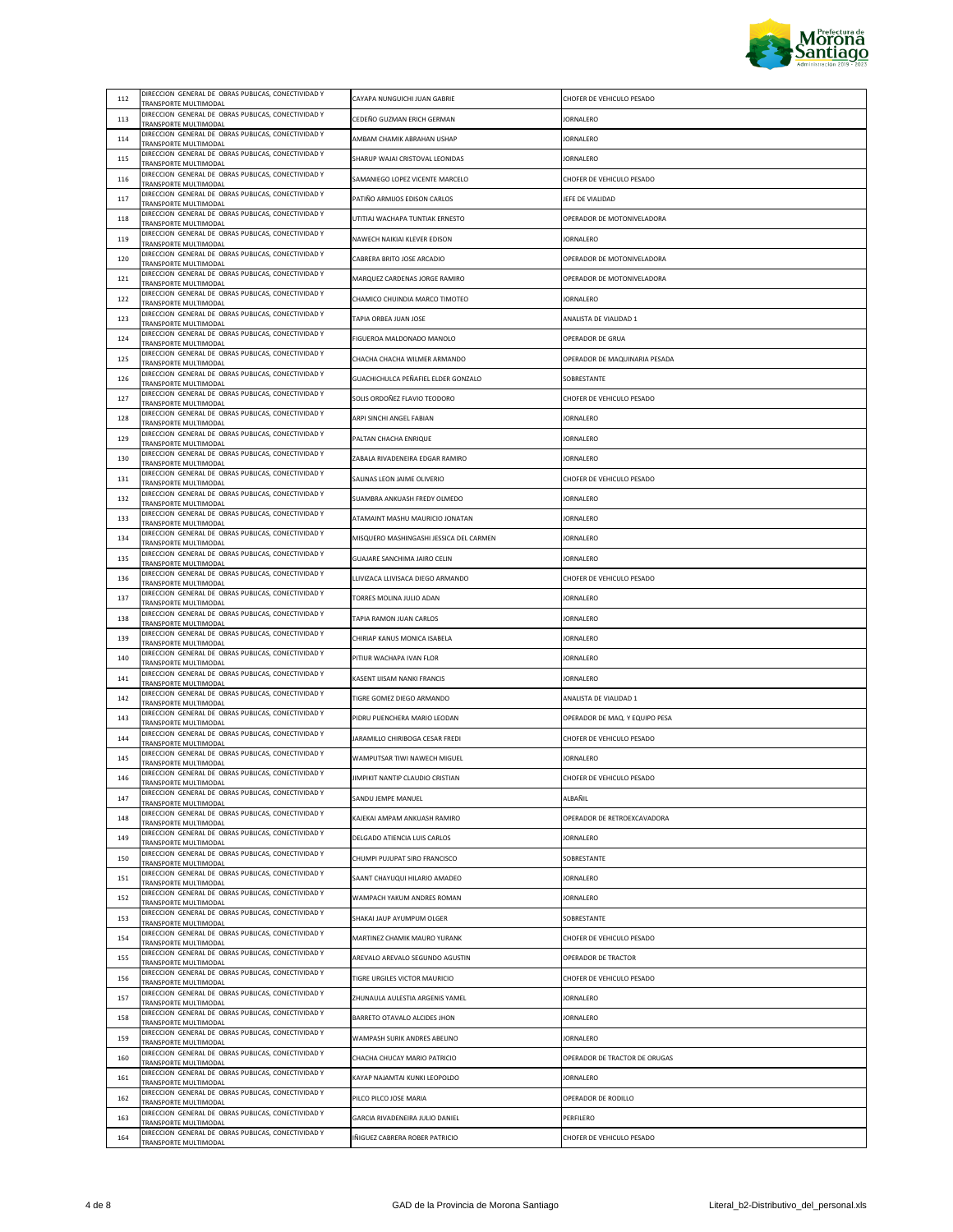

|     | DIRECCION GENERAL DE OBRAS PUBLICAS, CONECTIVIDAD Y                                                           |                                           |                                                     |
|-----|---------------------------------------------------------------------------------------------------------------|-------------------------------------------|-----------------------------------------------------|
| 165 | TRANSPORTE MULTIMODAL<br>DIRECCION GENERAL DE OBRAS PUBLICAS, CONECTIVIDAD Y                                  | JARAMILLO RIVADENEIRA ALEJANDRO SEBASTIAN | <b>JORNALERO</b>                                    |
| 166 | TRANSPORTE MULTIMODAL                                                                                         | CASCO PUSAY JOSE ARSENIO                  | OPERADOR DE EXCAVADORA                              |
| 167 | DIRECCION GENERAL DE OBRAS PUBLICAS, CONECTIVIDAD Y<br>TRANSPORTE MULTIMODAL                                  | CHIRIBOGA GARNICA EDWIN ELIAS             | CHOFER DE VEHICULO PESADO                           |
| 168 | DIRECCION GENERAL DE OBRAS PUBLICAS, CONECTIVIDAD Y<br>TRANSPORTE MULTIMODAL                                  | BARRETO OTAVALO JUAN JOSE                 | OPERADOR DE EXCAVADORA                              |
| 169 | DIRECCION GENERAL DE OBRAS PUBLICAS, CONECTIVIDAD Y<br>TRANSPORTE MULTIMODAL                                  | MEDINA CAIVINAGUA EDISON JAVIER           | CHOFER DE VEHICULO PESADO                           |
| 170 | DIRECCION GENERAL DE OBRAS PUBLICAS, CONECTIVIDAD Y<br>TRANSPORTE MULTIMODAL                                  | FRIAS LOJA EFRAIN FLORENCIO               | <b>JORNALERO</b>                                    |
| 171 | DIRECCION GENERAL DE OBRAS PUBLICAS, CONECTIVIDAD Y<br>TRANSPORTE MULTIMODAL                                  | CUEVA DAVILA JAIME MARCELO                | CHOFER DE VEHICULO PESADO                           |
| 172 | DIRECCION GENERAL DE OBRAS PUBLICAS, CONECTIVIDAD Y<br>TRANSPORTE MULTIMODAL                                  | CABRERA CHACHA NELSON ARMANDO             | CADENERO                                            |
| 173 | DIRECCION GENERAL DE OBRAS PUBLICAS, CONECTIVIDAD Y<br>TRANSPORTE MULTIMODAL                                  | MAAM SUAMAR WILSON IVAN                   | <b>JORNALERO</b>                                    |
| 174 | DIRECCION GENERAL DE OBRAS PUBLICAS, CONECTIVIDAD Y<br>TRANSPORTE MULTIMODAL                                  | CAMBIZACA MORA SEGUNDO GILBERTO           | OPERADOR DE CARGADORA                               |
| 175 | DIRECCION GENERAL DE OBRAS PUBLICAS, CONECTIVIDAD Y<br>TRANSPORTE MULTIMODAL                                  | ANTUN TIWI EDGAR KANKUA                   | CHOFER DE VEHICULO PESADO                           |
| 176 | DIRECCION GENERAL DE OBRAS PUBLICAS, CONECTIVIDAD Y<br>TRANSPORTE MULTIMODAL                                  | GOMEZ VARGAS RAUL RODRIGO                 | OPERADOR DE RETROEXCAVADORA                         |
| 177 | DIRECCION GENERAL DE OBRAS PUBLICAS, CONECTIVIDAD Y<br>TRANSPORTE MULTIMODAL                                  | JIMBO TELLO CARLOS JOHON                  | CHOFER DE VEHICULO PESADO                           |
| 178 | DIRECCION GENERAL DE OBRAS PUBLICAS, CONECTIVIDAD Y                                                           | ZAMARENO QUIZHPE BOLIVAR EDUARDO          | JORNALERO                                           |
| 179 | TRANSPORTE MULTIMODAL<br>DIRECCION GENERAL DE OBRAS PUBLICAS, CONECTIVIDAD Y                                  | SHIMPIUKAT PIRUCH EFRAIN LUDOVICO         | <b>JORNALERO</b>                                    |
| 180 | TRANSPORTE MULTIMODAL<br>DIRECCION GENERAL DE OBRAS PUBLICAS, CONECTIVIDAD Y                                  | PIDRU MAMATU MARIA PASCUALINA             | SOBRESTANTE                                         |
| 181 | TRANSPORTE MULTIMODAL<br>DIRECCION GENERAL DE OBRAS PUBLICAS, CONECTIVIDAD Y                                  | VINZA CHIMBOLEMA MELIZA JOHANA            | <b>JORNALERO</b>                                    |
| 182 | TRANSPORTE MULTIMODAL<br>DIRECCION GENERAL DE OBRAS PUBLICAS, CONECTIVIDAD Y                                  |                                           |                                                     |
|     | TRANSPORTE MULTIMODAL<br>DIRECCION GENERAL DE OBRAS PUBLICAS, CONECTIVIDAD Y                                  | ZABALA GUTIERREZ CLEVER OSWALDO           | CHOFER DE VEHICULO PESADO                           |
| 183 | TRANSPORTE MULTIMODAL<br>DIRECCION GENERAL DE OBRAS PUBLICAS, CONECTIVIDAD Y                                  | WACHAPA SANCHIM BYRON ALCIVAR             | OPERADOR DE MOTONIVELADORA                          |
| 184 | TRANSPORTE MULTIMODAL<br>DIRECCION GENERAL DE OBRAS PUBLICAS, CONECTIVIDAD Y                                  | KASENT TUKUP USHAP WALTER                 | GUARDIAN/GUARDIAN ADMINISTRATIVO                    |
| 185 | TRANSPORTE MULTIMODAL<br>DIRECCION GENERAL DE OBRAS PUBLICAS, CONECTIVIDAD Y                                  | KAJEKAI WAMPUTSAR PEDRO GABRIEL           | JORNALERO                                           |
| 186 | TRANSPORTE MULTIMODAL<br>DIRECCION GENERAL DE OBRAS PUBLICAS, CONECTIVIDAD Y                                  | CHIMBOLEMA CHACHA LUIS ANTONIO            | OPERADOR DE TRACTOR                                 |
| 187 | TRANSPORTE MULTIMODAL                                                                                         | IJISAM WACHAPA GILBERT GALO               | OPERADOR DE TRACTOR                                 |
| 188 | DIRECCION GENERAL DE OBRAS PUBLICAS, CONECTIVIDAD Y<br>TRANSPORTE MULTIMODAL                                  | QUISIRUMBAY VARGAS LUIS ISAIAS            | OPERADOR DE RODILLO                                 |
| 189 | DIRECCION GENERAL DE OBRAS PUBLICAS, CONECTIVIDAD Y<br>TRANSPORTE MULTIMODAL                                  | ORTIZ ORTIZ GAVINO FORTUNATO              | CHOFER DE VEHICULO PESADO                           |
| 190 | DIRECCION GENERAL DE OBRAS PUBLICAS, CONECTIVIDAD Y<br>TRANSPORTE MULTIMODAL                                  | NAHUECHA YANKUR ADAN MARCELO              | <b>JORNALERO</b>                                    |
| 191 | DIRECCION GENERAL DE OBRAS PUBLICAS, CONECTIVIDAD Y<br>TRANSPORTE MULTIMODAL                                  | CORONEL CHICAIZA MANUEL MESIAS            | CHOFER DE VEHICULO PESADO                           |
| 192 | DIRECCION GENERAL DE OBRAS PUBLICAS, CONECTIVIDAD Y<br>TRANSPORTE MULTIMODAL                                  | YUMBLA SARMIENTO KAISER NARCISO           | OPERADOR DE RODILLO                                 |
| 193 | DIRECCION GENERAL DE OBRAS PUBLICAS, CONECTIVIDAD Y<br>TRANSPORTE MULTIMODAL                                  | RIVADENEIRA MANOSALVAS JEFFERSON ALBERTO  | OPERADOR DE RODILLO                                 |
| 194 | DIRECCION GENERAL DE OBRAS PUBLICAS, CONECTIVIDAD Y<br>TRANSPORTE MULTIMODAL                                  | NAWECH ANKUASH JUAN DIEGO                 | OPERADOR DE MOTONIVELADORA                          |
| 195 | DIRECCION GENERAL DE OBRAS PUBLICAS, CONECTIVIDAD Y<br>TRANSPORTE MULTIMODAL                                  | GALLEGOS ACOSTA LUIS TRAJANO              | CHOFER DE VEHICULO PESADO                           |
| 196 | DIRECCION GENERAL DE OBRAS PUBLICAS, CONECTIVIDAD Y<br>TRANSPORTE MULTIMODAL                                  | VALVERDE VASCO VIANNEY FAVIAN             | OPERADOR DE MOTONIVELADORA                          |
| 197 | DIRECCION GENERAL DE OBRAS PUBLICAS, CONECTIVIDAD Y<br>TRANSPORTE MULTIMODAL                                  | WACHAPA ETSA IVAN ROBERTO                 | CHOFER DE VEHICULO PESADO                           |
| 198 | DIRECCION GENERAL DE OBRAS PUBLICAS, CONECTIVIDAD Y                                                           | CABRERA LOZANO JOSE MARIA                 | CHOFER DE VEHICULO PESADO                           |
| 199 | TRANSPORTE MULTIMODAL<br>DIRECCION GENERAL DE OBRAS PUBLICAS, CONECTIVIDAD Y<br><b>TRANSPORTE MILITIMODAL</b> | VINTIMILLA SALAS DARIO MANFREDO           | AYUDANTE DE MECANICA EQUIPO Y MAQUINARIA            |
| 200 | DIRECCION GENERAL DE OBRAS PUBLICAS, CONECTIVIDAD Y                                                           | CASTRO GUZMAN MARIXA ELISABETH            | ASISTENTE ADMINISTRATIVO                            |
| 201 | TRANSPORTE MULTIMODAL<br>DIRECCION GENERAL DE OBRAS PUBLICAS, CONECTIVIDAD Y                                  | YAMASQUI ANGAMARCA GALO EDMUNDO           | CHOFER DE VEHICULO PESADO                           |
| 202 | TRANSPORTE MULTIMODAL<br>DIRECCION GENERAL DE OBRAS PUBLICAS, CONECTIVIDAD Y                                  | LOZANO LOJANO MERCEDES PIEDAD             | <b>JORNALERO</b>                                    |
| 203 | TRANSPORTE MULTIMODAL<br>DIRECCION GENERAL DE OBRAS PUBLICAS, CONECTIVIDAD Y                                  | UYAGUARI QUILAMBAQUI NELSON RENE          | CHOFER DE VEHICULO PESADO                           |
| 204 | TRANSPORTE MULTIMODAL<br>DIRECCION GENERAL DE OBRAS PUBLICAS, CONECTIVIDAD Y                                  | CHACON MOLINA PATRICIO OLIVERIO           | CHOFER DE VEHICULO PESADO                           |
|     | TRANSPORTE MULTIMODAL<br>DIRECCION GENERAL DE OBRAS PUBLICAS, CONECTIVIDAD Y                                  | WAAM UWITIAI PASCUAL DOMINGO              |                                                     |
| 205 | TRANSPORTE MULTIMODAL<br>DIRECCION GENERAL DE OBRAS PUBLICAS, CONECTIVIDAD Y                                  |                                           | OPERADOR DE MOTONIVELADORA                          |
| 206 | TRANSPORTE MULTIMODAL<br>DIRECCION GENERAL DE OBRAS PUBLICAS, CONECTIVIDAD Y                                  | CHACHA PAÑA ANGEL ANIBAL                  | <b>IORNALFRO</b>                                    |
| 207 | TRANSPORTE MULTIMODAL<br>DIRECCION GENERAL DE OBRAS PUBLICAS, CONECTIVIDAD Y                                  | GARZON CALLE IVAN JANUARIO                | CHOFER DE VEHICULO PESADO                           |
| 208 | TRANSPORTE MULTIMODAL<br>DIRECCION GENERAL DE OBRAS PUBLICAS, CONECTIVIDAD Y                                  | CALLE SAMANIEGO JOSE ELIAZAR              | CHOFER DE VEHICULO PESADO                           |
| 209 | TRANSPORTE MULTIMODAL<br>DIRECCION GENERAL DE OBRAS PUBLICAS, CONECTIVIDAD Y                                  | <b>GUAMAN LUIS ALBERTO</b>                | OPERADOR DE MAQUINARIA Y EQUIPO PEADO (TRACK DRILL) |
| 210 | TRANSPORTE MULTIMODAL                                                                                         | SICHA RUBIO CARLOS REMIGIO                | OPERADOR DE RETROEXCAVADORA                         |
| 211 | DIRECCION GENERAL DE OBRAS PUBLICAS, CONECTIVIDAD Y<br>TRANSPORTE MULTIMODAL                                  | CHAMIK KASENT CARLOS TITO                 | SOBRESTANTE                                         |
| 212 | DIRECCION GENERAL DE OBRAS PUBLICAS, CONECTIVIDAD Y<br>TRANSPORTE MULTIMODAL                                  | ALVAREZ CALLE ISAAC ANTONIO               | CHOFER DE VEHICULO PESADO                           |
| 213 | DIRECCION GENERAL DE OBRAS PUBLICAS, CONECTIVIDAD Y<br>TRANSPORTE MULTIMODAL                                  | MOSCOSO TIXE EDISON ALEJANDRO             | OPERADOR DE EXCAVADORA                              |
| 214 | DIRECCION GENERAL DE OBRAS PUBLICAS, CONECTIVIDAD Y<br>TRANSPORTE MULTIMODAL                                  | AYUY TIBI EVER JOSE                       | SOBRESTANTE                                         |
| 215 | DIRECCION GENERAL DE OBRAS PUBLICAS, CONECTIVIDAD Y<br><b>FRANSPORTE MULTIMODAL</b>                           | BLANDIN AREVALO EDWIN FERNANDO            | ANALISTA DE ESTUDIOS VIALES 1                       |
| 216 | DIRECCION GENERAL DE OBRAS PUBLICAS, CONECTIVIDAD Y<br>TRANSPORTE MULTIMODAL                                  | GUADALUPE GUEVARA LUIS ALFONSO            | OPERADOR DE MAQUINARIA O EQUIP                      |
| 217 | DIRECCION GENERAL DE OBRAS PUBLICAS, CONECTIVIDAD Y<br>TRANSPORTE MULTIMODAL                                  | MERINO CARVAJAL PEDRO PABLO               | OPERADOR DE TRACTOR                                 |
|     |                                                                                                               |                                           |                                                     |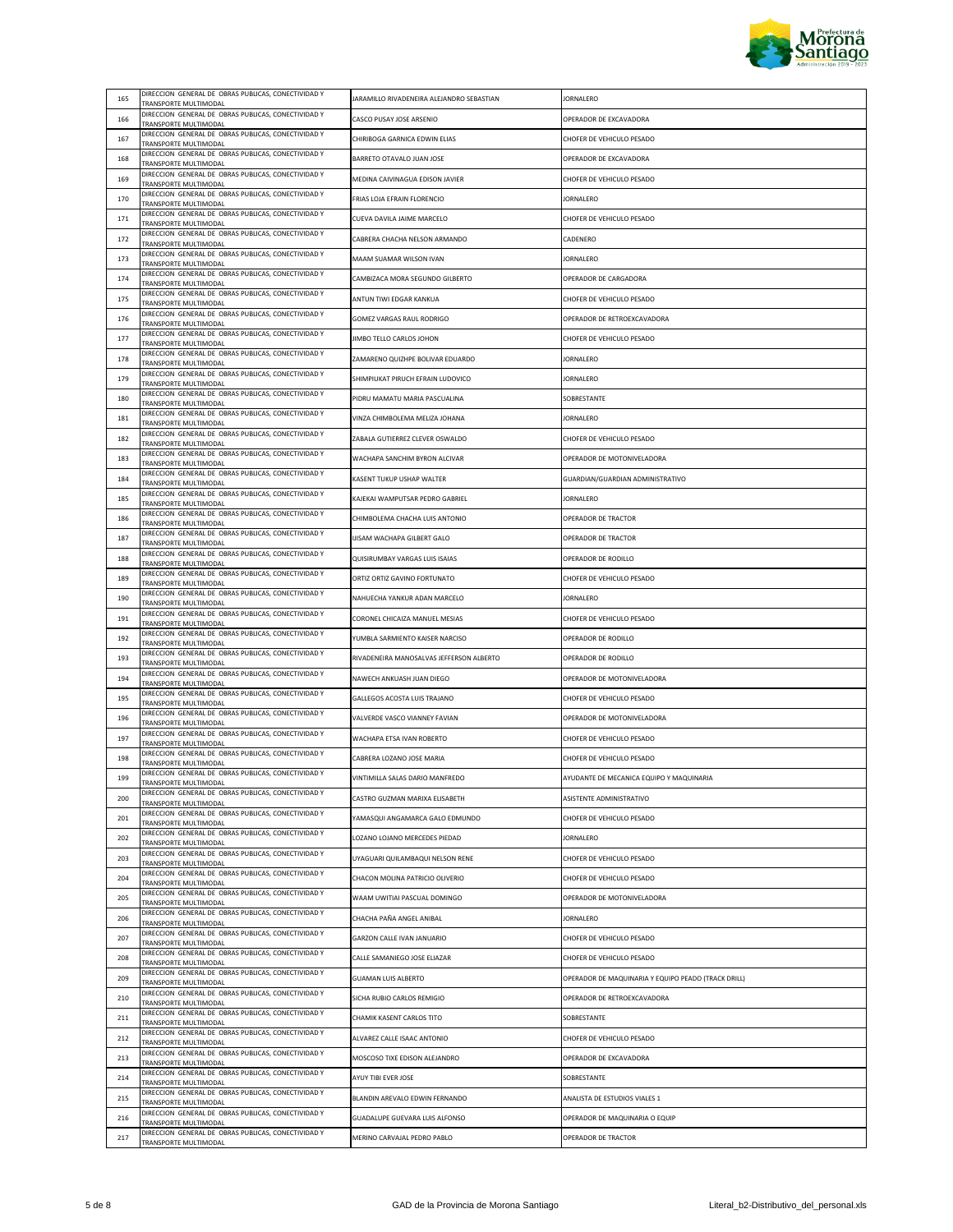

|     | DIRECCION GENERAL DE OBRAS PUBLICAS, CONECTIVIDAD Y                                                   |                                                                        |                                                    |
|-----|-------------------------------------------------------------------------------------------------------|------------------------------------------------------------------------|----------------------------------------------------|
| 218 | TRANSPORTE MULTIMODAL                                                                                 | TSERE UNKUM INCHI LETICIA                                              | <b>JORNALERO</b>                                   |
| 219 | DIRECCION GENERAL DE OBRAS PUBLICAS, CONECTIVIDAD Y<br>TRANSPORTE MULTIMODAL                          | MUÑOZ HIDALGO EDWIN ROLANDO                                            | OPERADOR DE EXCAVADORA                             |
| 220 | DIRECCION GENERAL DE OBRAS PUBLICAS, CONECTIVIDAD Y<br>TRANSPORTE MULTIMODAL                          | RIOFRIO ROMERO HECTOR ENRIQUE                                          | CHOFER DE VEHICULO PESADO                          |
| 221 | DIRECCION GENERAL DE OBRAS PUBLICAS, CONECTIVIDAD Y<br>TRANSPORTE MULTIMODAL                          | VINZA VINZA MARCO GUILLERMO                                            | OPERADOR DE EXCAVADORA                             |
| 222 | DIRECCION GENERAL DE OBRAS PUBLICAS, CONECTIVIDAD Y<br>TRANSPORTE MULTIMODAL                          | CAIN YAGUARSHUNGO JOSE VICTOR                                          | JORNALERO                                          |
| 223 | DIRECCION GENERAL DE OBRAS PUBLICAS, CONECTIVIDAD Y<br>TRANSPORTE MULTIMODAL                          | <b>TSENKUSH NARANKAS TANIA PRISCILA</b>                                | <b>JORNALERO</b>                                   |
| 224 | DIRECCION GENERAL DE OBRAS PUBLICAS, CONECTIVIDAD Y<br>TRANSPORTE MULTIMODAL                          | DIAZ CHUQUIRIMA JORGE VICENTE                                          | TOPOGRAFO-                                         |
| 225 | DIRECCION GENERAL DE OBRAS PUBLICAS, CONECTIVIDAD Y<br>TRANSPORTE MULTIMODAL                          | MONTENEGRO JARAMILLO AUGUSTO GABINO                                    | OPERADOR DE CARGADORA                              |
| 226 | DIRECCION GENERAL DE OBRAS PUBLICAS, CONECTIVIDAD Y<br>TRANSPORTE MULTIMODAL                          | GUTIERREZ RODRIGUEZ DARWIN MARCELO                                     | CHOFER DE VEHICULO PESADO                          |
| 227 | DIRECCION GENERAL DE OBRAS PUBLICAS, CONECTIVIDAD Y<br>TRANSPORTE MULTIMODAL                          | <b>BARBA CHACHA SENON RODRIGO</b>                                      | CADENERO                                           |
| 228 | DIRECCION GENERAL DE OBRAS PUBLICAS, CONECTIVIDAD Y<br>TRANSPORTE MULTIMODAL                          | VINZA ARTIAGA EDWIN ELADIO                                             | OPERADOR DE EXCAVADORA                             |
| 229 | DIRECCION GENERAL DE OBRAS PUBLICAS, CONECTIVIDAD Y<br>TRANSPORTE MULTIMODAL                          | NUSIRQUIA NARANZA GUILLERMO CHUMPI                                     | OPERADOR DE EXCAVADORA                             |
| 230 | DIRECCION GENERAL DE OBRAS PUBLICAS, CONECTIVIDAD Y<br>TRANSPORTE MULTIMODAL                          | CAICER NAYAPE RAUL LEOPOLDO                                            | <b>JORNALERO</b>                                   |
| 231 | DIRECCION GENERAL DE OBRAS PUBLICAS, CONECTIVIDAD Y                                                   | ASTUDILLO LANDI JOSE ROSENDO                                           | JORNALERO                                          |
| 232 | TRANSPORTE MULTIMODAL<br>DIRECCION GENERAL DE OBRAS PUBLICAS, CONECTIVIDAD Y<br>TRANSPORTE MULTIMODAL | AMBOYA MENDEZ HENRY GEOVANNY                                           | CHOFER DE VEHICULO PESADO                          |
| 233 | DIRECCION GENERAL DE OBRAS PUBLICAS, CONECTIVIDAD Y                                                   | MANKASH PAPUE SANTIAK CELESTINO                                        | CARPINTERO                                         |
| 234 | TRANSPORTE MULTIMODAL<br>DIRECCION GENERAL DE OBRAS PUBLICAS, CONECTIVIDAD Y                          | PINARGOTE MENDOZA YUBER FERNANDO                                       | OPERADOR DE AUTO TREN TRAILER                      |
| 235 | TRANSPORTE MULTIMODAL<br>DIRECCION GENERAL DE OBRAS PUBLICAS, CONECTIVIDAD Y                          | HUAMBUTZEREQUE CHINKIM JANINA YUMI                                     | AUXILIAR DE ARCHIVO                                |
| 236 | TRANSPORTE MULTIMODAL<br>DIRECCION GENERAL DE OBRAS PUBLICAS, CONECTIVIDAD Y                          | CHAMORRO CHACHA GENRY OMAR                                             | OPERADOR DE RODILLO                                |
| 237 | TRANSPORTE MULTIMODAL<br>DIRECCION GENERAL DE OBRAS PUBLICAS, CONECTIVIDAD Y                          | CABRERA JARA MIGUEL ANGEL                                              | <b>JORNALERO</b>                                   |
| 238 | TRANSPORTE MULTIMODAL<br>DIRECCION GENERAL DE OBRAS PUBLICAS, CONECTIVIDAD Y                          | ASTUDILLO CORDOVA ANGEL DANIFI                                         | ANALISTA DE VIALIDAD 2                             |
| 239 | TRANSPORTE MULTIMODAL<br>DIRECCION GENERAL DE OBRAS PUBLICAS, CONECTIVIDAD Y                          | BUENO TENESACA JOSE ABEL                                               | OPERADOR DE CARGADORA                              |
| 240 | TRANSPORTE MULTIMODAL<br>DIRECCION GENERAL DE OBRAS PUBLICAS, CONECTIVIDAD Y                          | CALLE WELLINTON GUILLERMO                                              | CHOFER DE VEHICULO PESADO                          |
| 241 | TRANSPORTE MULTIMODAL<br>DIRECCION GENERAL DE OBRAS PUBLICAS, CONECTIVIDAD Y                          | WARUSHA CARMELINA MIGUEL ANGEL                                         | <b>JORNALERO</b>                                   |
| 242 | TRANSPORTE MULTIMODAL<br>DIRECCION GENERAL DE OBRAS PUBLICAS, CONECTIVIDAD Y                          | CARDENAS VERA WILSON GEOVANNY                                          | CHOFER DE VEHICULO PESADO                          |
| 243 | TRANSPORTE MULTIMODAL<br>DIRECCION GENERAL DE OBRAS PUBLICAS, CONECTIVIDAD Y                          | BRAVO CORONEL LILIAN CARMITA                                           | AUXILIAR DE ARCHIVO                                |
| 244 | TRANSPORTE MULTIMODAL<br>DIRECCION GENERAL DE OBRAS PUBLICAS, CONECTIVIDAD Y                          | OCHOA RAMON PATRICIO SEVERO                                            | OPERADOR DE TANQUERO DISTRIBUI                     |
| 245 | TRANSPORTE MULTIMODAL<br>DIRECCION GENERAL DE OBRAS PUBLICAS, CONECTIVIDAD Y                          | DELGADO ARIAS MILTON MOISES                                            | CHOFER DE VEHICULO PESADO                          |
| 246 | TRANSPORTE MULTIMODAL<br>DIRECCION GENERAL DE OBRAS PUBLICAS, CONECTIVIDAD Y                          | PINZA CHAMBA MARCO ANTONIO                                             | OPERADOR DE TRACTOR                                |
| 247 | TRANSPORTE MULTIMODAL<br>DIRECCION GENERAL DE OBRAS PUBLICAS, CONECTIVIDAD Y                          |                                                                        |                                                    |
| 248 | TRANSPORTE MULTIMODAL<br>DIRECCION GENERAL DE OBRAS PUBLICAS, CONECTIVIDAD Y                          | YUMICEBA TIERRA WILSON HERNAN<br>AJUNANCHI AJUNANCHI GREGORIO DIONICIO | JORNALERO<br>OPERADOR DE TRACTOR                   |
| 249 | TRANSPORTE MULTIMODAL<br>DIRECCION GENERAL DE OBRAS PUBLICAS, CONECTIVIDAD Y                          |                                                                        |                                                    |
| 250 | TRANSPORTE MULTIMODAL<br>DIRECCION GENERAL DE OBRAS PUBLICAS, CONECTIVIDAD Y                          | CHARVET ALARCON LUIS ALEX<br>UNKUCH KUJA JUAN CARLOS                   | JORNALERO<br>CHOFER DE VEHICULO PESADO             |
|     | TRANSPORTE MULTIMODAL<br>DIRECCION GENERAL DE OBRAS PUBLICAS, CONECTIVIDAD Y                          |                                                                        |                                                    |
| 251 | TRANSPORTE MULTIMODAL<br>DIRECCION GENERAL DE OBRAS PUBLICAS, CONECTIVIDAD Y                          | SHAGUI AGUAYO CRISTIAN JAVIER                                          | OPERADOR DE CARGADORA                              |
| 252 | <b>TRANSPORTE MILITIMODAL</b><br>DIRECCION GENERAL DE OBRAS PUBLICAS, CONECTIVIDAD Y                  | MARIN RODRIGUEZ CARLOS ANDRES                                          | CHOFER DE VEHICULO PESADO                          |
| 253 | TRANSPORTE MULTIMODAL<br>DIRECCION GENERAL DE OBRAS PUBLICAS, CONECTIVIDAD Y                          | ESPINOZA CORONEL DIEGO SANTIAGO                                        | OPERADOR DE RODILLO                                |
| 254 | TRANSPORTE MULTIMODAL<br>DIRECCION GENERAL DE OBRAS PUBLICAS, CONECTIVIDAD Y                          | JARAMILLO AGUAYO JORGE GONZALO                                         | <b>JORNALERO</b>                                   |
| 255 | TRANSPORTE MULTIMODAL<br>DIRECCION GENERAL DE OBRAS PUBLICAS, CONECTIVIDAD Y                          | SINCHI BRITO TANIA GABRIELA                                            | ANALISTA DE VIALIDAD 1                             |
| 256 | TRANSPORTE MULTIMODAL<br>DIRECCION GENERAL DE OBRAS PUBLICAS, CONECTIVIDAD Y                          | TORRES LOPEZ LUIS ENRIQUE<br>ORDOÑEZ QUEZADA CRISTIAN XAVIER           | CHOFER DE VEHICULO PESADO                          |
| 257 | TRANSPORTE MULTIMODAL<br>DIRECCION GENERAL DE OBRAS PUBLICAS, CONECTIVIDAD Y                          |                                                                        | OPERADOR DE RODILLO                                |
| 258 | TRANSPORTE MULTIMODAL<br>DIRECCION GENERAL DE OBRAS PUBLICAS, CONECTIVIDAD Y                          | SHAKAI TUNKI RAMON RAFAEL                                              | SOBRESTANTE                                        |
| 259 | TRANSPORTE MULTIMODAL<br>DIRECCION GENERAL DE OBRAS PUBLICAS, CONECTIVIDAD Y                          | REVELO RAIGOZA XAVIER FRANCISCO                                        | OPERADOR DE TRACTOR                                |
| 260 | TRANSPORTE MULTIMODAL<br>DIRECCION GENERAL DE OBRAS PUBLICAS, CONECTIVIDAD Y                          | WAMBANGTI CHIRIAP SURITIAK ROSY                                        | JORNALERO                                          |
| 261 | TRANSPORTE MULTIMODAL<br>DIRECCION GENERAL DE OBRAS PUBLICAS, CONECTIVIDAD Y                          | SAANT JIMPIKIT PITER                                                   | OPERADOR DE EXCAVADORA                             |
| 262 | TRANSPORTE MULTIMODAL<br>DIRECCION GENERAL DE OBRAS PUBLICAS, CONECTIVIDAD Y                          | CAMPOVERDE CASTILLO SEGUNDO EDIXON                                     | CHOFER DE VEHICULO PESADO                          |
| 263 | TRANSPORTE MULTIMODAL<br>DIRECCION GENERAL DE OBRAS PUBLICAS, CONECTIVIDAD Y                          | VIVAR CAMPOVERDE CARLOS EDUARDO                                        | CHOFER DE VEHICULO PESADO                          |
| 264 | TRANSPORTE MULTIMODAL<br>DIRECCION GENERAL DE OBRAS PUBLICAS, CONECTIVIDAD Y                          | ENCALADA PEREZ LUIS REMIGIO                                            | CHOFER DE VEHICULO PESADO                          |
| 265 | TRANSPORTE MULTIMODAL<br>DIRECCION GENERAL DE OBRAS PUBLICAS, CONECTIVIDAD Y                          | CHAVEZ CASCO LUIS GERARDO                                              | OPERADOR DE AUTO TREN TRAILER                      |
| 266 | TRANSPORTE MULTIMODAL<br>DIRECCION GENERAL DE OBRAS PUBLICAS, CONECTIVIDAD Y                          | RAMOS GUTIERREZ LUIS ALBERTO                                           | CHOFER DE VEHICULO PESADO                          |
| 267 | TRANSPORTE MULTIMODAL<br>DIRECCION GENERAL DE OBRAS PUBLICAS, CONECTIVIDAD Y                          | TUITS YAMAINCH MANUEL GREGORIO                                         | JORNALERO                                          |
| 268 | <b>FRANSPORTE MULTIMODAL</b><br>DIRECCION GENERAL DE OBRAS PUBLICAS, CONECTIVIDAD Y                   | MARTINEZ YANGORA HECTOR MARCELINO                                      | OPERADOR DE TRACTOR                                |
| 269 | TRANSPORTE MULTIMODAL                                                                                 | AMPAM JUANK YESBELI ALEXANDER                                          | <b>JORNALERO</b>                                   |
| 270 | DIRECCION GENERAL DE DESARROLLO ECONOMICO Y PRODUCTIVO VELIN FAREZ PEDRO LUIS                         |                                                                        | DIRECTOR GENERAL DESARROLLO ECONOMICO Y PRODUCTIVO |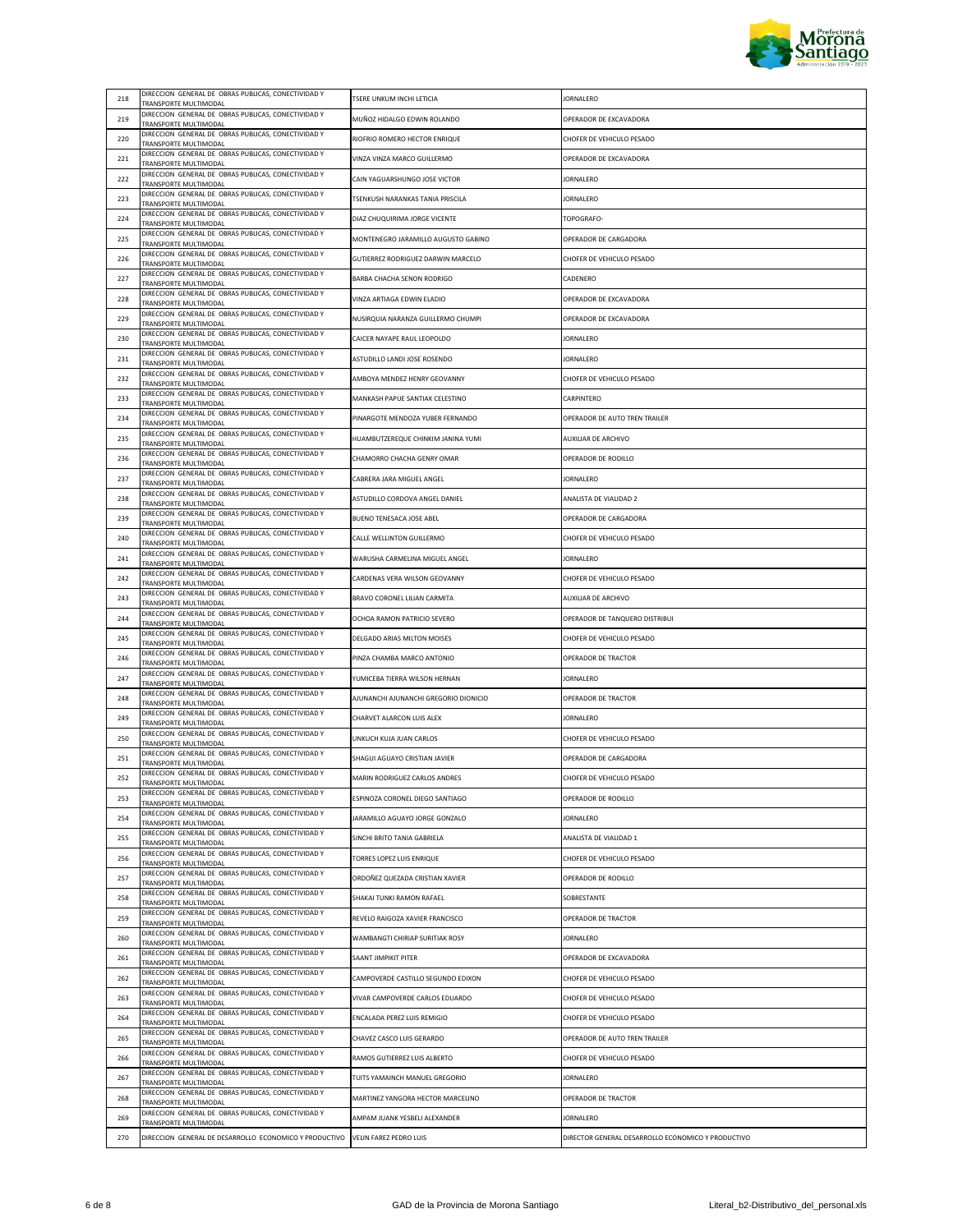

| 271        | DIRECCION GENERAL DE DESARROLLO ECONOMICO Y PRODUCTIVO                                  | MEDINA SHARUPE CARLOS JAVIER                                      | CHOFER DE VEHICULO LIVIANO                                                     |
|------------|-----------------------------------------------------------------------------------------|-------------------------------------------------------------------|--------------------------------------------------------------------------------|
| 272        | DIRECCION GENERAL DE DESARROLLO ECONOMICO Y PRODUCTIVO                                  | BECERRA RIVADENEIRA CELIA MARISOL                                 | ANALISTA ADMINISTRATIVO                                                        |
| 273        | DIRECCION GENERAL DE DESARROLLO ECONOMICO Y PRODUCTIVO                                  | DURAN SALAZAR FREDY RODRIGO                                       | CONSERJE                                                                       |
| 274        | DIRECCION GENERAL DE DESARROLLO ECONOMICO Y PRODUCTIVO                                  | ANTUCA RIVADENEIRA ELSA MAGALY                                    | CONSERJE                                                                       |
| 275        | DIRECCION GENERAL DE DESARROLLO ECONOMICO Y PRODUCTIVO                                  | VELASCO VASQUEZ SILVANA JHOSENCA                                  | ANALISTA DE RUTAS TURISTICAS 1                                                 |
| 276        | DIRECCION GENERAL DE DESARROLLO ECONOMICO Y PRODUCTIVO                                  | TANCHIM UJUKAM IKIAM SILVIO                                       | JORNALERO                                                                      |
| 277        | DIRECCION GENERAL DE DESARROLLO ECONOMICO Y PRODUCTIVO                                  | ANKUASH UNKUCH KUJA JULIO                                         | <b>JORNALERO</b>                                                               |
|            |                                                                                         |                                                                   | JEFE DE DESARROLLO TURISTICO                                                   |
| 278        | DIRECCION GENERAL DE DESARROLLO ECONOMICO Y PRODUCTIVO                                  | SUAREZ PACHECO HECTOR ENRIQUE                                     |                                                                                |
| 279        | DIRECCION GENERAL DE DESARROLLO ECONOMICO Y PRODUCTIVO                                  | WASHICTA SOMBRA MONICA ISABEL                                     | PROMOTOR O GUIA TURISTICO                                                      |
| 280        | DIRECCION GENERAL DE DESARROLLO ECONOMICO Y PRODUCTIVO                                  | JARAMILLO CARVAJAL YOLANDA CRUZ                                   | <b>JORNALERO</b>                                                               |
| 281        | DIRECCION GENERAL DE DESARROLLO ECONOMICO Y PRODUCTIVO                                  | MERINO MENDOZA JEAN CARLO                                         | <b>JORNALERO</b>                                                               |
| 282        | DIRECCION GENERAL DE DESARROLLO ECONOMICO Y PRODUCTIVO                                  | TIWI TANKAMASH DIEGO LUCIANO                                      | <b>JORNALERO</b>                                                               |
| 283        | DIRECCION GENERAL DE DESARROLLO ECONOMICO Y PRODUCTIVO                                  | UJUKAM KAWARIM WASHIKIAT CLAUDI                                   | ANALISTA DE RUTAS TURISTICAS 1                                                 |
| 284        | DIRECCION GENERAL DE DESARROLLO ECONOMICO Y PRODUCTIVO                                  | TANCHIM KAYUK TUNTIAK NELSON                                      | <b>JORNALERO</b>                                                               |
| 285        | DIRECCION GENERAL DE DESARROLLO ECONOMICO Y PRODUCTIVO                                  | ANTUN TIWI YAJANUA CUMANDA                                        | JORNALERO                                                                      |
| 286        | DIRECCION GENERAL DE DESARROLLO ECONOMICO Y PRODUCTIVO                                  | <b>BARBA CHACHA JOSE POLIVIO</b>                                  | <b>JORNALERO</b>                                                               |
| 287        | DIRECCION GENERAL DE DESARROLLO ECONOMICO Y PRODUCTIVO                                  | VERA MOLINA DARLING SHESENIA                                      | ANALISTA DE DESARROLLO PRODUCT                                                 |
| 288        | DIRECCION GENERAL DE DESARROLLO ECONOMICO Y PRODUCTIVO                                  | ORTIZ CONTRERAS JONNATHAN IGNACIO                                 | ANALISTA DE DESARROLLO PRODUCT                                                 |
| 289        | DIRECCION GENERAL DE DESARROLLO ECONOMICO Y PRODUCTIVO                                  | TSERE NANKAMAI DARWIN LEONIDAS                                    | ANALISTA DE INDUSTRIAS Y COMERCIALIZACION 1                                    |
| 290        | DIRECCION GENERAL DE DESARROLLO ECONOMICO Y PRODUCTIVO                                  | MORA SOLORZANO CRISTINA MONSERRATH                                | ANALISTA DE INDUSTRIAS Y COMERCIALIZACION 1                                    |
| 291        | DIRECCION GENERAL DE DESARROLLO ECONOMICO Y PRODUCTIVO                                  | ARCOS MONTESDEOCA JHONATAN ESTEBAN                                | JEFE DE COMERCIALIZACION, INDUSTRIALIZACIÓN Y EMPRENDIMIENTO                   |
| 292        | DIRECCION GENERAL DE DESARROLLO ECONOMICO Y PRODUCTIVO                                  | RAMOS LUDEÑA LUIS ALBERTO                                         | ANALISTA DE INDUSTRIAS Y COMERCIALIZACION 1                                    |
| 293        | DIRECCION GENERAL DE DESARROLLO ECONOMICO Y PRODUCTIVO                                  | ALBAN RODRIGUEZ GERMAN EUCLIDES                                   | ANALISTA DE INFRAESTRUCTURA PUBLICA 1                                          |
| 294        | DIRECCION GENERAL DE DESARROLLO ECONOMICO Y PRODUCTIVO                                  | WAJAI CHIRIAP MIREYA XIMENA                                       | JORNALERO                                                                      |
| 295        | DIRECCION GENERAL DE DESARROLLO ECONOMICO Y PRODUCTIVO                                  | RAIGOZA MARTINEZ ROBINZON FERNANDO                                | <b>JORNALERO</b>                                                               |
| 296        | DIRECCION GENERAL DE DESARROLLO ECONOMICO Y PRODUCTIVO                                  | PUWAINCHIR SAANT ANTONIO DOMINGO                                  | <b>JORNALERO</b>                                                               |
| 297        | DIRECCION GENERAL DE DESARROLLO ECONOMICO Y PRODUCTIVO                                  |                                                                   |                                                                                |
|            |                                                                                         | MINCHALA SAMANIEGO EDGAR PATRICIO                                 | ANALISTA DE INVESTIGACION Y TRANSFERENCIA DE TECNOLOGIA 2                      |
| 298        | DIRECCION GENERAL DE DESARROLLO ECONOMICO Y PRODUCTIVO                                  | AYUY CHUP MIRIAM JOSEFINA                                         | <b>JORNALERO</b>                                                               |
| 299        | DIRECCION GENERAL DE DESARROLLO ECONOMICO Y PRODUCTIVO                                  | SOLIZ MORAN LUIS WILSON                                           | CHOFER DE VEHICULO PESADO                                                      |
| 300        | DIRECCION GENERAL DE DESARROLLO ECONOMICO Y PRODUCTIVO                                  | NORIEGA MOLINA VICTOR HUGO                                        | <b>JORNALERO</b>                                                               |
| 301        | DIRECCION GENERAL DE DESARROLLO ECONOMICO Y PRODUCTIVO                                  | LEON MONTENEGRO WILMAN JONNY                                      | ANALISTA DE INVESTIGACION Y TRANSFERENCIA DE TECNOLOGIA 1                      |
| 302        | DIRECCION GENERAL DE DESARROLLO ECONOMICO Y PRODUCTIVO                                  | MINCHALA BUESTAN MIGUEL IVAN                                      | ANALISTA DE INVESTIGACION Y TRANSFERENCIA DE TECNOLOGIA 1                      |
| 303        | DIRECCION GENERAL DE DESARROLLO ECONOMICO Y PRODUCTIVO                                  | SANCHEZ ZHIMINAYCELA RAUL GERARDO                                 | ANALISTA DE ZONAL PECUARIO 1                                                   |
| 304        | DIRECCION GENERAL DE DESARROLLO ECONOMICO Y PRODUCTIVO                                  | CARVAJAL RIVADENEIRA JHON ALEXANDER                               | ANALISTA DE ZONAL PECUARIO 1                                                   |
| 305        | DIRECCION GENERAL DE DESARROLLO ECONOMICO Y PRODUCTIVO MURGUEYTIO MARTINEZ JAIME HERNAN |                                                                   | ANALISTA DE ZONAL PECUARIO 1                                                   |
| 306        | DIRECCION GENERAL DE DESARROLLO ECONOMICO Y PRODUCTIVO                                  | CHACHA BORJA DIEGO RAMIRO                                         | TOPOGRAFO-                                                                     |
| 307        | DIRECCION GENERAL DE DESARROLLO ECONOMICO Y PRODUCTIVO                                  | MOTOCHE VELIN MIGUEL ANGEL                                        | ANALISTA ZONAL AGRICOLA 1                                                      |
| 308        | DIRECCION GENERAL DE DESARROLLO ECONOMICO Y PRODUCTIVO                                  | SAANT CORTES RUDY FABIAN                                          | <b>JORNALERO</b>                                                               |
| 309        | DIRECCION GENERAL DE DESARROLLO ECONOMICO Y PRODUCTIVO                                  | SERRANO ZUÑIGA EDGAR FERNANDO                                     | ANALISTA AGRICOLA 2                                                            |
| 310        | DIRECCION GENERAL DE DESARROLLO ECONOMICO Y PRODUCTIVO                                  | JARAMILLO RIVADENEIRA GERMAN RODRIGO                              | CHOFER DE VEHICULO PESADO                                                      |
| 311        | DIRECCION GENERAL DE DESARROLLO ECONOMICO Y PRODUCTIVO                                  | FLORES SANCHEZ MARCO IVAN                                         | <b>ANALISTA AGRICOLA 2</b>                                                     |
| 312        | DIRECCION GENERAL DE DESARROLLO ECONOMICO Y PRODUCTIVO                                  | BRITO ILLESCAS BYRON CELESTINO                                    | OPERADOR DE TRACTOR (AGRICOLA)                                                 |
| 313        | DIRECCION GENERAL DE FISCALIZACION                                                      | DELGADO LEDESMA PEDRO ENRIQUE                                     | DIRECTOR GENERAL DE FISCALIZAC                                                 |
| 314<br>315 | DIRECCION GENERAL DE FISCALIZACION<br>DIRECCION GENERAL DE FISCALIZACION                | JUANK CHAMIKIAR ELIAS NORBERTO<br>JEMPEKAT SHUIR ROSALINA MARIA   | <b>JORNALERO</b><br>CONSERJE                                                   |
| 316        | DIRECCION GENERAL DE FISCALIZACION                                                      | TAPIA SISALIMA DANIEL ANDRES                                      | ANALISTA DE FISCALIZACION 1                                                    |
| 317        | DIRECCION GENERAL DE FISCALIZACION                                                      | KANIRAS WEEK ERMENEGILDO SHAKAI                                   | ANALISTA DE FISCALIZACION 1                                                    |
| 318<br>319 | DIRECCION GENERAL DE FISCALIZACION<br>DIRECCION GENERAL DE FISCALIZACION                | SARMIENTO GOMEZ CARLOS EFRAIN<br>TSAMARAINT MASUINK NELSON MARTIN | <b>JORNALERO</b><br><b>JORNALERO</b>                                           |
| 320        | DIRECCION GENERAL DE FISCALIZACION                                                      | MENDOZA MENDIETA CHRISTIAN XAVIER                                 | CHOFER DE VEHICULO LIVIANO                                                     |
| 321        | DIRECCION GENERAL DE FISCALIZACION                                                      | MONTENEGRO GUZMAN LIZARDO ROMULO                                  | CHOFER DE VEHICULO PESADO                                                      |
| 322        | DIRECCION GENERAL DE FISCALIZACION                                                      | LOPEZ VERA ESTER CUMANDA                                          | ANALISTA ADMINISTRATIVO                                                        |
| 323<br>324 | DIRECCION GENERAL DE FISCALIZACION<br>DIRECCION GENERAL DE FISCALIZACION                | RODRIGUEZ ORTIZ HENRY AMADIS<br>SALINAS CASTRO MERCY YOLANDA      | ANALISTA DE FISCALIZACION 1<br>ANALISTA DE FISCALIZACION 1                     |
| 325        | DIRECCION GENERAL DE FISCALIZACION                                                      | VIZUETE BRITO JUAN CARLOS                                         | ANALISTA DE FISCALIZACION 1                                                    |
| 326        | DIRECCION GENERAL DE FISCALIZACION                                                      | CEVALLOS NURINZA LUIS ALFREDO                                     | CADENERO                                                                       |
| 327        | DIRECCION GENERAL DE GESTION AMBIENTAL Y CUENCAS<br><b>HIDROGRAFICAS</b>                | JIMPIKIT KUJA AGUSTIN PATRICIO                                    | DIRECTOR GENERAL DE GESTION AMBIENTAL Y CUENCAS HIDROGRAFICAS, RIEGO Y DRENAJE |
| 328        | DIRECCION GENERAL DE GESTION AMBIENTAL Y CUENCAS<br><b>HIDROGRAFICAS</b>                | JARAMILLO SALAZAR ANGELITA DEL CARMEN                             | ANALISTA ADMINISTRATIVO                                                        |
| 329        | DIRECCION GENERAL DE GESTION AMBIENTAL Y CUENCAS<br><b>HIDROGRAFICAS</b>                | ENTSAKUA CHIRIAP LUIS                                             | OPERADOR DE EXCAVADORA                                                         |